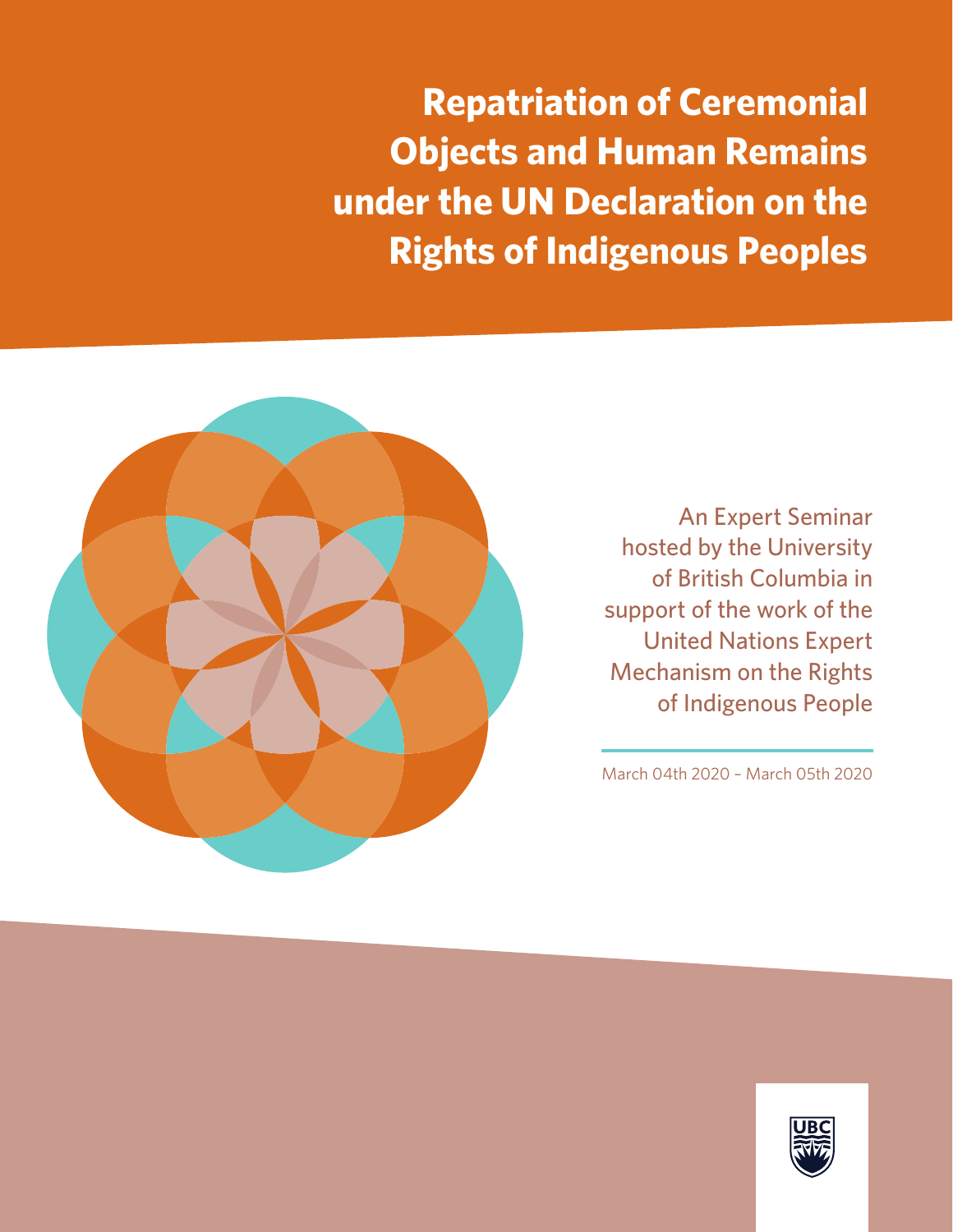# **Acknowledgements**

The University of British Columbia would like to acknowledge that this expert seminar took place on the traditional, ancestral and unceded territory of the Musqueam people.

Special recognition goes to the University of British Columbia who provided the financial support that made this expert seminar a reality. Participant travel, accommodation and catering were all generously provided by the University of British Columbia.

Thanks to Kristen Carpenter, Chair of the UN Expert Mechanism on the Rights of Indigenous Peoples (EMRIP), and the staff of the EMRIP Secretariat for their assistance with planning and coordination of this expert seminar.

Thanks to the First Nations House of Learning for the in-kind contribution of meeting space in the Sty-Wet-Tan Great Hall of UBC's Longhouse.

Special thanks to the Museum of Anthropology for hosting the keynote address by AFN National Chief Perry Bellegarde and reception that followed.

Much appreciation to the Canadian Friends Service Committee for their gift of administrative support throughout the planning process.

Huge thanks go to Gudrún Rós Árnadóttir and Kiera Mann for their extraordinary efforts in making this expert seminar a reality. Additional thanks go to Matthew Norris and Mischa Makortoff for their assistance.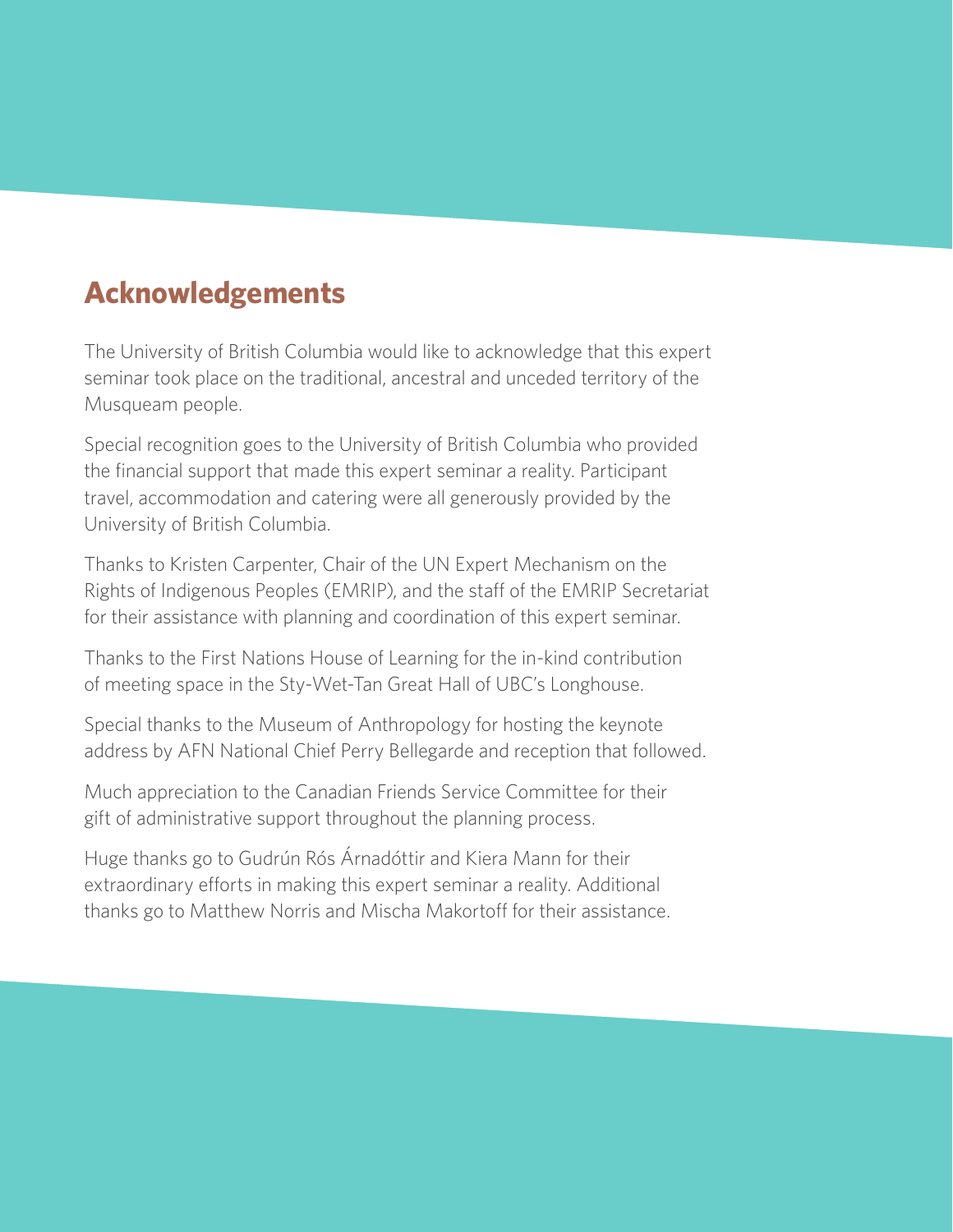# **About the UN Expert Mechanism on the Rights of Indigenous Peoples**

Established in 2007, the Expert Mechanism's mandate is to provide the Human Rights Council with expertise and advice on the rights of Indigenous peoples as set out in the United Nations Declaration on the Rights of Indigenous Peoples (UNDRIP), and assist UN Member States, upon request, in achieving the ends of the Declaration through the promotion, protection and fulfilment of the rights of Indigenous peoples.

# **About the University of British Columbia**

The University of British Columbia (UBC) is a global centre for teaching, learning and research, consistently ranked among the top 20 public universities in the world and recently recognized as North America's most international university. One of UBC's top strategic priorities is Indigenous engagement, and its world-leading 2020 Indigenous Strategic Plan represents the university's response to the United Nations Declaration on the Rights of Indigenous Peoples.

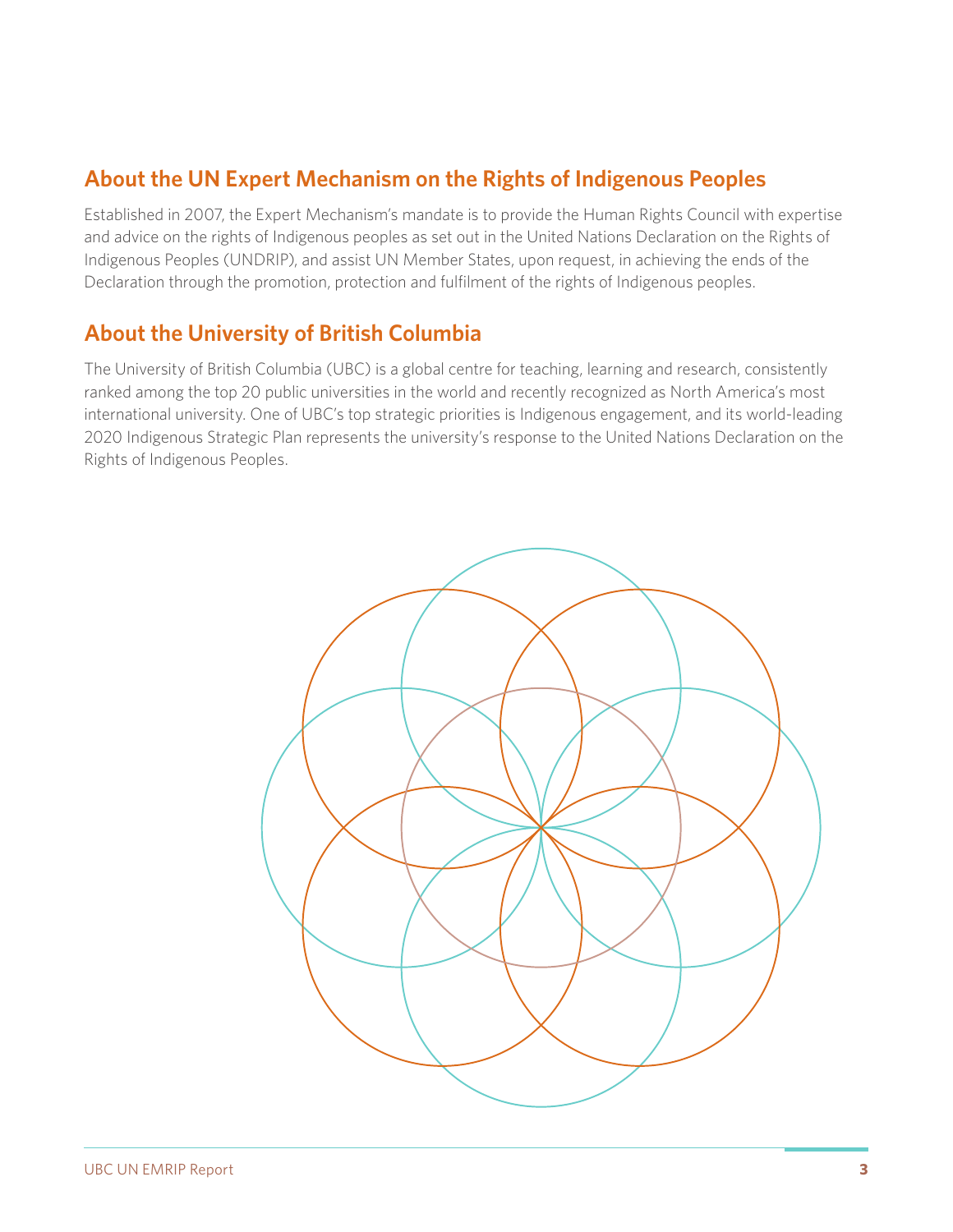# **Table of Contents**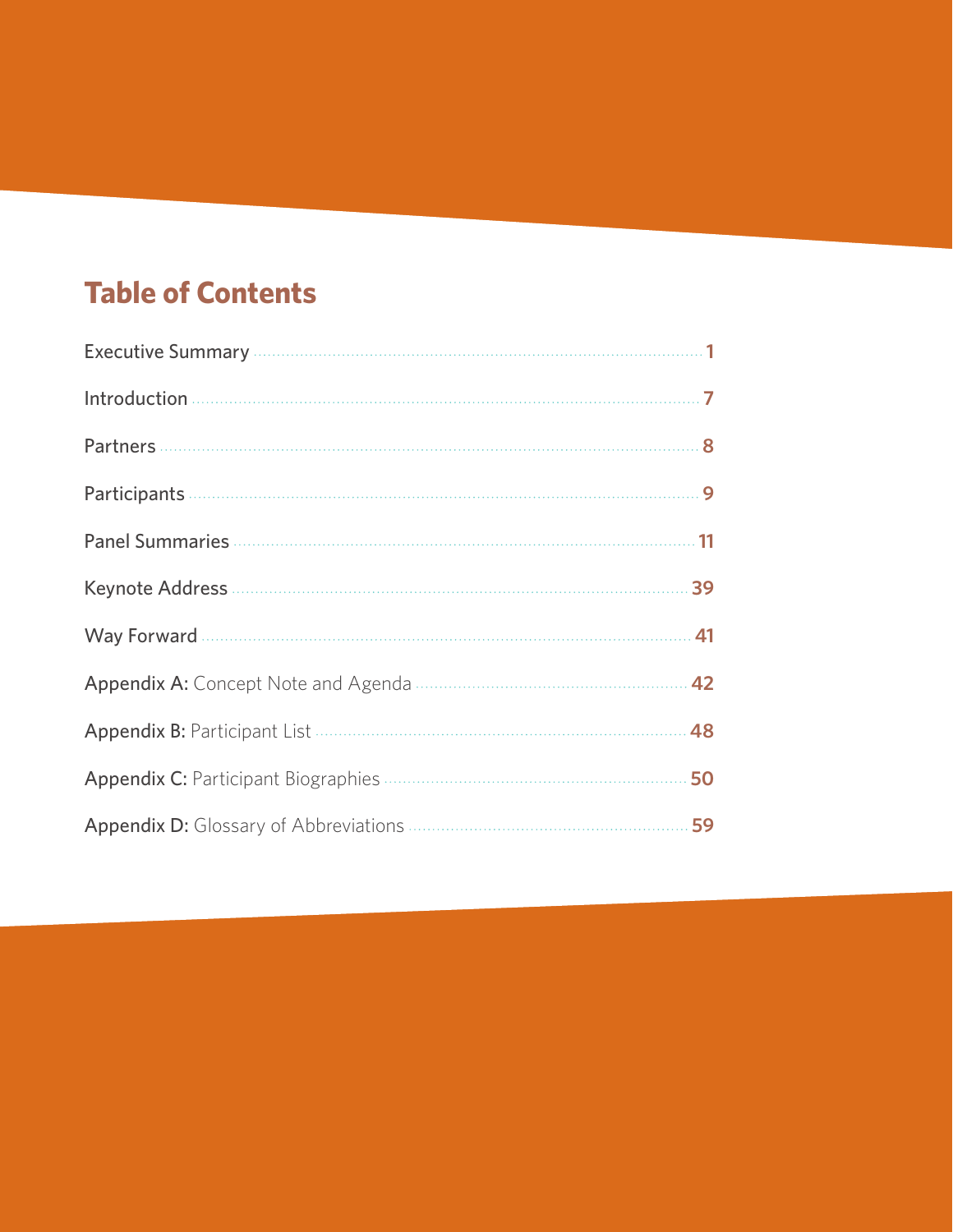# **EXECUTIVE SUMMARY**

# **Introduction**

The United Nations Expert Mechanism on the Rights of Indigenous Peoples (EMRIP), was established by the Human Rights Council, the United Nation's main human rights body, in 2007. The EMRIP provides the Human Rights Council with expertise and advice on the rights of Indigenous peoples. The Expert Mechanism conducts studies to advance the promotion and protection of Indigenous peoples' rights by:

- clarifying the implications of key principles, such as self-determination and free, prior, and informed consent
- examining good practices and challenges in a broad array of areas pertaining to Indigenous peoples' rights
- suggesting measures that States and others can adopt at the level of laws, policies, and programmes.

On March 4 and 5, 2020 UBC hosted an expert seminar, in support of the work of EMRIP, to discuss the repatriation of Indigenous ceremonial objects and human remains. The purpose of the session was twofold. Firstly, to bring local and international Indigenous experts together with UBC faculty and students to share their experiences and perspectives on issues related to the repatriation of ceremonial objects and human remains. Secondly, to provide input to EMRIP's 2020 report to the UN Human Rights Council.

# **About the Seminar**

This expert seminar was organized by Dr. Sheryl Lightfoot, Canada Research Chair of Global Indigenous Rights and Politics and Senior Advisor to the UBC President on Indigenous Affairs, with support from the First Nations House of Learning and the Canadian Friends Service Committee (Quakers). The seminar was held in the First Nations House of Learning, whose mandate is to make the University of British Columbia's vast resources more accessible to Indigenous people and to improve the University's ability to meet Indigenous peoples' needs. Canadian Friends Service Committee (CFSC) is the peace and justice agency of The Religious Society of Friends (Quakers) in Canada. CFSC has a strong program of work in support of Indigenous peoples' human rights.

The two-day seminar featured 33 panelists and moderators from around the world (see Appendix B. Participant List). Discussions covered four main topics related to the repatriation of Indigenous ceremonial objects and human remains: the current repatriation situation, the ethical/legal/political framework surrounding repatriation, good practices, and, finally, developing an international process to govern and manage repatriation. Each topic was addressed by two panels each, and each panel was moderated by a subject-matter expert in the field.

# **Thematic Highlights**

Across all eight panels, several themes arose related to current repatriation practices and challenges.

### **Devaluing Indigenous culture and ways of knowing**

Historically, museums and other academic institutions procured their collections by illegal and unethical means, enabled by European mindsets which fetishized Indigenous communities and viewed their ceremonial objects as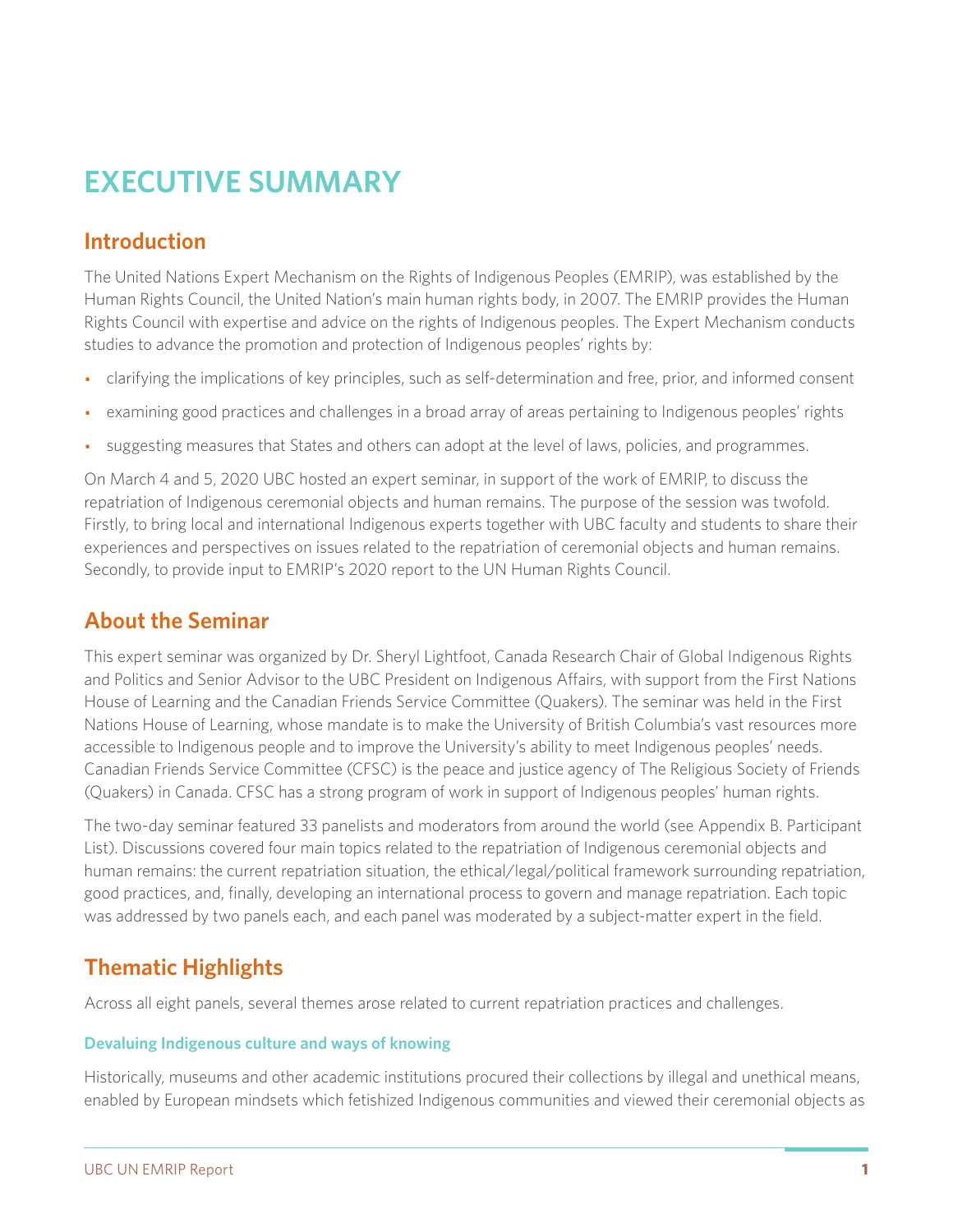curiosities, rather than important cultural objects. These mindsets, and the practices they support, deny that ancestral objects belong to vibrant, living Indigenous communities who are fighting to reclaim their ancestors today. Enlightenment ideas which saw museums as places to curiously observe the exotic "other" have delayed meaningful communication and engagement between Indigenous communities and academic institutions and museums. The colonial mindset relegated ancestral objects to an inferior material status and, as it continues today, diminishes the gravity of Indigenous communities' losses experienced during the colonial period which persist to the present. Speakers on several panels argued for Indigenous perspectives, leadership and interpretation to be more robustly included while implementing the UN Declaration on the Rights of Indigenous Peoples (UNDRIP) and in any repatriation process. Panelists said changes to legal standards and repatriation processes must come with an increased appreciation and value of Indigenous knowledge and collective understandings of property.

Repatriation is an act of fulfilling sacred and ancestral obligations for Indigenous communities. Panelist Angie Bain reminded us that Indigenous ceremonial objects and human remains retain their cultural value and attachment to their communities throughout the entire process from exile to repatriation. Panelist Elizabeth Letendre from the Alexis Nakota Sioux Nation recalled that her community's stories, ancestries, identity and language lie in their sacred ceremonial objects, which form important parts of ceremonies, historically and continue in modern day.

The panelists stressed that semantics about cultural objects are important, and that the persistent and entrenched denigration of these items through language has stalled progress on repatriation. Vince Collison, from the Haida Gwaii Repatriation Committee, highlighted that Indigenous and non-Indigenous parties do not view all cultural items with equal weight. This complicates how Indigenous and non-Indigenous parties discuss ceremonial items, and makes it very challenging for Indigenous people to accurately convey the importance of objects to museum bodies and administration. Collision challenged participants and the wider public to recognize the importance of semantics and do better to respect and communicate about repatriation with care.

Speaker Lynda Knowles, from the International Committee on Museums, highlighted that the conversation on repatriation of Indigenous cultural items must be grounded in human rights discourse, with an acknowledgement that until very recently, Indigenous people were not invited to participate in official international museum planning and business. Knowles states that the fact museum representatives and others are having these conversations is evidence for customary international law to be applied and steps taken to ensure Indigenous human rights are upheld. Panelists such as Edward Ayau, Executive Director of Hui Malama I Na Kupuna O Hawaii, argued that Indigenous communities' values are what must guide how and when repatriation takes place, if it does, and that cultural values should take precedent over scientific values. Indigenous ways of knowing may value certain types of knowledge over others, and ceremonial objects can be gateways to important stories only accessed through interaction with these objects, which cannot happen by visiting them in a museum.

### **Intellectual property rights and ownership**

Several panelists, including Harriet Deacon from the World Intellectual Property Organization, discussed the disconnect between modern Intellectual Property (IP) Rights and collective Indigenous property rights. The thrust of this conversation centred on where IP rights lie, and how currently held ceremonial objects can be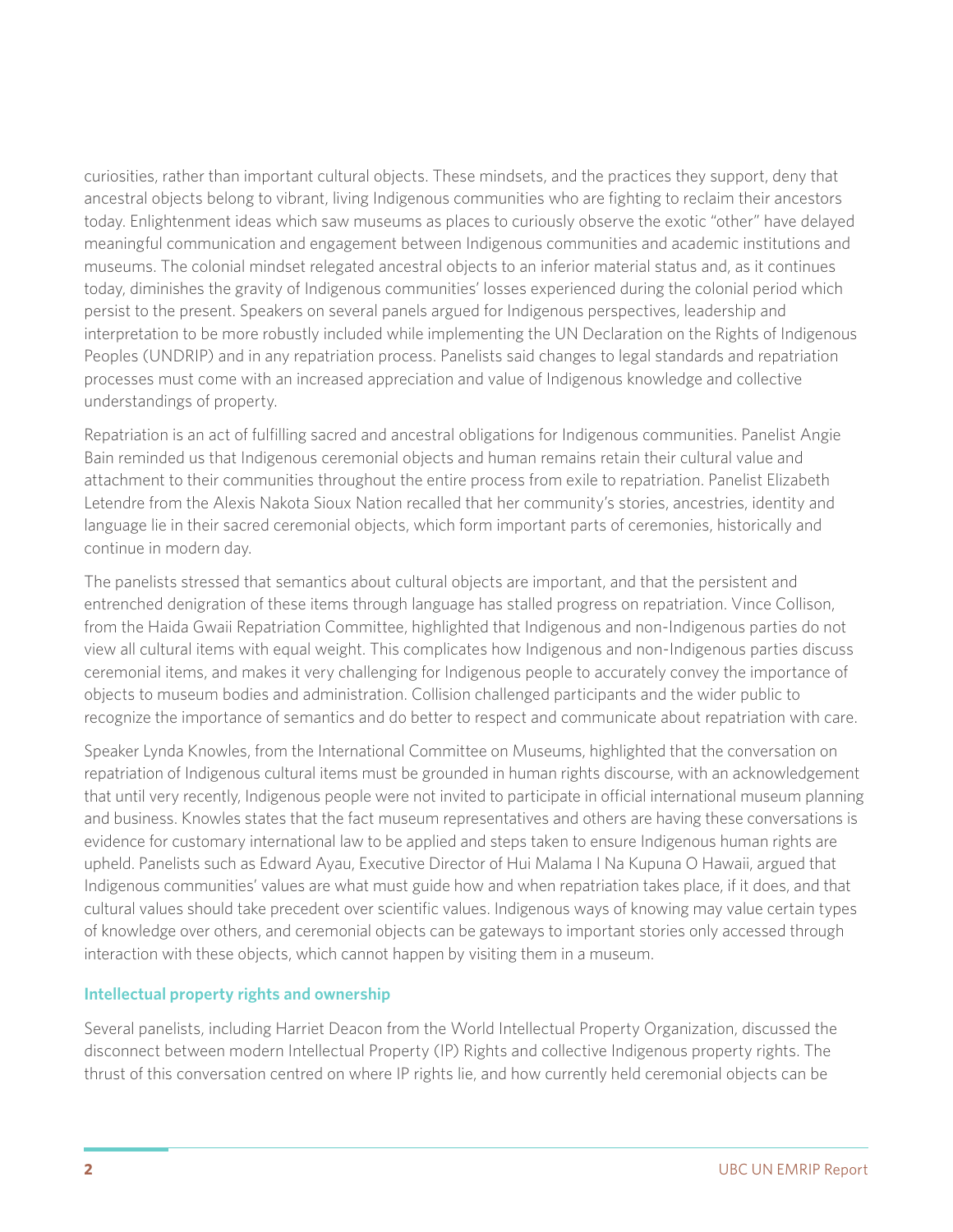repatriated to an Indigenous community while the institution who expatriated them retains ownership of the IP rights. This severely undermines the intent and spirit of repatriation. Additionally, IP rights do not cover all items of cultural significance to Indigenous peoples. IP rights do not "travel with the object in question." This has real-world consequences such that recipient communities are limited in how they can use their own objects, which are still under the partial ownership of an institution such as museums and universities.

Modern Western notions of personal property are at odds with many Indigenous communities' understandings of collective rights. In practice, this has led to situations where museums look to repatriate objects to one individual, when it is the entire community that rightly claims ownership to an ancestor or cultural object. Ownership challenges also include a lack of documentation on both sides, which complicates the investigation into acquisition, and begins contentious investigations to determine who are 'legitimate' owners.

Panelist Kunihiko Yoshida from Hokkaido University shared the story of the repatriation of Ainu ancestral remains in Japan, which highlighted this challenge. Hokkaido University was established on Ainu land during the colonial period in Japan: a period which is still not recognized by mainstream Japanese society. Today, the Japanese government has accepted the need for repatriation of ancestral remains to the Ainu community and developed guidelines to oversee the repatriation process. Progress on implementing guidelines has stalled, however, largely due to the individualistic nature of rights in Japan and conceptions of property. When several recipients make a legitimate claim to the object in question, there is also no international body to mediate the dispute.

### **Power dynamics**

The playing field is not equal when it comes to repatriation of ceremonial objects and human remains, and disputes over ownership often happen between government-funded institutions, housed within prestigious academic networks, and under-resourced Indigenous communities. When institutions, such as museums, insist on repatriating only to one 'rightful owner', they also extend the negotiation process, which places a costly burden on communities to pay for additional legal and administrative services they can ill afford.

Panelist Angela Riley, of the Native Nations Law and Policy Centre at UCLA illustrated one example of this with the *Native American Graves Protection and Repatriation Act* (NAGRPA) in the United States. While the Act requires institutions to do an inventory of their collections and provide a disclosure of what they have in their possession, it does not include additional funding for institutions to actually carry out the work. When museums lack the funds, and good will to conduct these inventories, it places the burden on Indigenous communities to push for movement on disclosing the location of their ceremonial objects, at further cost to Indigenous communities. The challenge of raising adequate funding and coordinating the human resources necessary to see repatriation processes through remains the most practical logistical challenge to effective repatriation. That burden could be alleviated by improving access to steady funding mechanisms which would be central to improving repatriation outcomes.

There is work being done to correct these imbalances, however. Panelist Te Herekieke Herewini of New Zealand shared that in his country, the Māori and Moriori Indigenous communities are both involved in all aspects of the repatriation process, which is funded directly by the New Zealand government. This is one of the rare national examples of government funding to support Indigenous communities' repatriation efforts.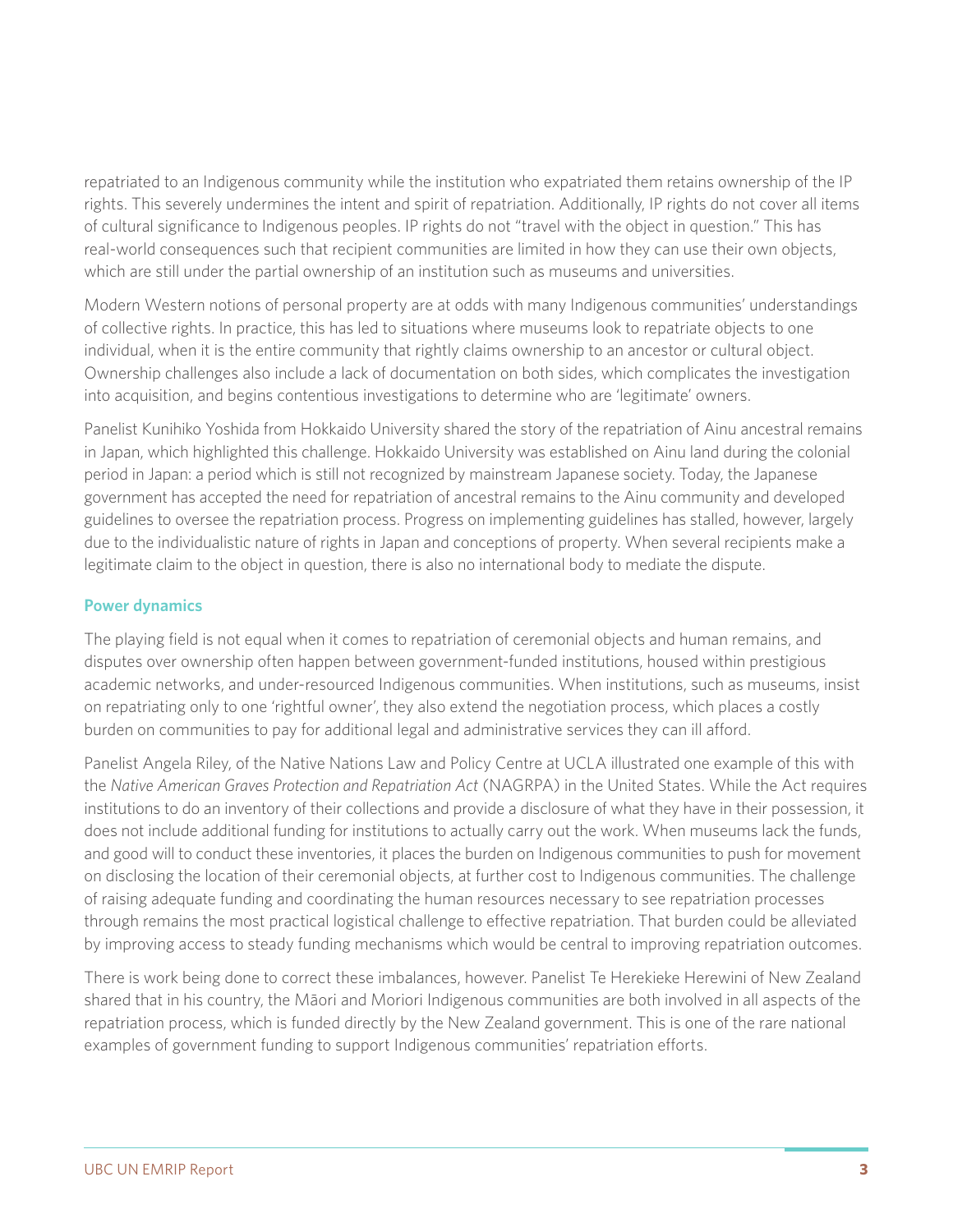#### **Jurisdiction and governance**

UNDRIP is the result of collaborative effort among Indigenous peoples and many states. No nation-state yet has a body of domestic law to meaningfully implement the *Declaration*, and in particular Articles 11 and 12 which deal with repatriation. Most states tend to rely on their own domestic legal framework to deal with repatriation issues. For states that do not recognize Indigenous rights or do not have domestic policies and negotiation processes in place, repatriation efforts can quickly stall. Complex national structures often act as obstacles, frustrating Indigenous communities' work to weave within domestic and international structures that do not align easily.

Additionally, the modern nation-state international order struggles to recognize the sovereignty of Indigenous nations, which necessitates that national governments often act as intermediaries to negotiations between foreign governments and Indigenous communities, even in situations when the national governments are not formally involved. This arrangement can complicate and diminish Indigenous communities' abilities to operate and advance their own interests.

These challenges highlight the importance of a "whole of government" approach to deal with the issues of human remains, reburial and domestic land management. Despite the complexities, there are several examples of Indigenous peoples, states and museums working effectively together to bring sacred items and human remains home to Indigenous communities. In Switzerland, Sweden and Australia, museums have protocols for sending items back to communities and internal repatriation councils to investigate the history of an object and the acquisition circumstances. These councils work with communities to assess and manage repatriation and support the logistics of that process. Sweden, New Zealand and Japan all have developed protocols and guidelines for collection management and practice, which flow from the ratification of several international conventions, including the *Convention for the Protection of Cultural Property in the Event of Armed Conflict* (1954), and the *Transfer of Ownership of Cultural Property* (1970). These conventions provide a legal framework for countries to proceed through repatriation activities, yet national laws, as discussed earlier, remain always superior, and therefore often override well-intentioned policies and frameworks. The previously mentioned American NAGPRA example also highlights how legal frameworks can still fail Indigenous communities if internal capacity issues within communities are not considered.

### **Partnerships**

Indigenous perspectives and leadership must be included in the development of practical mechanisms to assert and enshrine the spirit of UNDRIP's repatriation principles into practice. Several examples of strengthening partnerships exist such as Australia's Aboriginal Advisory Committee for Repatriation. Through the Committee process, Elders provide guidance and policy direction, and financial assistance from the Australian government is provided to Indigenous communities throughout the repatriation process. Another example is the Karanga Aotearoa Repatriation Programme at New Zealand's Te Papa Tongarewa Museum, which is structured so the New Zealand government acts only as a facilitator for repatriation work, without any claims to ownership of the process or objects repatriated. The Karanga Aotearoa Programme also has a repatriation Advisory Panel made up of Māori Elders, experts and community members, and develops guidelines based on traditional knowledge.

In the past decade, calls from Indigenous peoples have grown stronger at the UN General Assembly and Human Rights Council to develop an international process to facilitate repatriation of human remains and sacred objects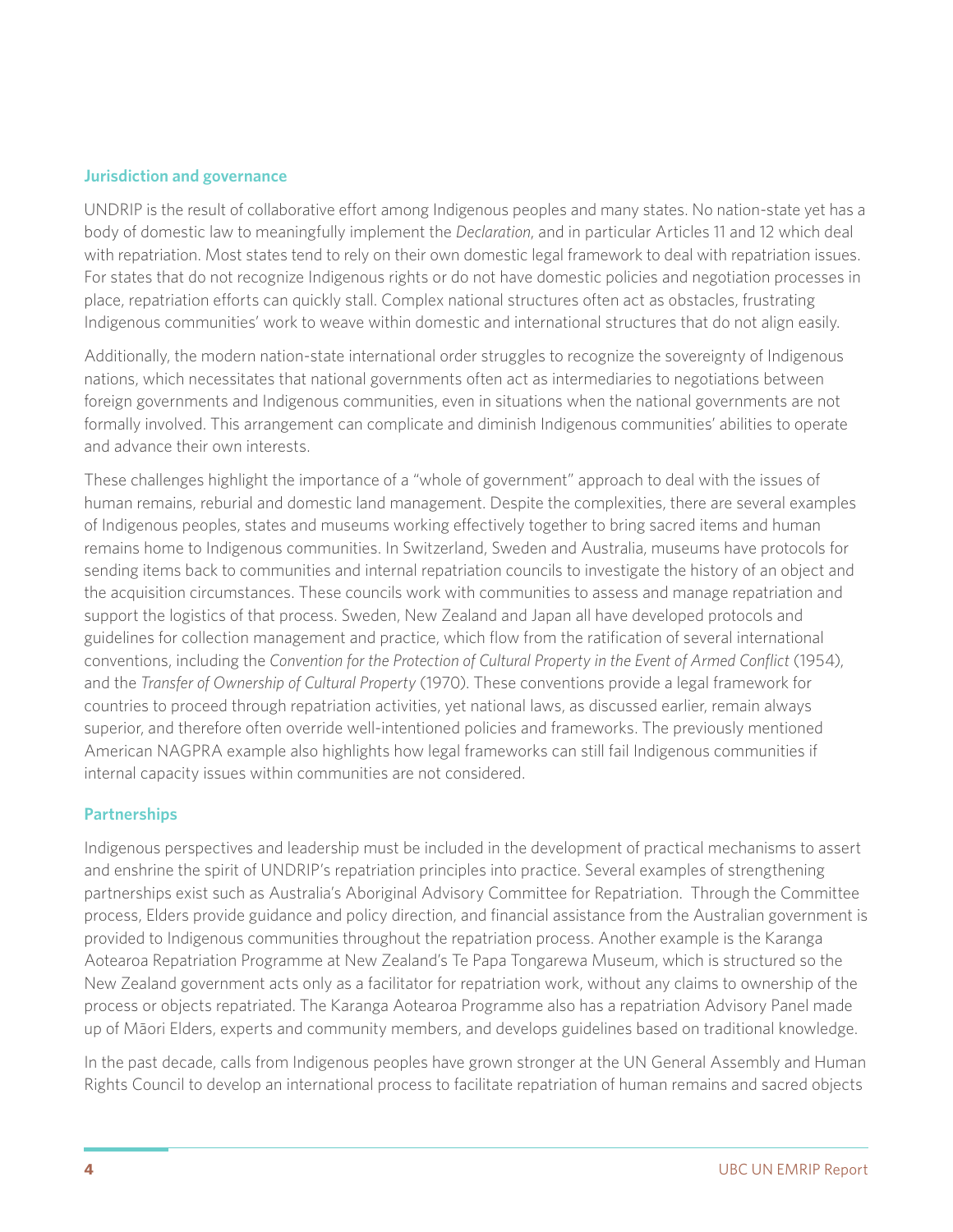to Indigenous peoples, across international boundaries. Panelists noted several national organizations, such as the Australian Institute of Aboriginal and Torres Strait Islanders Studies (AIATIS) that are very active regionally and have built international partnerships to facilitate the complex and difficult work of bringing ancestral objects to their traditional homes across foreign waters. Dr. Craig Ritchie, CEO from AIATIS, said that involving organizations like his elevates the national profile of repatriation, raises the attention of other institutions and prompts other parts of government to become involved in the repatriation process.

# **Conclusions**

This expert seminar brought together Indigenous and non-Indigenous leaders, academics and community members well versed in the complexities of the repatriation process and outcomes. Panelists spoke about current examples of successful repatriations, all of which included involving Indigenous advisory committees, building partnerships across different levels of government, and securing stable funding for Indigenous communities to successfully go through the process. Despite these successes, challenges remain, many of which are founded on fundamental differences between Western and Indigenous concepts of property and custom. Finally, the expert seminar revealed the necessity of continuing to build partnerships and relationships between Indigenous people, governments and institutions. These partnerships are essential to facilitating communication, mutual respect and productive relationships.

## **Recommendations**

Over the course of the two-day seminar, 13 recommendations were developed to improve current practices in repatriation and build a better international system of policies and procedure. Overall, the recommendations and comments made by the diverse range of panelists provided ample evidence of an urgent need to level the playing field for Indigenous nations seeking the repatriation of their sacred objects. The recommendations are as follows:

- **1** Interpretation of UNDRIP through an Indigenous lens using Indigenous perspectives, leadership, and interpretation is key.
- **2** There must be a change in legal standards and presumptions, and Indigenous perspectives and knowledge must be regarded as legitimate. We must give voice to the unique forms of knowledge held by Indigenous communities.
- **3** We must establish successful partnerships and relationships between Indigenous people, governments, and institutions.
- **4** Repatriation mechanisms must be based on the rights affirmed in UNDRIP, especially Articles 11, 12, and 31.
- **5** It is imperative to create a database that offers direct access for Indigenous people to learn where their items are being held.
- **6** States should create and develop fair, transparent, and effective mechanisms for repatriation.
- **7** Repatriation processes should be based on capacity building and sharing good practices through facilitation, dialogue, mediation, and training.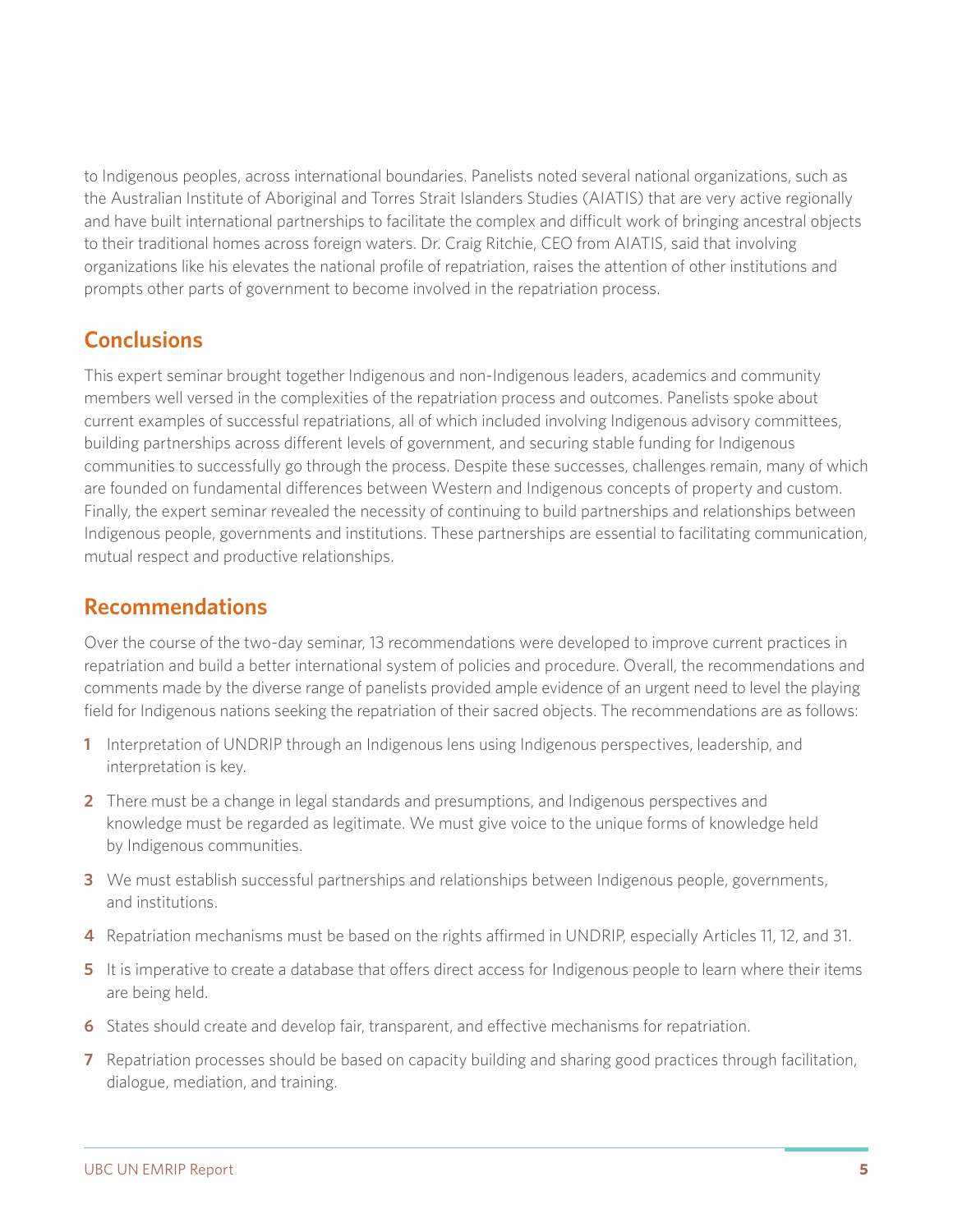- Repatriation process should be inclusive of all groups, including elders, youth, women, and people with disabilities.
- Indigenous communities must have access to steady and adequate funding to facilitate repatriation.
- The development and maintenance of cultural keeping places for Indigenous communities is one of the most important aspects of the repatriation process that must be worked on.
- Future generations of Indigenous communities must have access to information about who currently possesses objects of cultural relevance.
- Any existing requirements and conditions arbitrarily placed on Indigenous communities must be removed.
- Cultural competency training for museums and post-secondary institutions that hold ancestral remains is necessary.

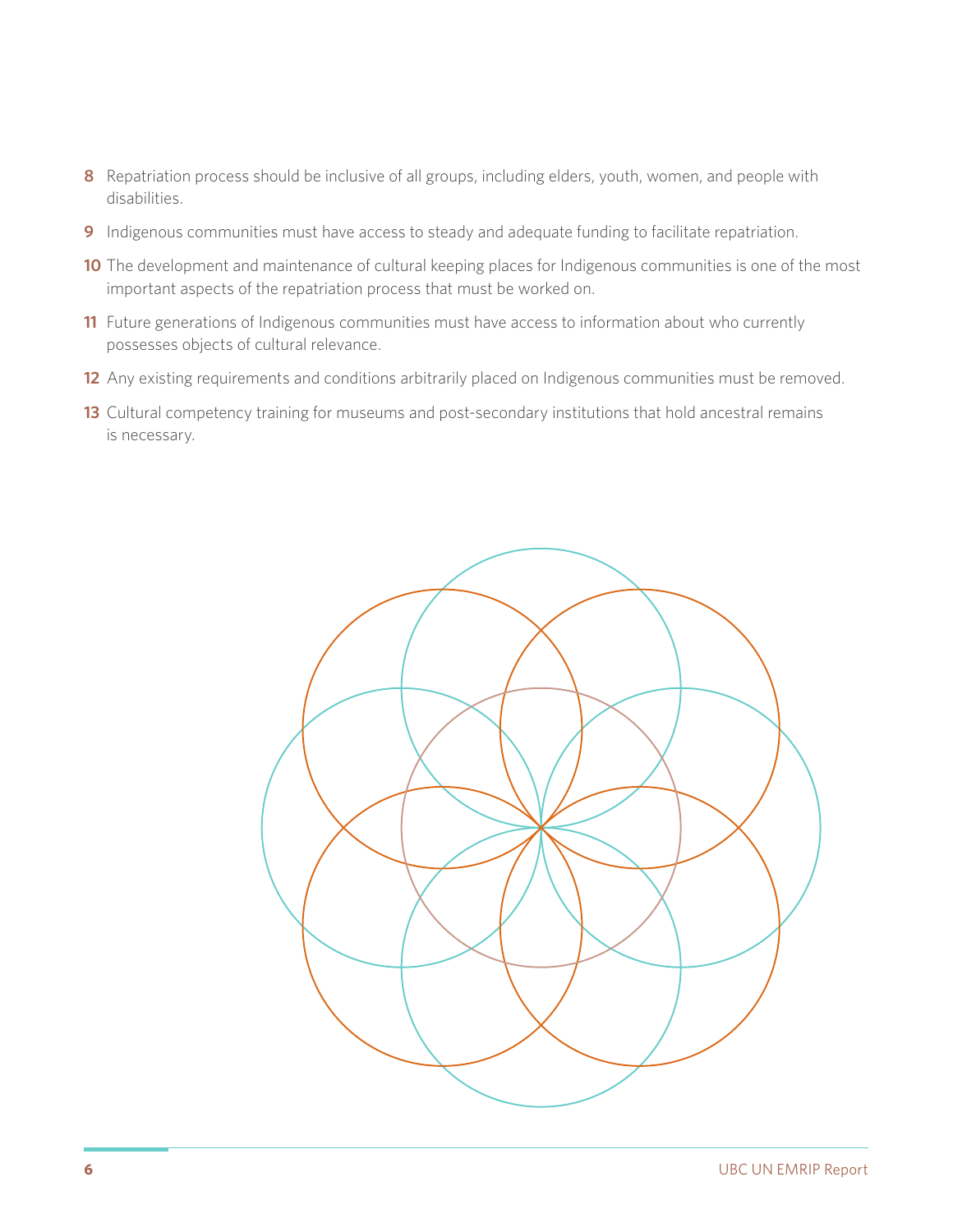# **INTRODUCTION**

In March 2020, the University of British Columbia (UBC) organized an expert seminar on the theme of "Repatriation of Ceremonial Objects and Human Remains Under the UN Declaration on the Rights of Indigenous Peoples," in support of the work of the United Nations Expert Mechanism on the Rights of Indigenous Peoples (EMRIP).

At its 2019 session, EMRIP decided to undertake further study on how the UN Declaration on the Rights of Indigenous Peoples can be implemented in the area of repatriation of ceremonial objects and human remains of Indigenous peoples currently in the hands of state institutions such as museums and universities. One of the seminar's objectives was to provide input into EMRIP's report on the development of international standards, which was presented to the UN Human Rights Council in September 2020.

This two-day seminar offered a special opportunity for First Nations citizens, UBC faculty and students, and the general public to learn about Indigenous and state perspectives on issues related to the repatriation of ceremonial objects and human remains.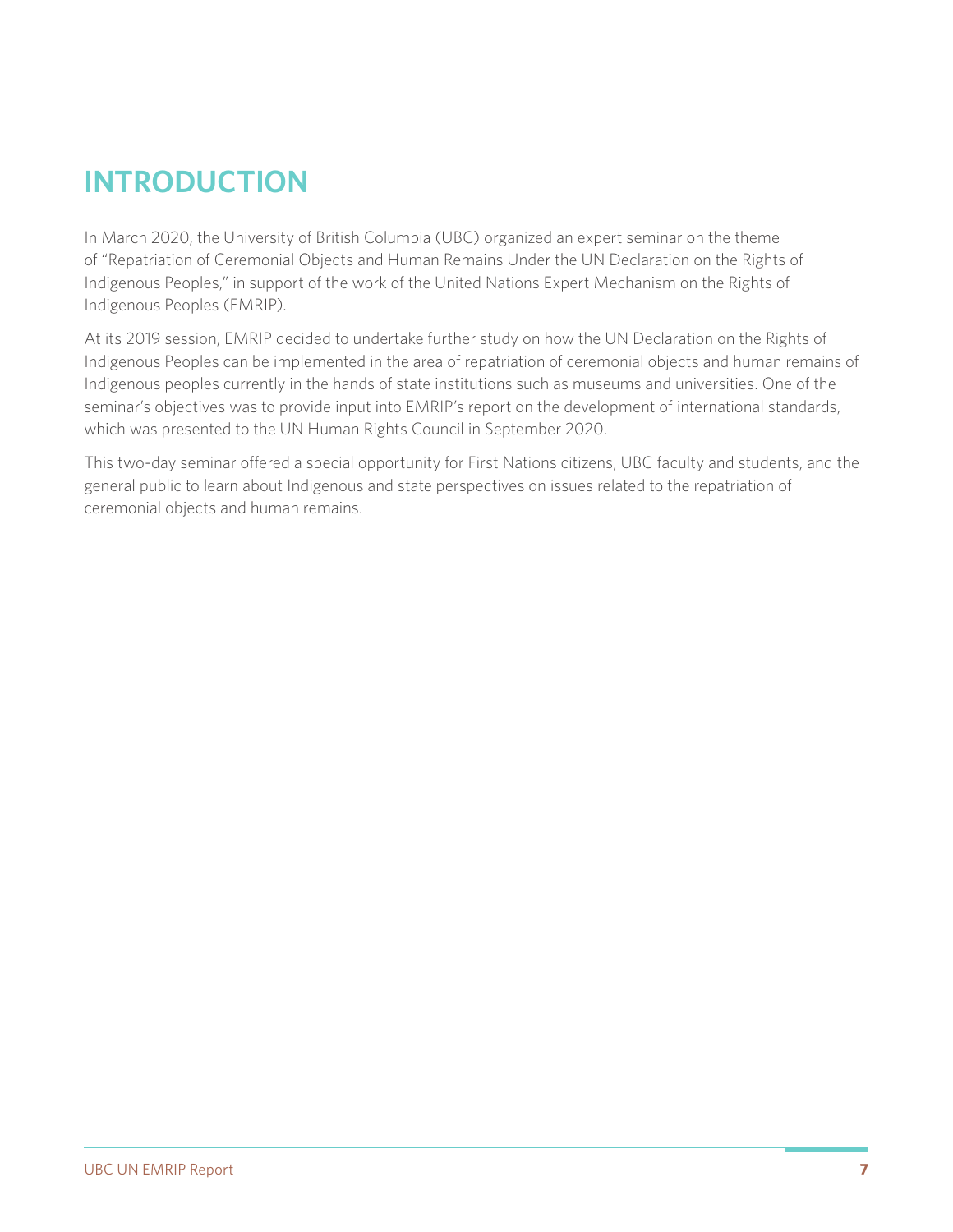# **PARTNERS**

This expert seminar was co-organized by UBC's Dr. Sheryl Lightfoot, Canada Research Chair of Global Indigenous Rights and Politics and Senior Advisor to the President on Indigenous Affairs, with the support of the First Nations House of Learning and the Canadian Friends Service Committee (CFSC Quakers).

The expert seminar took place in the First Nations Longhouse at UBC, part of the First Nations House of Learning, the mandate of which is to make the University's vast resources more accessible to Indigenous people and to improve its ability to meet their needs. It does this by organizing and maintaining Longhouse student services and spaces, overseeing public and academic programming at the Longhouse, leading and supporting strategic planning and communications through UBC Indigenous initiatives, and providing a point of contact for Indigenous communities. It also engages with the public, media, and UBC personnel on a host of Indigenousrelated matters.

The CFSC is the peace and social justice agency of The Religious Society of Friends (Quakers) in Canada. Fundamentally committed to equality, peace, simplicity, community, and integrity, CFSC was founded in 1931 to address the social concerns of Canada's Quakers. They work with a range of partners on peacebuilding and social justice issues, including the promotion of Indigenous peoples' human rights, promoting a culture of peacebuilding in Canada, and strengthening restorative justice practices.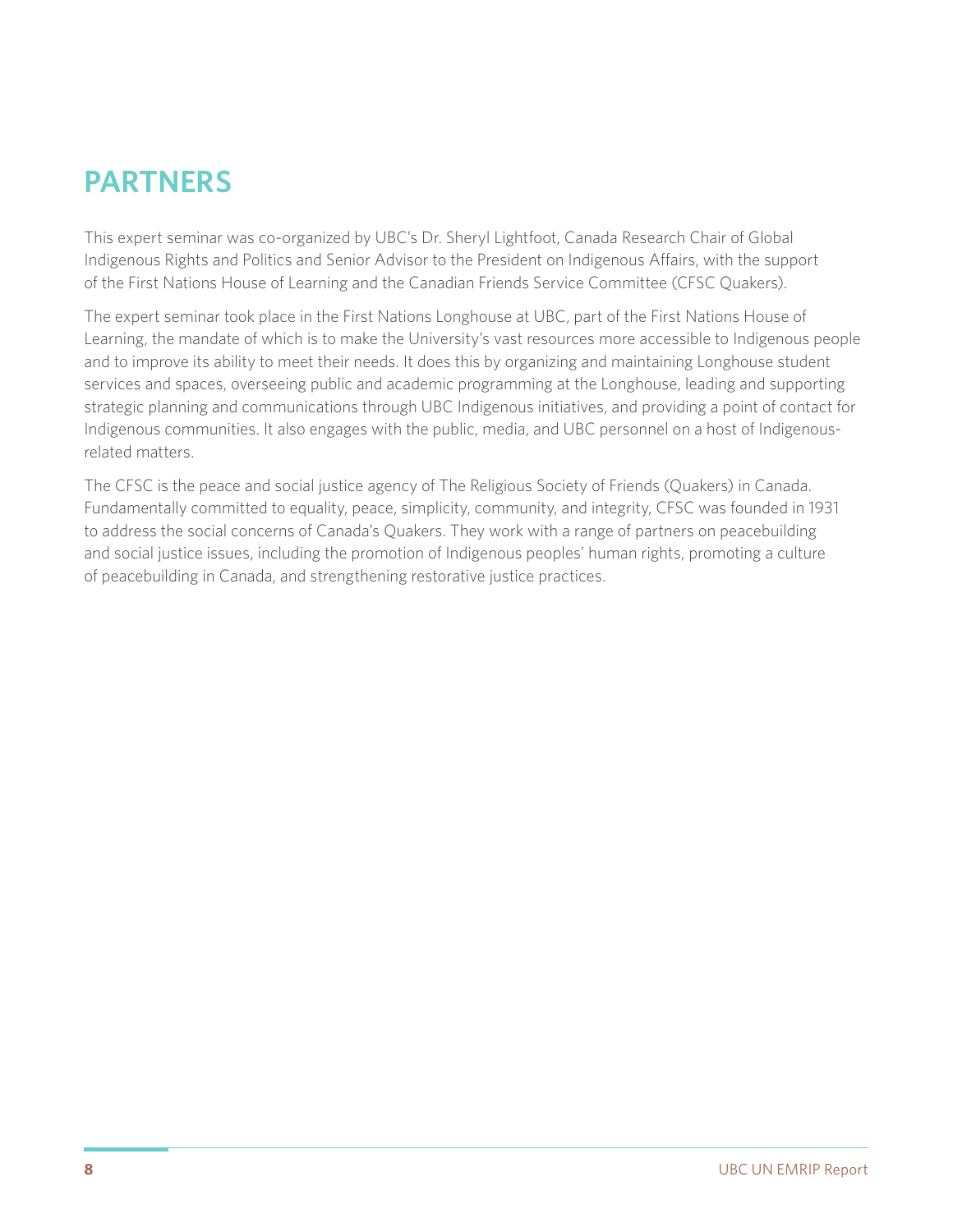# **PARTICIPANTS**

### **PANEL 1: The Current Situation**

Moderator: Lea Nicholas-MacKenzie, Permanent Mission of Canada to the UN

### Presenters:

- Peter Yucupicio, Vice Chairman, Pascua Yaqui Tribe
- Angie Bain, Union of British Columbia Indian Chiefs
- Liz Letendre, Alexis Nakota Sioux Nation

### **PANEL 2: The Current Situation**

Moderator: Charles Menzies, UBC

#### Presenters:

- Kunihiko Yoshida, Hokkaido University
- Morgan Guerin, Musqueam Nation
- Angela Riley, Native Nations Law & Policy Center, UCLA

### **PANEL 3: The Ethical/Legal/Political Framework**

Moderator: Megan Davis, University of New South Wales; Member, EMRIP

#### Presenters:

- Lynda Knowles, International Council of Museums (ICOM)
- Ann Follin, Swedish National Museums of World Culture
- Vince Collison, Haida Gwaii Repatriation Committee

### **PANEL 4: The Ethical/Legal/Political Framework**

Moderator: Celeste Haldane, BC Treaty Commission

#### Presenters:

- Harriet Deacon, World Intellectual Property Organization (WIPO)
- Phillip Gordon, Australian Museum
- Myrna Cunningham, Centre for the Autonomy and Development of Indigenous Peoples, Nicaragua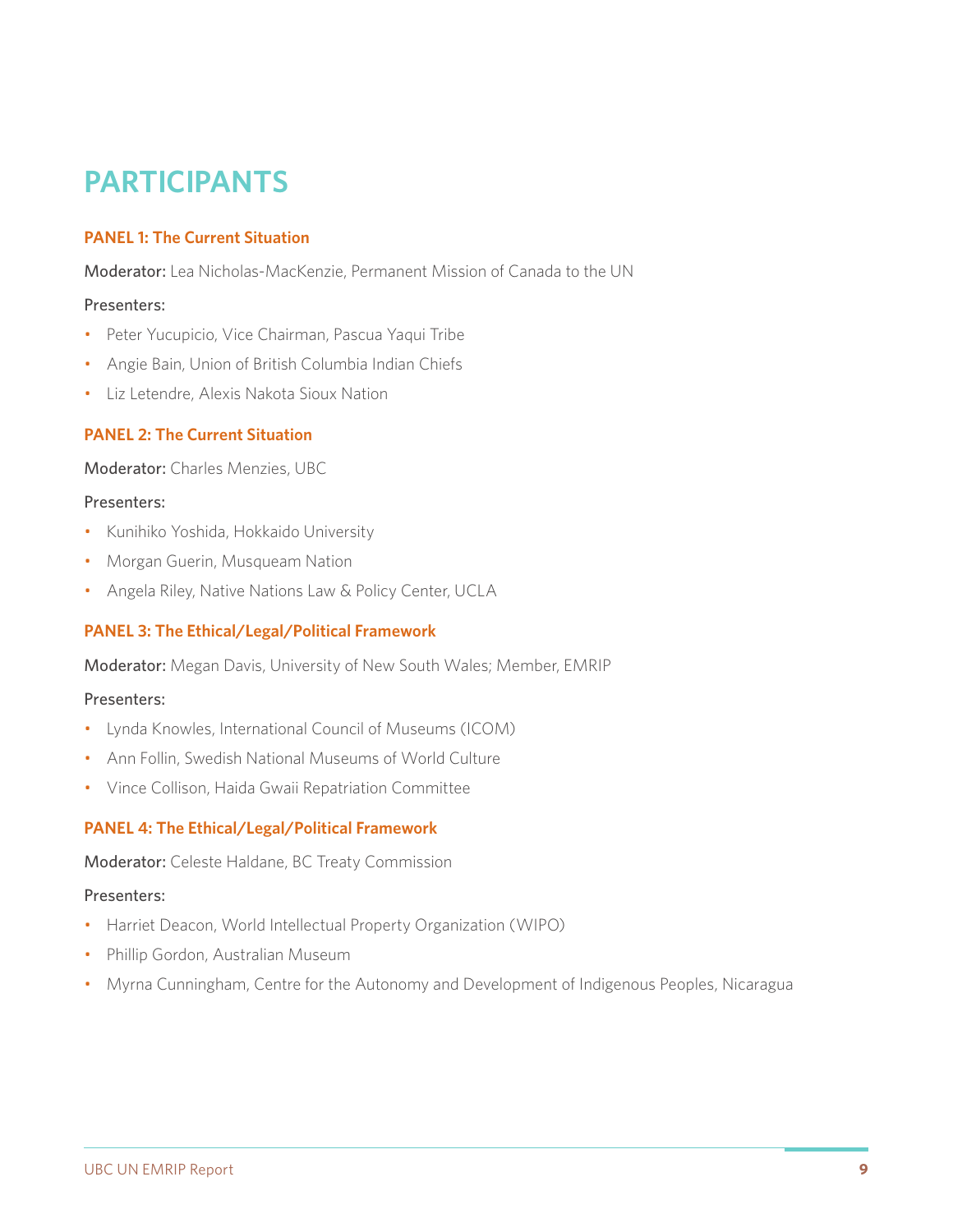### **KEYNOTE: Repatriation of Cultural Property: Respecting Indigenous Peoples' Human Rights**

#### Assembly of First Nations National Chief Perry Bellegarde

Introductory remarks by UBC's Santa J. Ono, President and Vice-Chancellor, Sheryl Lightfoot, Canada Research Chair of Global Indigenous Rights and Politics, and Anthony Shelton, Director, Museum of Anthropology

### **PANEL 5: Good Practices**

Moderator: Belkacem Lounes, EMRIP Member

#### Presenters:

- Aili Aikio, Sámi Museum Siida, Finland
- Carine Ayélé Durand, Geneva Museum
- Te Herekiekie Herewini, Repatriation Team, Te Papa Tongarewa Museum of New Zealand

### **PANEL 6: Good Practices**

#### Moderator: Sue Rowley, UBC

#### Presenters:

- Craig Ritchie, Australian Institute of Aboriginal and Torres Strait Islander Studies
- Edward Halealoha Ayau, Department of Hawaiian Home Lands
- Birgit Scheps-Bretschneider, Grassi Museum für Völkerkunde zu Leipzig

#### **PANEL 7: Developing an International Process**

#### Moderator: Jennifer Preston, CFSC

#### Presenters:

- Andrea Carmen, International Indian Treaty Council
- Stacey Jessiman de Nanteuil, DGW Law
- Alexey Tsykarev, Chair, Centre Young Karelia; Member, United Nations Permanent Forum on Indigenous Issues

#### **PANEL 8: Developing an International Process**

Moderator: Kristen Carpenter, EMRIP Chair

#### Presenters:

- Les Malezer, Chair, Foundation for Aboriginal and Islander Research Action
- Belkacem Lounes, EMRIP Member
- Lou Ann Neel, Royal BC Museum
- Allan Davidson, Haida Gwaii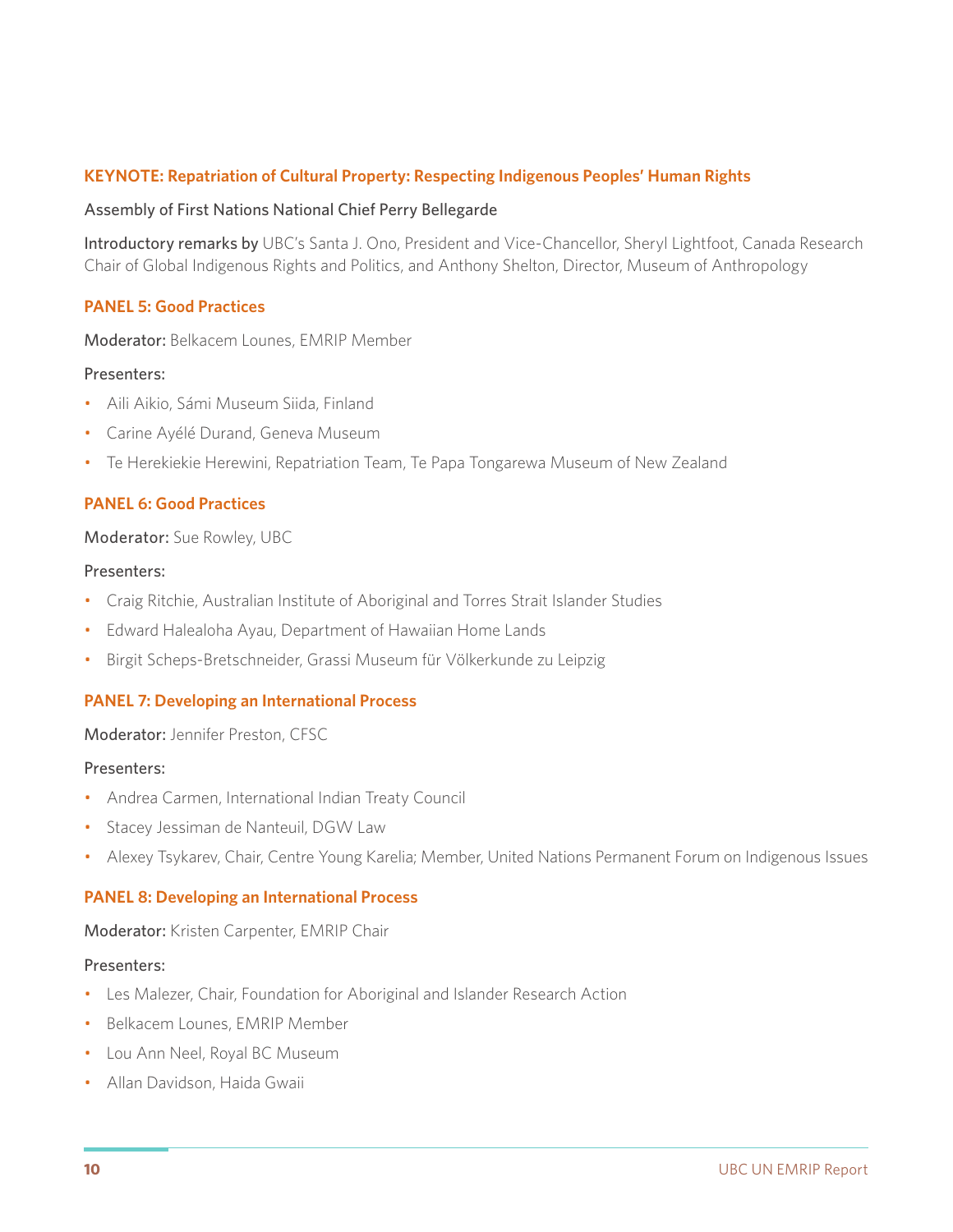# **PANEL SUMMARIES**

# **PANEL 1: The Current Situation**

The first panel of the conference revolved around the current situation on three major issues: repatriation and domestic and international law, the expectations of Indigenous peoples globally regarding repatriation, and the main challenges preventing the adoption of UNDRIP Articles 11 and 12. The panel moderator was Lea Nicholas-MacKenzie, member of the Maliseet First Nation and an expert on domestic and international Indigenous issues. Nicholas-MacKenzie has served in a variety of public and private capacities and most recently served as Special Advisor for Indigenous issues to Canada's Permanent Mission to the UN.

The first speaker, Peter Yucupicio, was Vice Chairman of the Pascua Yaqui Tribe of Arizona. Yucupicio opened with a moving anecdote from his ancestors carrying the message, "It is your responsibility to move forth and salvage and not forget." His talk centered on the significance of the sacred Yaqui Maaso Kova, or ceremonial deer head, displayed at the Museum of Ethnography in Stockholm, Sweden. The deer head belongs to the Ocho Pueblos in Sonora, Mexico, where some groups were under direct control of the Mexican Army under the reign of dictator Porfirio Diaz between 1876 and 1911.

Yucupicio recalled how Indigenous people were incarcerated and enslaved at that time; despite the violence inflicted upon them, the Yaqui people found a way to celebrate their traditions and carry out their ceremonies. In September 2003, the Yoemem Tekia Foundation, the cultural foundation of the Pascua Yaqui Tribe, issued a notice requesting the International Indian Treaty Council to begin the process of repatriating the ceremonial deer head.

Yucupicio also stressed the global and interconnected nature of this struggle for repatriation. To illustrate his point, he briefly narrated the relationship between Indigenous cultural priests and Jesuit priests and the importance of their collaboration in repatriating sacred Indigenous cultural items. Yucupicio also used a series of pictures of the Yaqui people in Sonora to show how traditional meetings are still held in Yaqui villages. He ended his remarks by highlighting the cross-cultural collaboration between the Yacqui community and the Swedish government and the role of youth in repatriating traditional items of immense cultural value.

Angie Bain of the Union of British Columbia Indian Chiefs began her presentation with a powerful assertion of the fact that her Indigenous Ntlakapamux identity itself should be enough for museums and other cultural institutions to respect and accept her voice regarding the repatriation of sacred and ceremonial objects. In practice, however, that has not been enough; to further illustrate this point, Bain related the lessons she learned from her community while drafting the Nicola Indian Band Cultural Heritage Policy in 2017. This policy was the first attempt by her community to explain to outsiders why its heritage matters, how it must be protected, and how it must be used, by whom, and why. The core principles of the policy are respect, responsibility, and relationships. For Bain, genuinely understanding these policies means recognizing the disparity between reconciling the expectations of Indigenous communities and the challenges in implementing UNDRIP Articles 11 and 12. Bain argued that if we truly want to advance the principles in these articles, which deal with the right to access, use, and revitalize culture, they need to be interpreted through an Indigenous lens. She made the point that, while institutions continue to argue over Indigenous rights through policy and practice, her community is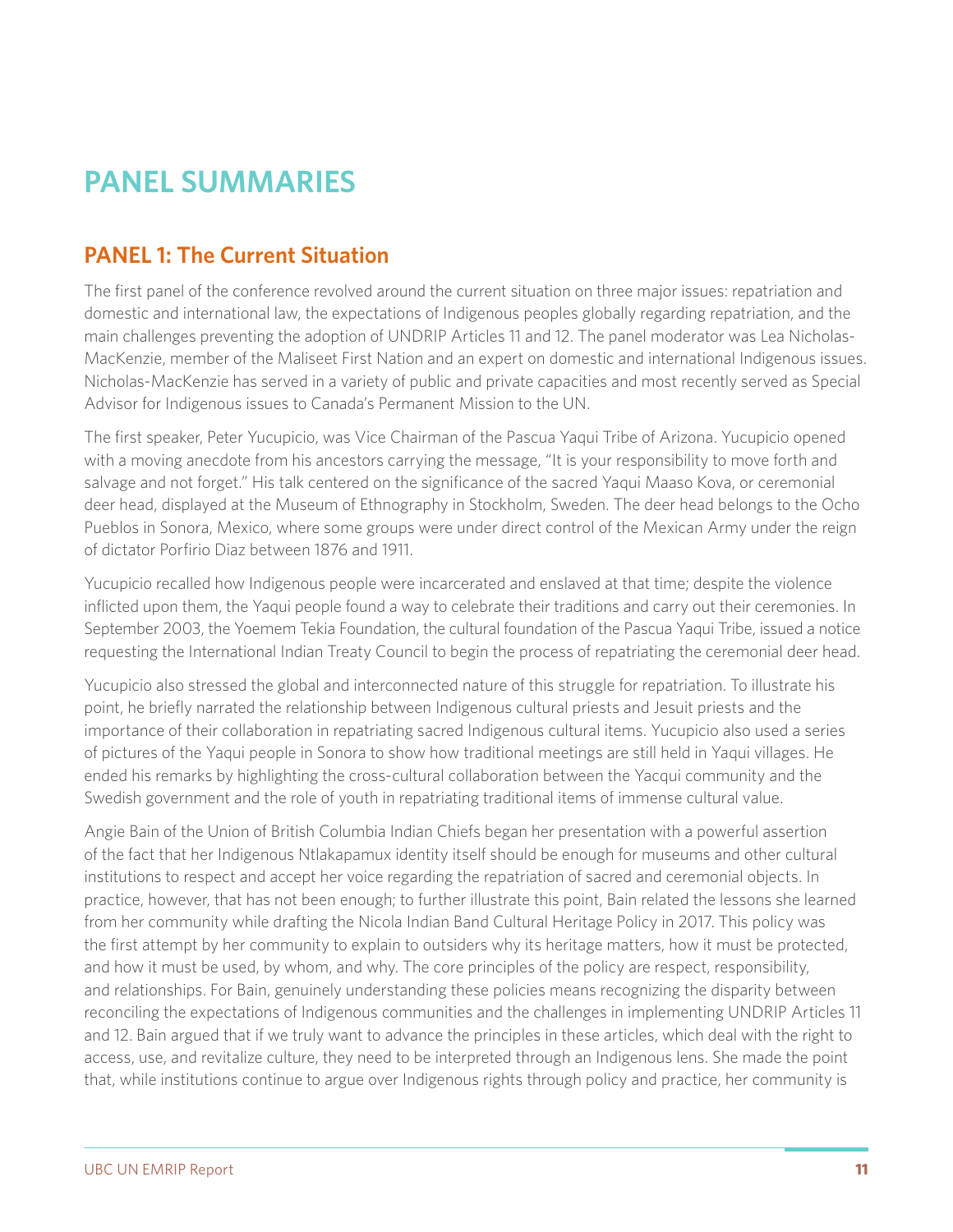fighting to fulfil their sacred and ancestral obligations. While Bain acknowledged the important steps being taken, she stressed the importance of moving beyond policy and towards praxis.

Bain talked about her experiences with the Royal BC Museum in Victoria and how the Lower Nicola Indian Band was able to begin its repatriation work there, which enabled 21 other Indigenous communities in British Columbia to follow suit. Similarly, at the Canadian Museum of History in Gatineau, Québec, the Lower Nicola Band community flagged about 90 items that belonged to them and had conversations with the museum about proper access, care, and control of those items. Bain and her community also conducted similar work with the Peabody Museum of Archaeology and Ethnology at Harvard University and the American Museum of Natural History in New York City, where work is underway to repatriate ancestral remains and sacred ceremonial objects that are currently in storage.

Bain concluded by stressing the complexities of implementing Articles 11 and 12, due to the inadequacies of existing policies. She asserted that the spirit and integrity of UNDRIP ought to be realized in praxis at every level. Indigenous perspectives, interpretations, and leadership are key to this process, and Indigenous-led research is vital. Once again, Bain highlighted the core values of respect, relationships, and responsibility that she derived from her community and articulated her desire for the day when her Ntlakapamux identity alone would be sufficient to exercise her rights and obligations.

Liz Letendre from the Alexis Nakota Sioux Nation in Alberta began her presentation by drawing the audience's attention to the long history of the fight for repatriation among Indigenous communities. Fifteen years ago, her community discovered that its sacred belongings were being housed at the Cultural Resources Center of the Smithsonian Institute of the National Museum of the American Indian. These items left their communities in 1926, around the same time that a law was passed in Canada banning the possession of these objects by Indigenous communities. Letendre asserts that these objects are not simply artifacts of the past but also gateways to stories of a time that was taken away from her people. The loss of these stories and resultant gaps in local knowledge, she argued, have created a "sickness" in their communities because people lost a part of who they were when they lost these objects. The youth of these communities have been especially affected because their opportunity to learn about their culture and heritage was stolen from them. Letendre recounted a saying from the Elders of her community: "The language makes you strong, and ceremonies make you strong." Because these items were taken away from them, over 400 ceremonies and stories were lost. The significance of repatriation is that the rediscovery of these belongings will spark the beginning of a large research project backed by her Nation and focused on bringing the old forms of knowledge back into community life. The repatriation project is rooted in the revival of strengthening and honoring the belongings of Alexis Nakota Sioux Nations ancestors, which hold unique cultural and linguistic value. As Letendre powerfully stated, "our stories lie in those objects, our ancestries lie in those objects, our identity lies in those objects, and our language lies in those objects."

Letendre and her community took two trips to the Smithsonian. The first was intended to build a relationship with their belongings and show respect to the people who once held those belongings in spirit. The elders of the community were heavily involved in the project, per their tradition. Another objective of the trips was to build relationships with local and international museums because they continue to play a role in looking after the belongings. Like Bain, Letendre pointed out the irony in legislative processes and having to prove that the ceremonial objects belonged to their community, as the museums had long policy bundles for each item in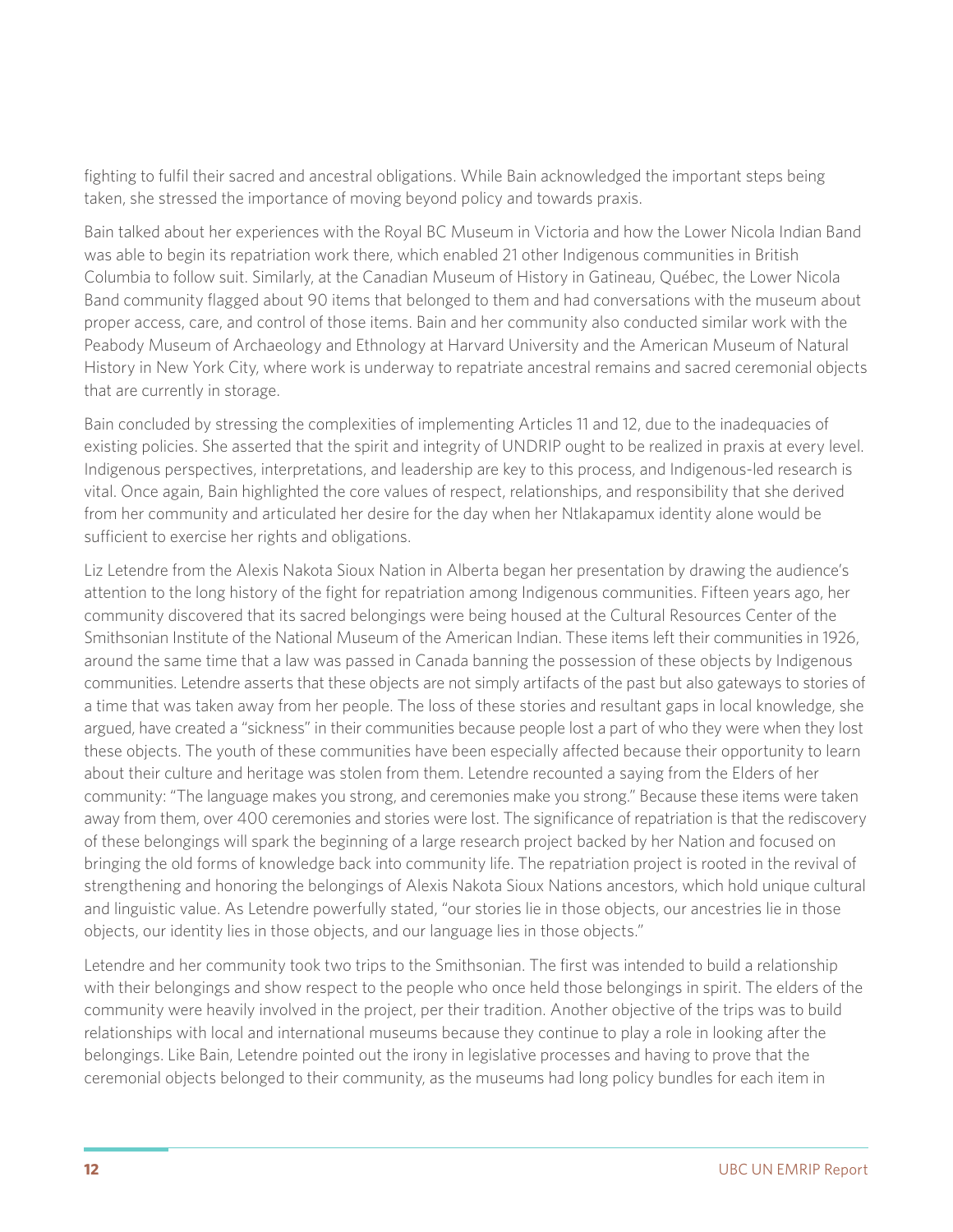question. This aspect of having to prove one's identity is present throughout the process, as Letendre pointed out, from crossing the border to visiting the museums and functions as a barrier for Indigenous people seeking to recover their collections. Calling the journey "heartbreaking," Letendre highlighted the difficulty in reining in emotions like anger and frustration because in her culture they are not permitted while working with sacred ceremonies. Her ancestors had sacrificed so much, and their community members would not be alive today if they had chosen the path of anger. While she is grateful that the museum has her community's ceremonial objects, she acknowledges that the history of how they got them in the first place is difficult to deal with because it inevitably arouses anger. Despite this, Letendre argued that these objects hold a key for an Indigenous community and its growing population, who will survive—no matter what challenges they face—because their spiritual realm will always be present as their connection to the world.

# **PANEL 2: The Current Situation**

The second panel, which focused on the current situation, was moderated by Charles Menzies, a member of the Gitxaala Nation and Professor in UBC's Department of Anthropology. Menzies is the Director of the Ethnographic Film Unit at UBC and a researcher of the ethnography of Western Europe and coastal British Columbia.

The first speaker on this panel was Kunihiko Yoshida, Professor of Civil Law at Hokkaido University in Japan. He centred his talk on the repatriation of ancestral Ainu remains in Japan, which he argued continues to be one of the worst countries in the developed world regarding the issues of Indigenous peoples. Although Japan voted for UNDRIP in 2007, it neglects the repatriation approach and denies its Indigenous peoples the right to selfdetermination. The basis of present Ainu policy in Japan is the *terra nullius* doctrine, also known as the discovery doctrine. In fact, Hokkaido University was established on Ainu land after the conquest of the Ainu people. Despite this violent past, the legacy of colonialism is lost on the faculty of the university today. According to Yoshida, the faculty is divided on this matter, and some of his colleagues who were hired by the Japanese government tend to favour the government's position, thus supporting an institution that homogenizes and oppresses the Ainu people.

In July 2017, there was an international repatriation effort from Germany regarding Ainu remains stolen from the campus by German travelers in the 1880s and kept for 138 years. Yoshida also told the story of Sachiko Yahashi, an Ainu descendant, whose family tomb has no ancestral remains inside it. Yahashi wanted to bury some parts of the remains from Germany inside her family tomb, but the remains were consolidated at Shiraoi's Ainu Park against her wishes. In fact, Ainu ancestral remains and cultural artifacts were stolen from tombs across Hokkaido by anthropologists, including Hokkaido University Professor Sakuzaemon Koadama. The Prefectural Regulation regarding the discovery of remains, which enabled the theft of Ainu ancestral remains, was enacted in the 1930s with the permission of the Governor of Hokkaido.

Over a thousand Ainu ancestral remains had been kept in the repository house in Hokkaido University since 1984. They have since been consolidated at the Ainu Symbolic Space in Shiraoi, but even that decision was not without controversy. Several Ainu descendants several have filed repatriation lawsuits since September 2012. However, Hokkaido University has rejected their positions by taking an individualistic approach towards property ownership that is incompatible with communal Indigenous notions of property. Eventually, the university accepted some repatriation settlements, but even after this development, around 1,676 Ainu ancestral remains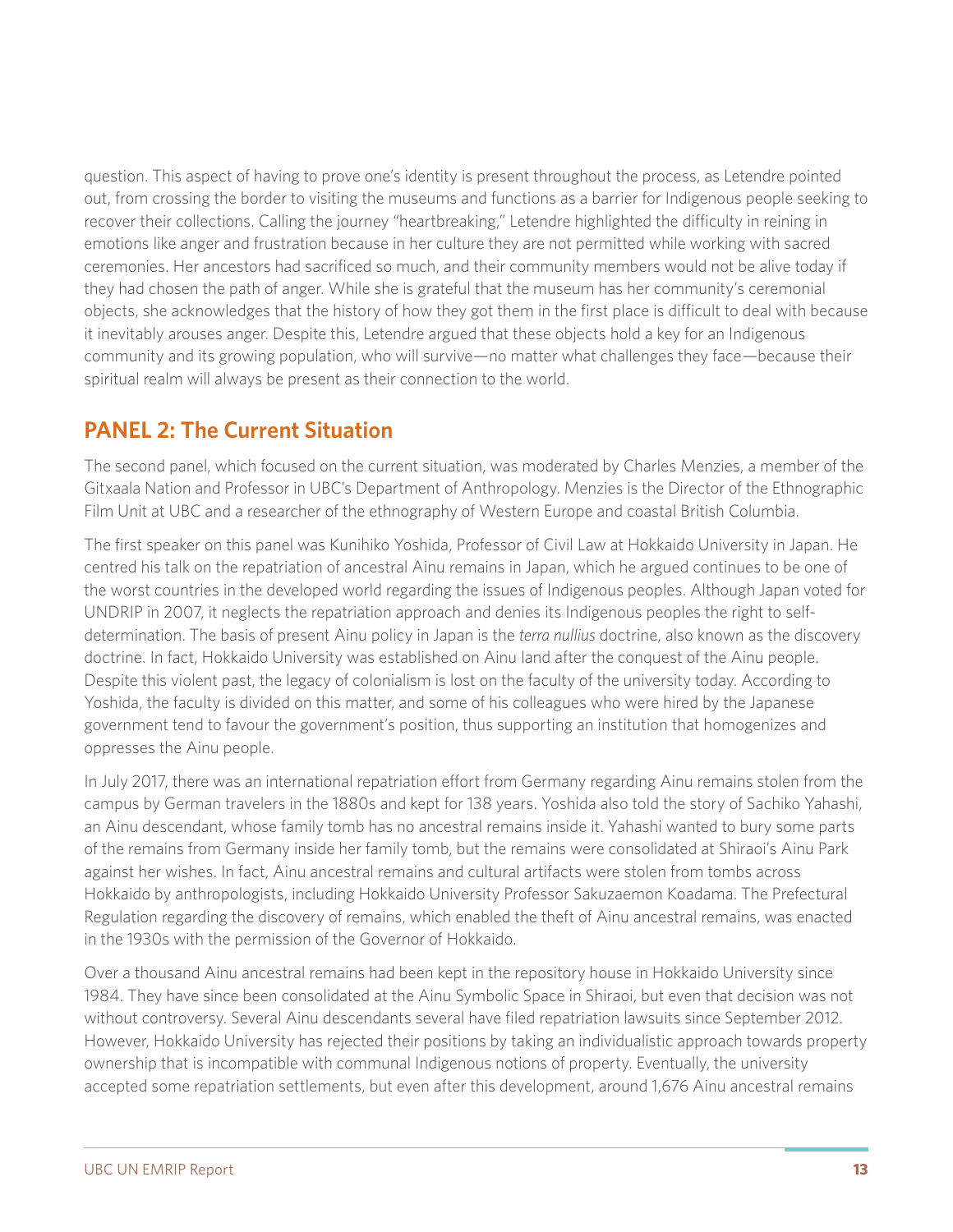are still kept in 382 boxes from 11 universities across Japan. In other facilities, 74 stolen Ainu ancestral remains have been found.

In the process of consolidation, the Japanese government prepared two guidelines for future repatriation. The first discusses the process for those identified individually and was issued in June 2014. The second guideline for remains kept by the university was issued in December 2018. According to these guidelines, remains go to the next of kin if identified individually and to the local Ainu residents where the remains were originally discovered if the remains cannot be identified individually. Despite these guidelines, repatriation movements have stagnated after a series of settlements were concluded. Yoshida also questioned the second guideline, which is based on a collective notion. He raised the example of Otarunai Ainu, the Ainu people in Otaru, a historical city in the western suburbs of Sapporo, whose descendants died from displacement and colonization. Since no descendants claimed the remains, another prominent academic, Professor Koganei from the University of Tokyo, visited the Sumiyoshi shrine to steal the Ainu ancestral remains. Due to the inadequate nature of the guidelines to deal with issues like these, a non-profit called Group Reconsidering Anthropological Research of Ainu Remains, which consists of members of the Ainu community, made a series of requests of the Japanese government in January 2020. First, the group asked the government to correct the historical lack of recognition of past injustices. Second, the group asked the government to extend a sincere apology and conduct a reburial on discovered sites, at government expense. Third, the group requested that universities and local governments issue apologies. Finally, the group asked that maintenance of reburied Ainu remains be handled by the respective local governments.

Despite these advancements and requests, Yoshida argued that the repatriation deadlock has persisted. He attributed this impasse to the domination of the individualistic nature of the guidelines' conceptions of Ainu property, the vulnerability of decentralized Ainu communities, and the preference given to requests made by anthropologists using Ainu ancestral remains.

Yoshida then discussed a repatriation lawsuit filed by the Ryukyu people in Okinawa. The Japanese government still denies the Ryuku people's Indigeneity, and the United Nations Committee on the Elimination of Racial Discrimination has requested that the Japanese government recognize the Ryuku people as an Indigenous people. However, the Japanese government has rejected the request.

Once again, Yoshida highlighted the complicity of the academic community in this struggle for repatriation. In July 2019, Professor Ken'ichi Shinoda, President of the Japanese Association of Anthropology, sent the President of Kyoto University a controversial letter asserting that the Ainu and other Indigenous peoples' ancestral remains are public property and should be available for anthropological research. Yoshida argued that requests such as these are a major reason why Hokkaido University rejected repatriation; it adopted an individualistic view of repatriation, such as demanding DNA evidence to prove next of kin, which does not match Indigenous communal and collective notions of property. The Ainu people have always had communal attitudes towards property.

Yoshida concluded by noting that, among the Ainu, the major challenges to repatriation efforts are the establishment of stronger institutions in their local communities, the burial of repatriated remains, and the maintenance of Ainu tombs, all of which require financial assistance. Thus, the current grant system for the Ainu culture that was introduced in a recent Ainu statute should be expanded for the Ainu people to respond to their pressing needs in this regard.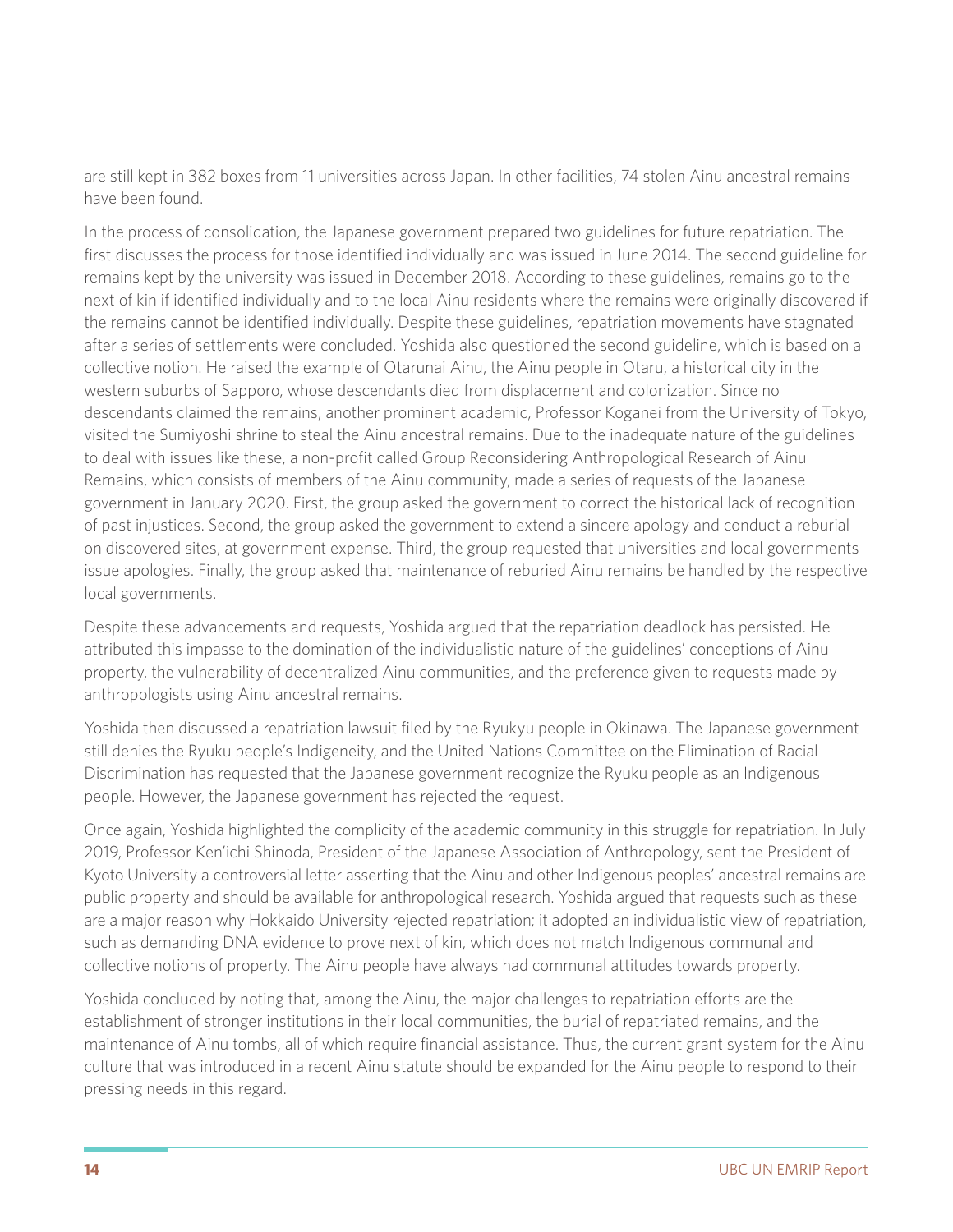The next speaker was Morgan Guerin, a Musqueam Indian Band counsellor and artist who worked on the c̓ əsnaʔəm: *The City before the City* exhibit at the Museum of Vancouver. Guerin began his remarks by recalling his traditional upbringing on the Musqueam reserve. Although he spent every evening with his parents, he spent his days with his grandparents, including his late grandfather, Arnold Guerin, who was instrumental in documenting and preserving the *hən'q'əmin'əm'* language group. Guerin spent much time visiting elders, learning their stories, and trying to comprehend the rich history of their traditional cultures, with topics ranging from the community's relationship to Mother Earth to bone carving. Their land, he said, was full of "belongings" rather than "artifacts," a term external to them. Their ancestors possessed these belongings; thus, their community had to care for them.

Guerin provided an example of how he built a 32-foot sturgeon spear from oral history, which he called a true testament to the strength and significance of preserving oral traditions. The collective power of his community lies in the web of knowledge from all its members, especially the elders. What amazed Guerin was not only that the things he built were made correctly but also that they were so technically sound. The last time that the *hən'q'əmin'əm'* people built a sturgeon spear like the one he built was over 100 years ago, because it had been outlawed. Due to colonization, his community was no longer allowed to share these things openly with one another. While working on the museum exhibit, Guerin lent some of the knowledge he received from his elders. According to him, knowledge passed down through the generations was the most important step in moving forward because the problems that Indigenous people face are generational issues, ones that will not be solved in the next ten years.

Guerin narrated another story from the time his daughter and her mother travelled to New York and saw his community's sacred mask at the American Museum of Natural History. Two Musqueam women had already made attempts to take the mask down, but they were not successful. After writing letters to the museum asking about its display, Guerin learned that there was a project to re-contextualize the Northwest Coast Hall of the American Museum of Natural History. He, along with his cousins, were then flown to New York to discuss this project, and Guerin was chosen to be a member of the working panel in New York by the Coast Salish representatives. In these meetings, Guerin stressed the difficulty of moving forward in a world where UNDRIP was global in scope but had not been not adopted in Canada, so Indigenous people were not allowed to tell their stories on their own terms.

The response he received from the museum was that they would have to go through several bureaucratic processes to return the sacred items. In the face of the elders' firm insistence in the meeting that they would refuse to have a conversation until their items were returned to them, the American Museum of Natural History decided to shut down the exhibition. However, putting a mask away that had not been put away for 114 years required traditional ceremony, and Guerin was the only one present who knew how to do it. He recalled the complex feelings he experienced at that moment—he was both comfortable and proud, yet he felt strange about having to adhere to certain traditions in a foreign context.

Once the conversation moved on to what would happen to the mask once it was put away, debate flared up anew. Guerin was asked to prove that the mask belonged to his community, despite interacting with an institution and museum that was genuinely interested in working with that community. The onus of repatriation is always on Indigenous communities who are already stretched thin, and Guerin problematized this issue in his talk.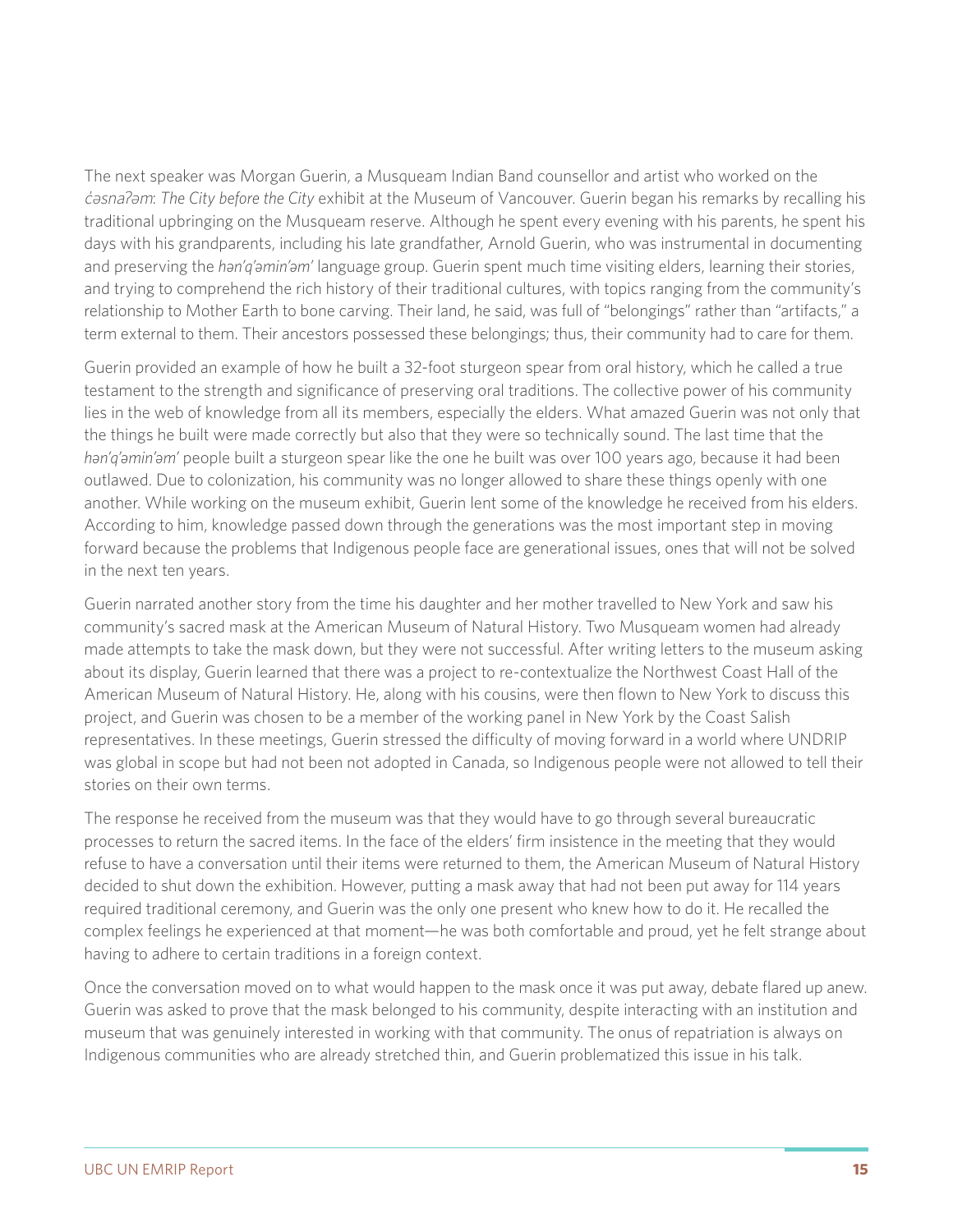The next speaker, Angela Riley of the Citizen Potawatomi Band, is Professor of Law at the UCLA School of Law and the Director of UCLA's Native Nations Law & Policy Center. Riley represents UCLA regarding repatriation issues and is its representative for the Native American Graves Protection and Repatriation Act. Riley highlighted the importance of situating the conversation on repatriation within the context of colonization because separating it would remove Native voices and perspectives on their ancestors and cultural items. Speaking about the context of the United States, Riley talked about how everything that belonged to Indigenous communities at the point of contact was essentially considered free and open for taking by colonists, including Indigenous land, resources, and human remains. Once the project of colonialism expanded, Indigenous human remains and cultural items were declared property of the United States under federal law.

Riley then discussed The Native American Graves Protection and Repatriation Act (NAGPRA), which was passed in 1990. However, many people since then have died without seeing their ancestors brought home and their cultural objects returned to their communities. This issue, she argued, is time sensitive and ought to be handled with a sense of urgency.

NAGPRA has created both opportunities and challenges in the United States. At the institutional level, NAGPRA required any institution receiving federal funds to inventory its collections and provide a disclosure of what was in its possession. Although this requirement was passed in good faith, many museums did not have the resources or motivation to determine the cultural affiliations of the plethora of items in their collections and eventually deemed many items unidentifiable. This label has stubbornly stuck with many objects since the 1990s.

Although NAGPRA established an apparatus to effectuate the repatriation of these cultural items to Indigenous communities, the burdens and requirements were tilted in the favor of institutions. Even in situations of neutrality, the burden placed on Indigenous communities with limited resources to figure out what museums have has created extremely imposing barriers to repatriation and made it possible for museums that wanted to retain their collections to keep them for themselves.

Riley also discussed the impact of any potential border wall on the southern border of the United States. There are graves being unearthed for the first time during construction of the wall and, since there are federal laws in place that allow the federal government to suspend its compliance with existing federal law for safety and security, national security claims are being used as justifications by the government to forgo adherence to NAGPRA. Thus, even with legislative provisions in place, Indigenous culture and communities continue to be dismantled both in the United States and globally.

Riley then talked about the problem of devaluing Indigenous knowledge because proving belonging from an Indigenous perspective is not regarded as being on par with the Western academic and scientific knowledge produced by universities. This creates a challenge in terms of establishing cultural affiliation, which impacts both Indigenous communities and museums that do not have the resources for this process, with the former group being suffering especially acutely from underfunding. Riley argued that it is the responsibility of universities and academics who have crafted careers and publications out of their access to cultural and ancestral items of Native people to find resources and make things right. It is not the job of Indigenous communities to find resources and prove that they have been victims of human rights violations and thus must have their ancestors returned.

Another issue that Riley identified in relation to NAGPRA is defining cultural objects. She argued that the choice to determine what object belongs to whom must lie within the Indigenous community rather than those who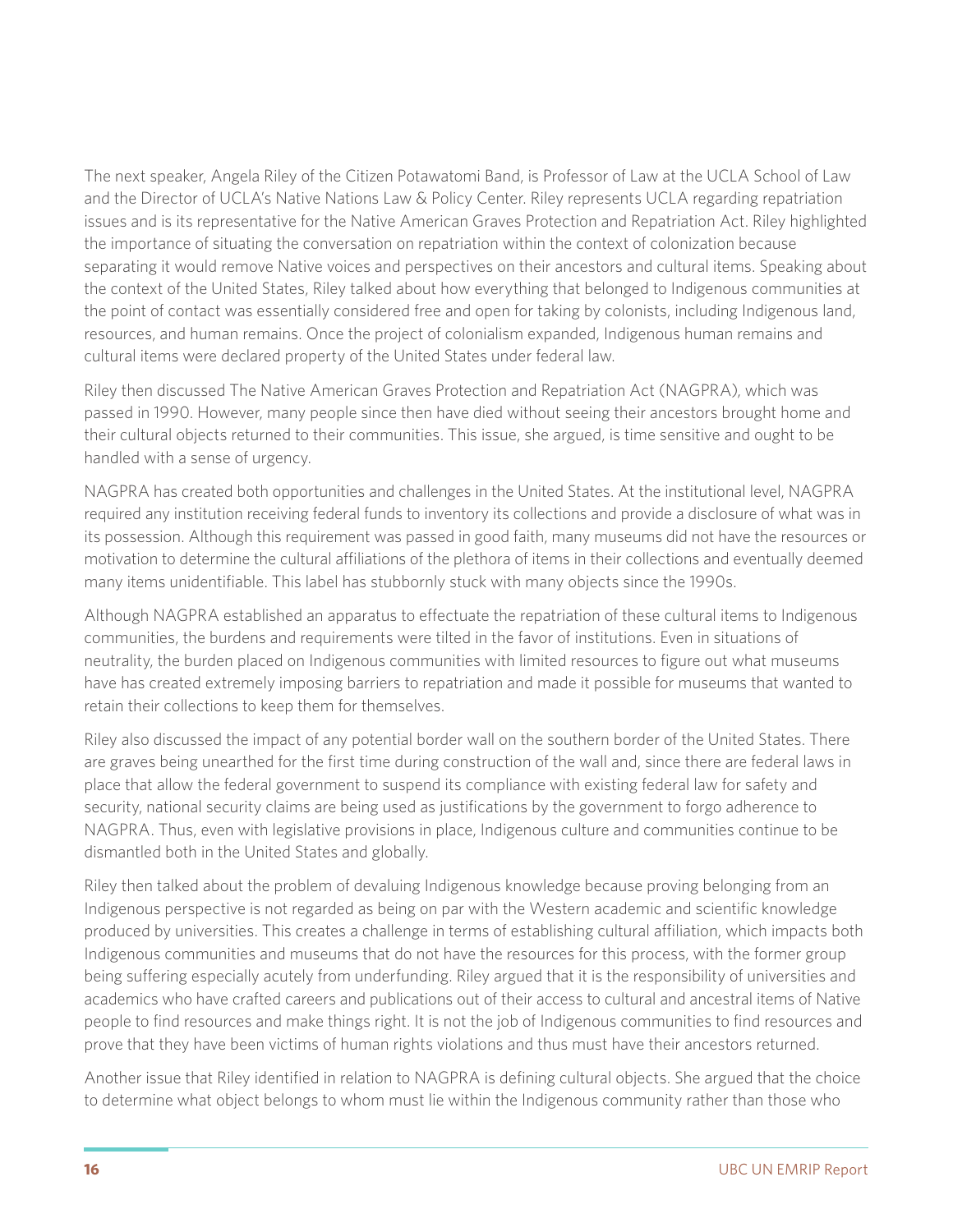retain such items. She also talked about the "illusion of consent" in evidentiary standards and presumptions, as the burden is placed on Indigenous groups to prove that they should have something repatriated as opposed to having the burden be on the institution that seeks to retain an object.

As to potential solutions, Riley called for true consultation and consent, or free, prior, and informed consent under international law. Requirements for consultation are written into many federal statues in the United States, and consultation from the federal government side is often inadequate. Consultation for Native communities means being in in an ongoing relationship and conversation that is grounded in respect and real dialogue where parties come to the table as equals. For this to take place, a real change must occur in legal standards and presumptions, and Indigenous perspectives and knowledge must be regarded as legitimate. Riley brought up the issue of funding and called for funding obligations to be on nation-states to right wrongs, whether they were at the hands of public universities, museums, or governments. This goes back to the process of decolonization and acknowledging the religious freedom of Indigenous people. Ultimately, the key to decolonization and repatriation is conversation with Indigenous communities and respecting their right to self-determination.

# **PANEL 3: The Ethical, Legal, and Political Framework**

The third panel focused on questions of ethical, legal, and political frameworks, including topics on the relationship between Indigenous, international, and national laws and how all three can be instruments to facilitate repatriation. The panel moderator was Megan Davis, Pro Vice-Chancellor Indigenous and Professor of Law at Australia's University of New South Wales. In 2010, Davis was appointed to the UN Permanent Forum on Indigenous Issues, making her the first Indigenous Australian woman to be elected to a UN body; she is also a member of EMRIP.

The first speaker was Lynda Knowles from ICOM. Knowles has served as sole legal counsel for the Denver Museum of Nature and Science for 12 years. She is also a board member and former secretary of the International Committee for Museums and Collections of Natural History and a member of the Association on American Indian Affairs' Working Group on Repatriation.

Knowles began by pointing out that the conversation on repatriation of ancient cultural items must be grounded in human rights discourse. Conversations that museum representatives and others have already been having on this topic should count as evidence for customary international law, Knowles argued. ICOM, which was founded in 1946, could serve as a source of international customary law. Historically, Indigenous people were largely absent from the work done under the purview of ICOM, but that is now changing, and Knowles argued that this is proof that these conversations are now creating customary international law.

Knowles then asked a simple question: "What is the definition of a museum?" According to her, that definition in the ICOM statute has been static since its founding. However, there are conversations among ICOM members that indicate an evolution of thinking in this regard, and the notion of "museum" is now being looked at through the lenses of decolonization and repatriation. International law, Knowles said, is a source of both frustration and hope. She introduced the documentation prepared by the International Indian Treaty Council and the specific recommendations they offered. Knowles concluded by asserting that if museums want to stay relevant or even exist, they need to explore the unique forms of knowledge held by Indigenous communities and give voice to these ways of knowing, specifically in repatriation work.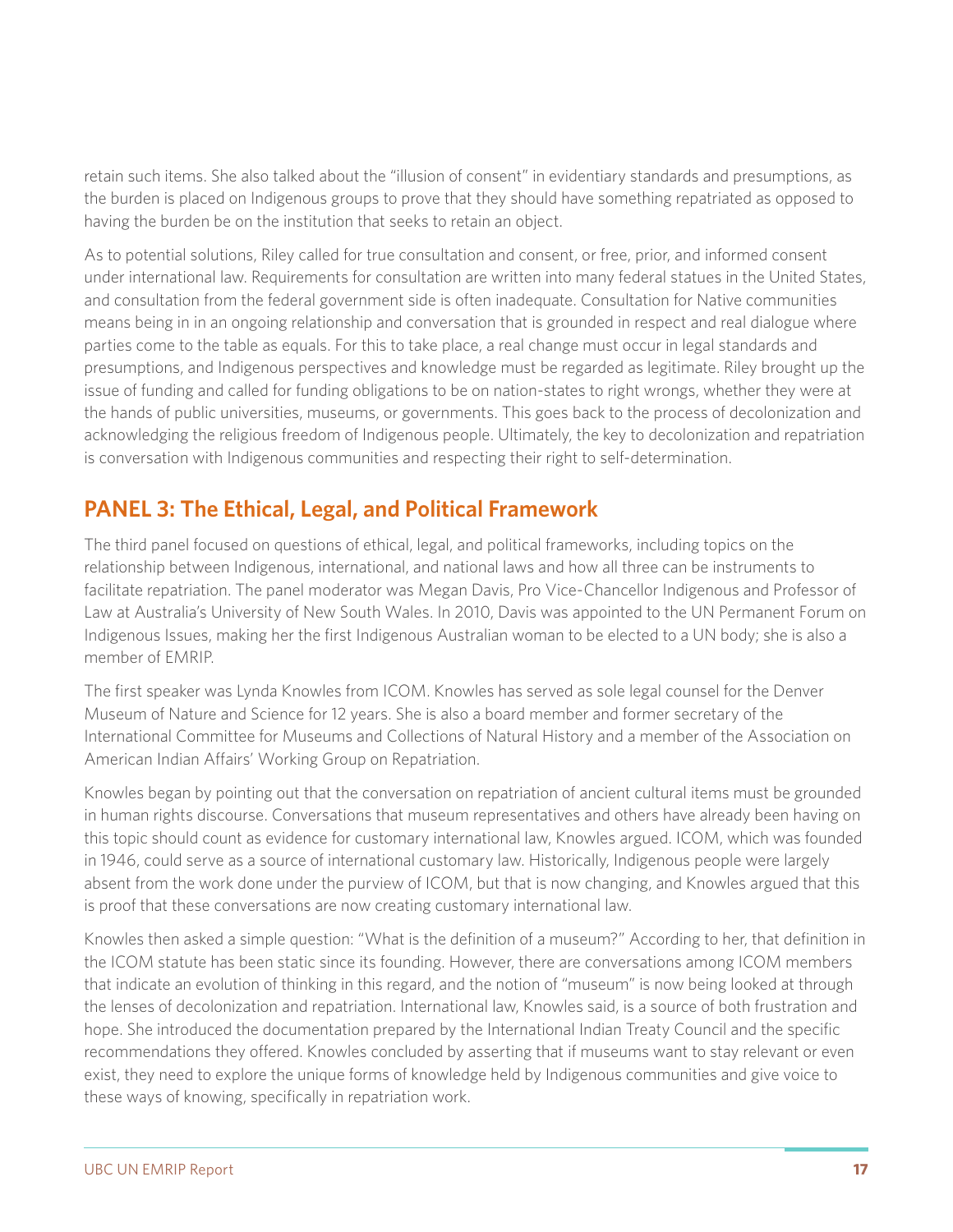The next speaker was Ann Follin, the Director General of the Swedish National Museums of World Culture. Follin began her talk by providing a brief historical background on the Sámi, the Indigenous people of Sweden, who have been culturally and socially marginalized for decades.

The four museums she manages (Museum of Far Eastern Antiquities, Museum of Mediterranean and Near Eastern Antiquities, Museum of Ethnography, and Museum of World Culture) have collections that originate from outside Sweden and manage around 500,000 objects that have been collected since the seventeenth century. Most objects, Follin said, came into their possession through scientific investigations or diplomatic gifts, donations, and exchanges. The four museums contain a wide range of collections from around the world and have relevance both historically and in the present day. However, Sweden's participation in European colonization cannot be neglected, especially regarding items gathered under unknown circumstances. In order to foster exchange with people around the world, the museum launched an online database over 20 years ago and has invited people from different communities to help it understand its collections and create knowledge through mutual dialogue.

Follin then discussed the current political landscape in Sweden and the kinds of laws and conventions that apply there. The Swedish Museum Act of 2017 states that museums are responsible for collection management and are instructed to repatriate where appropriate. Following an official request by an external party regarding repatriation claims, the museum then makes an assessment based on both legal and professional criteria. If the museum finds that a return should be carried out, it sends a petition to the Ministry of Culture. After the case is prepared by the Ministry of Culture, the Swedish government or the Swedish Parliament decides whether the object should be returned. If the government approves the request, the museum may decide to return the item.

Sweden has also ratified the Convention for the Protection of Cultural Property in the Event of Armed Conflict of 1954, the Convention on the Means of Prohibiting and Preventing the Illicit Import, Export and Transfer of Ownership of Cultural Property of 1970, and the Convention on Stolen or Illegally Exported Cultural Objects of 1995; it also voted for UNDRIP.

The Swedish National Heritage Board is currently working on guidelines for collection management and practice. Follin also talked about this process from the museum's perspective. Once a claim is initiated and the museum receives a formal legal claim, it activates its internal repatriation council, investigating the history of the object and the circumstances and conduct of the acquisition. It also investigates the recipient's legitimacy. Then, along with the community, it documents the cultural, ceremonial, and religious significance of the object to make an examination of repatriation based on the criteria of international law. Then, along with the government or parliament, a decision is made on repatriation and an agreement reached with the relevant community. The museum also provides support with applications for export permission or Companies Income Tax Act (CITA) certification and plans a celebration of return with the community. If the object is to be buried, the museum also provides support for applying for permission under local legislation. Then, the case is closed and documented in the archives. Follin stressed the importance of transparency and efficiency throughout the process and noted that repatriation cases are demanding and often take a long time.

According to Follin, there are many complexities in cases like this from the museum perspective. First, most cases tend to be quite complex in and of themselves; there could be incomplete documentation on both sides or no documentation at all—making it difficult to investigate the circumstances of acquisition. Sometimes, there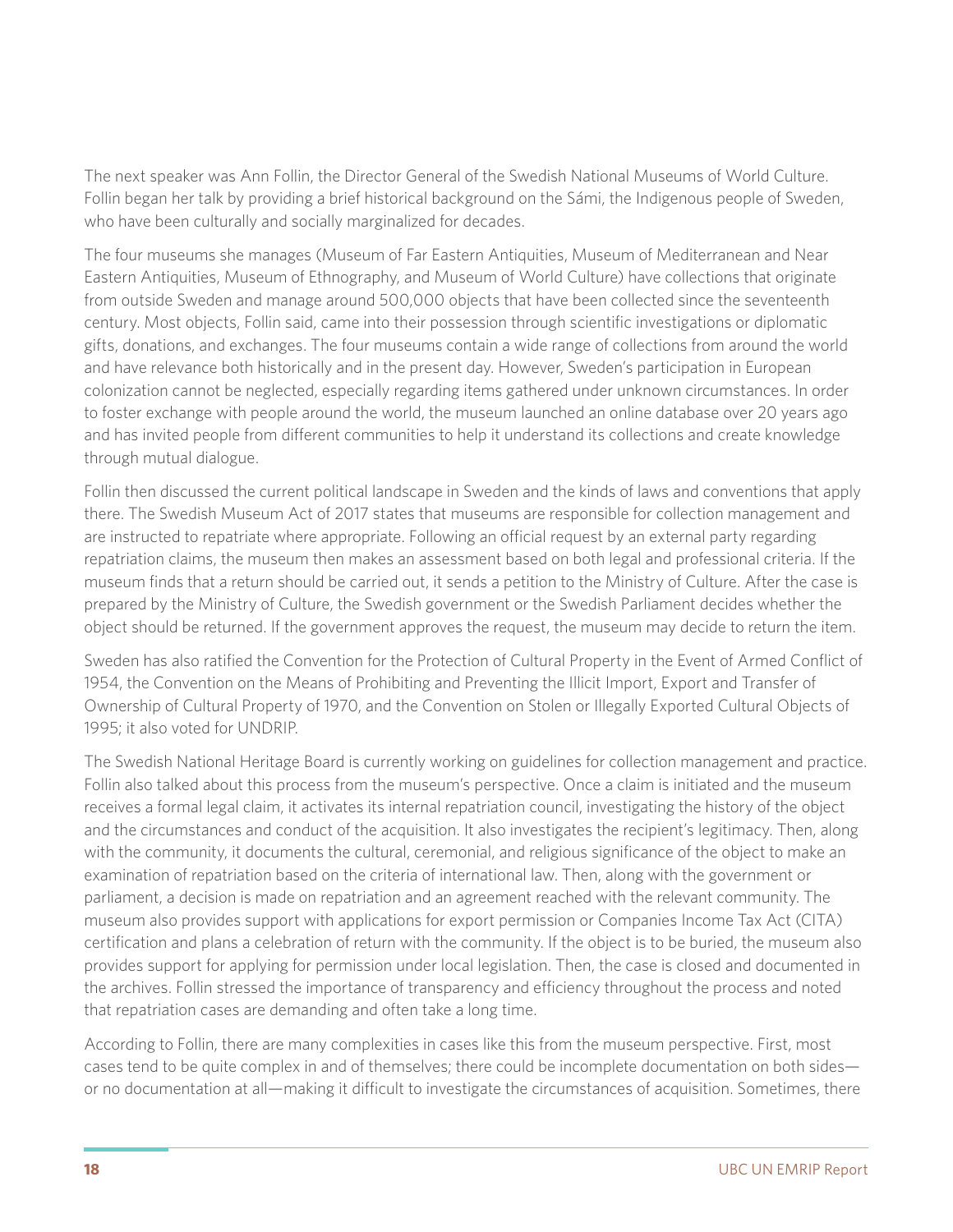are several recipients who make legitimate claims to the object and have different recommendations on what to do with it. In these cases, the museum often delays return until the recipients come to a consensus, or if one is deemed more legitimate than the others.

Another problem Follin pointed out involves conventions and declarations. Since the law is always supreme, it overrides institutional policies and frameworks. The history of repatriation at her institution dates to 1988, when the collection held at the Ethnographic Museum was sent to the newly founded Sámi Museum in northern Sweden. According to new legislation, the museum does not have the right to make loans for more than three years, but the new Swedish Museum Act opens the possibility of transporting most collections if their origins can be concretely determined.

Due to evolving views on repatriation, the museum now focuses on proactive repatriation. The Swedish government has expressed its intention to make Swedish museum practice in the realm of repatriation exemplary in the international context. As part of this effort, the museum is conducting research on all its collections of human remains to proactively initiate dialogue with the relevant communities.

Follin concluded by stating that the fact that objects have been in Swedish museum collections for a long time also speaks to Swedish culture and heritage. Early scientists were more interested in the objects than the people and cultures from which they were taken. She is striving to find ways in which museum agencies in the twentyfirst century can work with the legacy of these objects in a responsible and respectful manner.

The last speaker on the panel was Vince Collison from the Haida Gwaii Repatriation Committee; he is one of two founding members of the Old Massett Repatriation Committee. He has been working on the repatriation of Haida ancestors and treasures for over 20 years. Collison began by explaining that in his community, they do refer to "repatriation" but prefer the term "'respect" to honour the ancestors that came before them who were unwillingly put in a difficult situation. Every generation inherits something to fight for, and Collison views repatriation as his fight. Paying respect to the community's ancestors was also a way of recontextualizing knowledge and language from a Haida perspective. These cultural objects are considered treasures and family heirlooms to members of the community.

Collison said that museums have viewed Haida culture and people as nothing but collectibles and that this was part of the core challenge in creating dialogue and recontextualizing knowledge. Acknowledging that there was a cultural genocide against Indigenous people and doing so with humility on behalf of Canada is the first step, Collison argued. Part of the challenge in addressing the legal issues that Indigenous people face today is also education and the "whitewashing" of Indigenous history.

Collison stressed the importance of acknowledging and addressing the ancestral remains, which is a Haida law, first and foremost. Without dealing with this issue, there was no way to deal with Haida treasures. He challenged those in the audience who are not Indigenous and who work for an institution to do better because Indigenous people are fighting several battles on multiple fronts, one of which revolves around the language that non-Indigenous people use when referring to objects of Indigenous cultural importance, items that are of immense value to the community that came from people's homes. They mean something to every member of the community, and that is why semantics are important.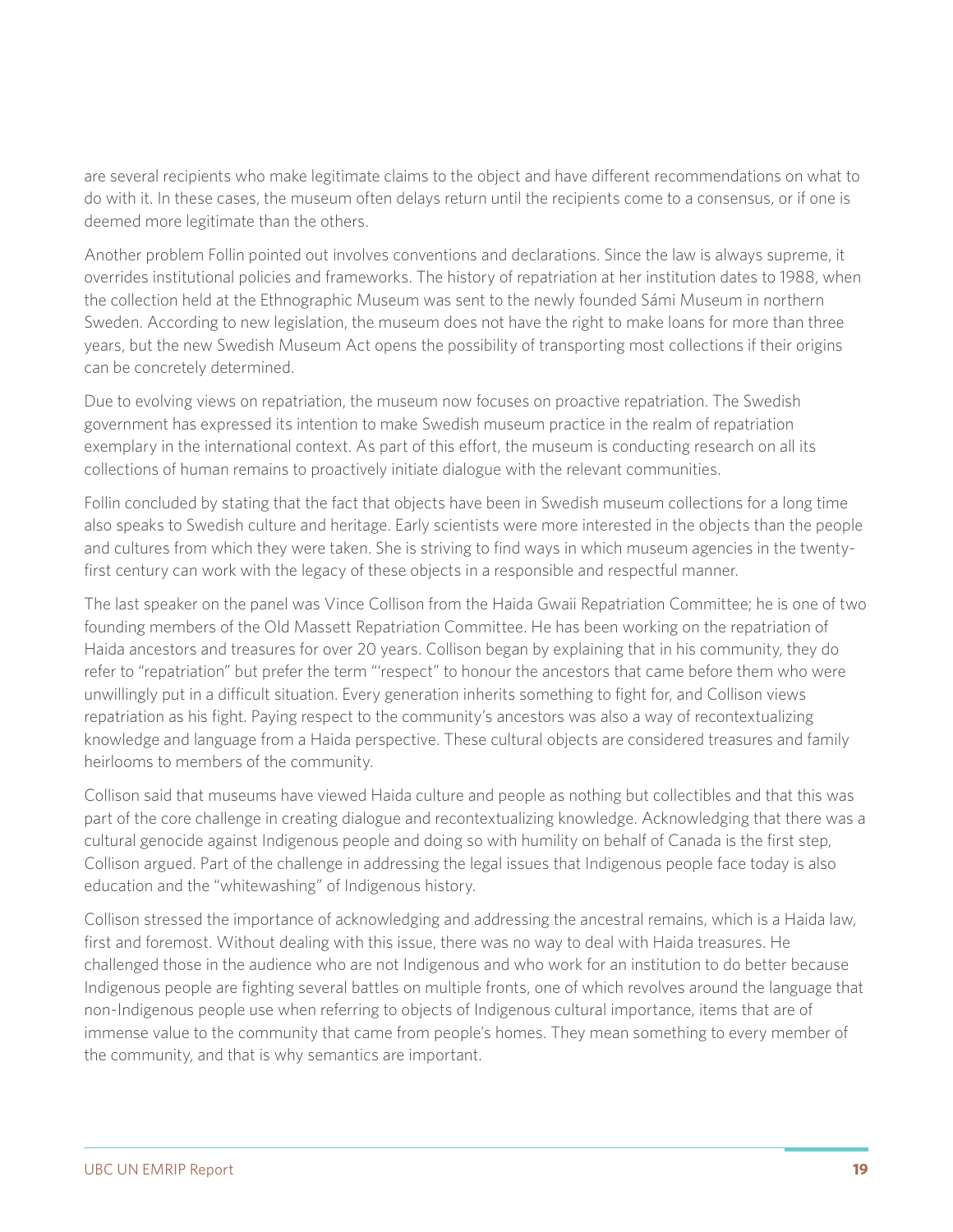Collison concluded by urging everyone to do better, asking that every museum and institution step up to help Indigenous peoples around the world. He says that the Haida are lucky in this context because they have a strong profile and presence, which enables Collison to tell the world that the way North America treated its Indigenous populations is not right. Collison stated that is a good sign that museums are starting to get the message, and he is here to honor all the people from the past who were denied that opportunity.

# **PANEL 4: The Ethical, Legal, and Political Framework**

The fourth panel of the seminar also revolved around questions about the ethical, legal, and political framework of repatriation. The panel moderator was Celeste Haldane, Chief Commissioner of the BC Treaty Commission. Haldane is a practicing lawyer, a member of the Sparrow family from Musqueam, and Tsimshian through Metlakatla.

Harriet Deacon is a historian and anthropologist and specializes in tangible and intangible heritage management and intellectual property (IP) law. Deacon focused her talk on IP rights and what WIPO has been doing regarding traditional knowledge and cultural expressions. WIPO, a UN organization with 193 member states, focuses on IP with a vision to lead the development of a balanced and effective international IP system. IP refers to the rights associated with creativity and knowledge production; by providing a limited monopoly over the use of these creations, the law can encourage innovation. Deacon brought up Article 27.2 of the UN Declaration on Human Rights, which addresses the rights of the author and individual. She then juxtaposed the different kind of IP rights—copyrights, patents, trademarks, and so on—with respect to the legal treatment of the owner and the duration of protection. According to WIPO, the difference between traditional knowledge and traditional cultural expressions is that traditional the former could potentially be patented and is generally understood to mean the know-how, skills, innovations, and practices developed by Indigenous people and local communities. Traditional cultural expressions, on the other hand, are covered under copyright or design protections and include tangible and intangible forms in which traditional knowledge and cultures are expressed, such as dance and song. The UN Declaration on the Rights of Indigenous Peoples states in Article 31.1 that Indigenous people have the right to maintain, control, protect, and develop their IP. WIPO works towards discovering ways in which Indigenous communities can use conventional systems to protect their traditional knowledge and traditional cultural expressions. One approach is to use geographical indications (GIs) like the Sámi people, who use a trademark to mark their traditional handicrafts. Another avenue is to modify and adapt the systems that already exist for protecting traditional IP. For example, in South Africa, copyright law has been amended to cover some communal rights. These pathways can provide positive protection by specifically giving rights to traditional knowledge and traditional cultural expressions or can provide defensive protections by preventing other people from using traditional Indigenous symbols. WIPO's work in this area is threefold: to facilitate, inform, and train. Its efforts involve the development of norms at the international, regional, and national levels, along with practical assistance. In the normative framework, WIPO facilitates negotiations on the development of an international instrument called the or Intergovernmental Committee (IGC) and helps countries and regions develop national policies and regional strategies. The IGC has strong Indigenous participation, including an Indigenous Caucus, a panel, and a voluntary fund to support Indigenous participation. At the national level, the IGC looks at where countries need assistance in terms of developing legislation and studies existing systems and tools to help Indigenous people and communities use IP strategies more successfully. The IGC also offers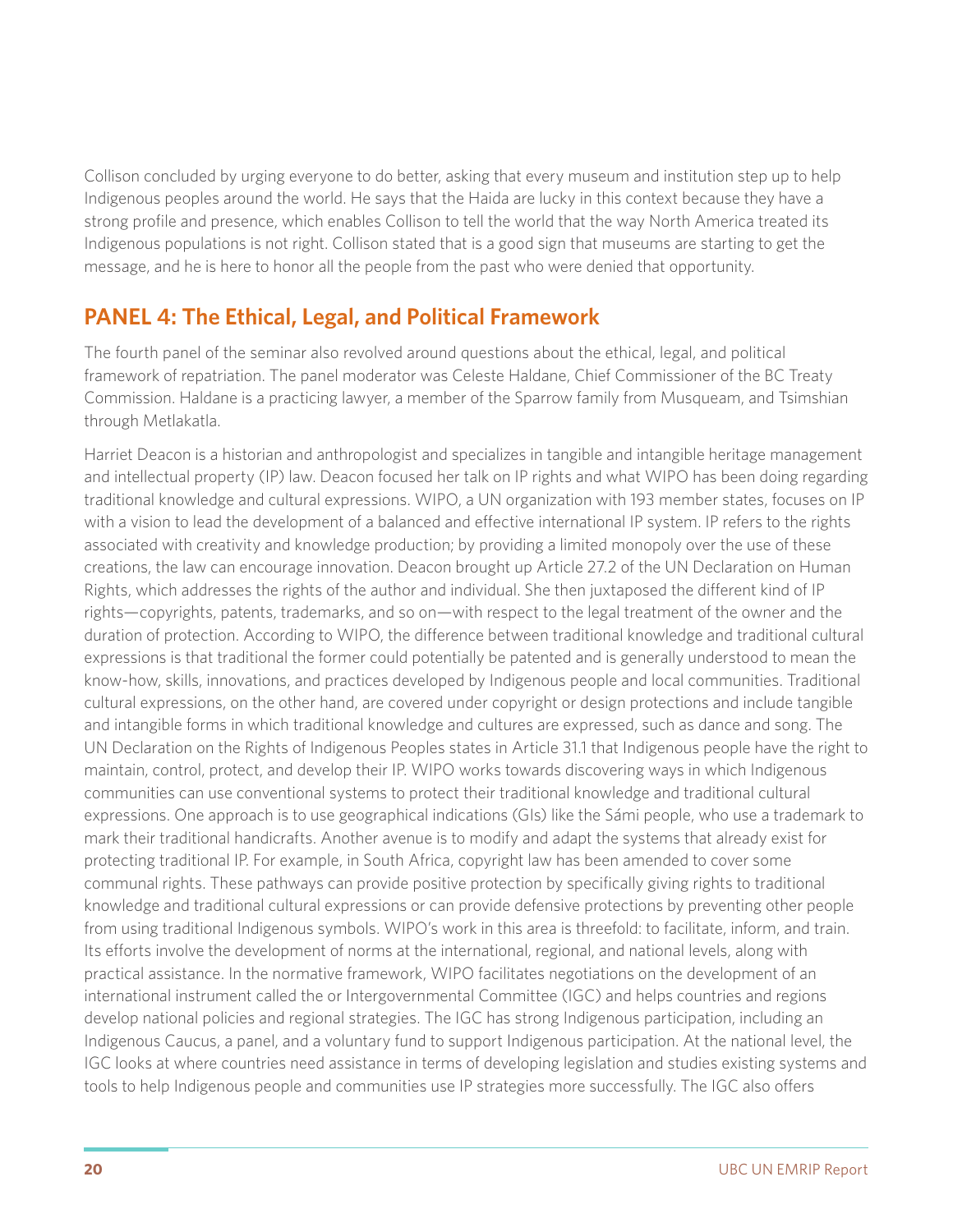training programs for women entrepreneurs from Indigenous communities on how to use IP and marketing in the most effective way. There are also publications about the strategic use of IP.

The relationship between IP rights and repatriation is challenging, Deacon argues, especially because conventional IP rights do not cover all items of cultural significance to Indigenous people in local communities. The second challenge is that IP rights do not always travel with the object in question. For example, an artist can create a painting and then sell it but retain the copyright to the painting. When the painting is repatriated, the IP rights do not necessarily travel along with it.

Deacon concluded by reiterating that the conventional IP system does not necessarily help Indigenous communities that are trying to repatriate their cultural objects. Deacon argued that this is an important consideration because if a community takes its artifact back but another institution retains various rights to it, there might be limits on how the community can manage that artifact. WIPO resources are also a good source to maximize the amount of documentation and research done by Indigenous people in local communities so that the community owns the IP rights to their material.

The next speaker was Phillip Gordon, who heads the Indigenous Heritage Section at the Australian Museum, where he has worked since 1980. He advises Aboriginal communities on issues such as Aboriginal museum outreach and the repatriation of Aboriginal human remains and other significant cultural property. Gordon began his remarks by asserting the need to rethink the ethical and legal framework surrounding repatriation. In the Australian case, there are some good reasons for putting the burden of proof back on European, Australian, and American museums with respect to ancestral remains. Prior to joining the federal Australian state, Aboriginal communities were independent sovereign states, and one of the first policies as a result of joining the state was barring the export of Aboriginal human remains. This demonstrates that there was an ethical need to stop this trade, which often took place discreetly using coded language that downplayed its horrific nature. In Australia, repatriation has been taking place for almost 40 years, and this process was impacted by the political context in Australia in the mid-1970s. He stated that there is no concept in Australia that explains why ancestors were taken. There is no framework or overarching philosophy that people grasp or comprehend about this issue, which makes it more challenging. There are several considerations to think about with respect to repatriation, including questions of culture, language, and tradition. People have had to spend significant amounts of time thinking about how to implement these cultural ceremonies within the new structures that Aboriginal people have today.

These issues highlight the need for a whole-government approach to deal with ancestral remains, land management, reburial, coroner's courts, morgues, and so on. Currently, there are several barriers to repatriating cultural objects and ancestral remains in Australia. Aboriginal communities need assistance to perform these activities, which means providing resources, including financial resources, to communities. For example, in Sydney, there were about 50 ancestors and it took 10–12 years for the community to agree to a safe spot, determine the right kind of ceremony, and chose a ceremonial leader. Such issues must be discussed and negotiated on a national level rather than at the individual state level. This need arose due to insufficient state policies, which has since changed, making all ancestral remains held by all major museums in Australia eligible for return and repatriation. Gordon stated that the Australian government recognizes the value and importance of preserving, revitalizing, and strengthening Indigenous culture by providing funding for repatriation, which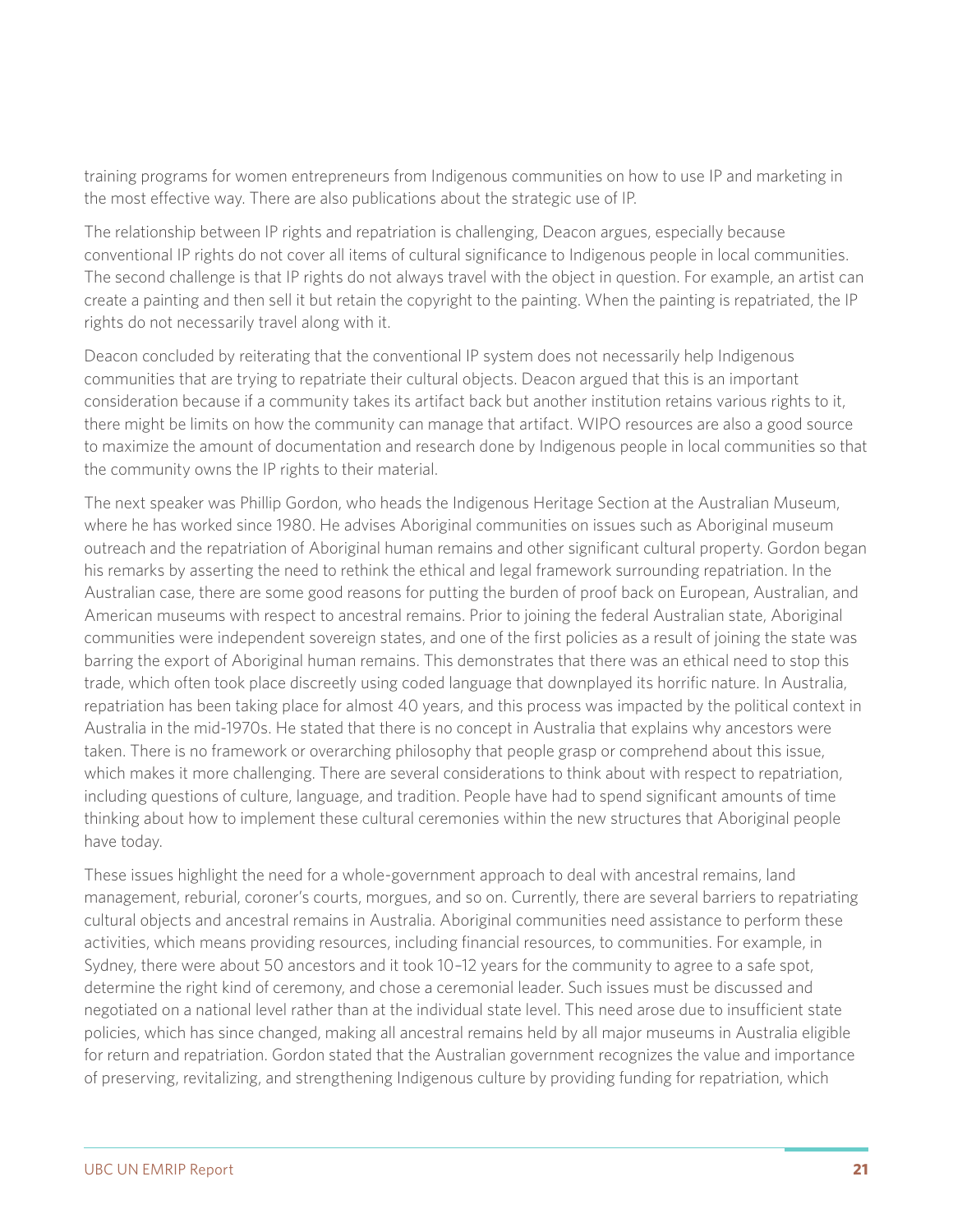helps promote healing and reconciliation for Aboriginal communities. One of the pivotal parts of Australia's government policy and structure is establishing an Aboriginal advisory committee to provide guidance and policy formulation. The government also funds most of the museums to employ Aboriginal people in curatorial and public programs and provides financial assistance to communities for the entire repatriation process. This aspect of receiving funding, Gordon says, is extremely important to Aboriginal communities for actually repatriating items of cultural importance. The country's Department of Foreign Affairs and Trade also tries to identify ancestors overseas. They contact the relevant community to ask if they want the ancestors back and what processes they want involved; then, they negotiate with the overseas museums. Overall, these policy initiatives have helped the Australian government return 2,500 ancestors and 2,200 secret-sacred objects to Aboriginal communities from domestic locations and about 1,680 remains that had been sent out of the country.

Gordon concluded his talk by urging the audience to think ahead and address the role of DNA claims in repatriation. People, he said, make all sorts of claims about DNA relating to traditional ownership of cultural items, and this is a topic that scholars need to think about and strategize to deal with the evolution of technology.

The final speaker of the panel was Dr. Myrna Cunningham from the Miskito community in Nicaragua. She currently serves as the President of the Centre for the Autonomy and Development for Indigenous People, which is based in Nicaragua. She has worked for over 30 years as a teacher and doctor and is an advocate for the collective rights of Indigenous people and women's health. Cunningham presented her remarks in Spanish. She began her talk by addressing the autonomy framework that her community has been working on for almost 40 years. This framework recognizes multi-ethnic rights in roughly half of Nicaragua and provides a space for discussion. The framework contains an inventory of their patrimony in terms of traditional knowledge and various kinds of cultural practices, which served to formulate a regional culture policy and to elaborate cultural plans for various communities and villages. There are now 826 Indigenous communities in Latin America, around 200 of which are still living in voluntary isolation. Communities that live in different ecosystems have different visions of the world, and the topic of repatriation is thus perceived differently in each community. However, what unites all these communities is the centrality of settler colonialism.

Cunningham then delved into a few case studies from Latin America. In Bolivia, a Quechua community negotiated the return of 366 cultural items between 1988 and 2002, using a framework that recognized the property rights of Indigenous communities. In Uruguay, the body of a Charrua chief whose corpse was moved in 1833 was successfully repatriated in 2004. The lesson that Cunningham stressed from these examples is the importance of acknowledging that reparation requires active community involvement. If the communities do organize and work towards this goal, repatriation will not happen on Indigenous terms. This is also a long-term process that demands large quantities of resources and financial support. The participation of the state is necessary, as is the cooperation and resources of international organizations. In the case of Uruguay, as the country does not acknowledge the existence of Indigenous communities, the repatriation of the chief served to strengthen the identity of the Indigenous community itself.

There are different measures and strategies to achieve the goal of repatriation. Different actors, universities, governments, and the like have different legal frameworks than Indigenous communities, making dialogue an essential feature of this process. There is also a need to adjust the rules of museums, as different museums have their own rules, and it is important to homogenize these rules to make them accord with the international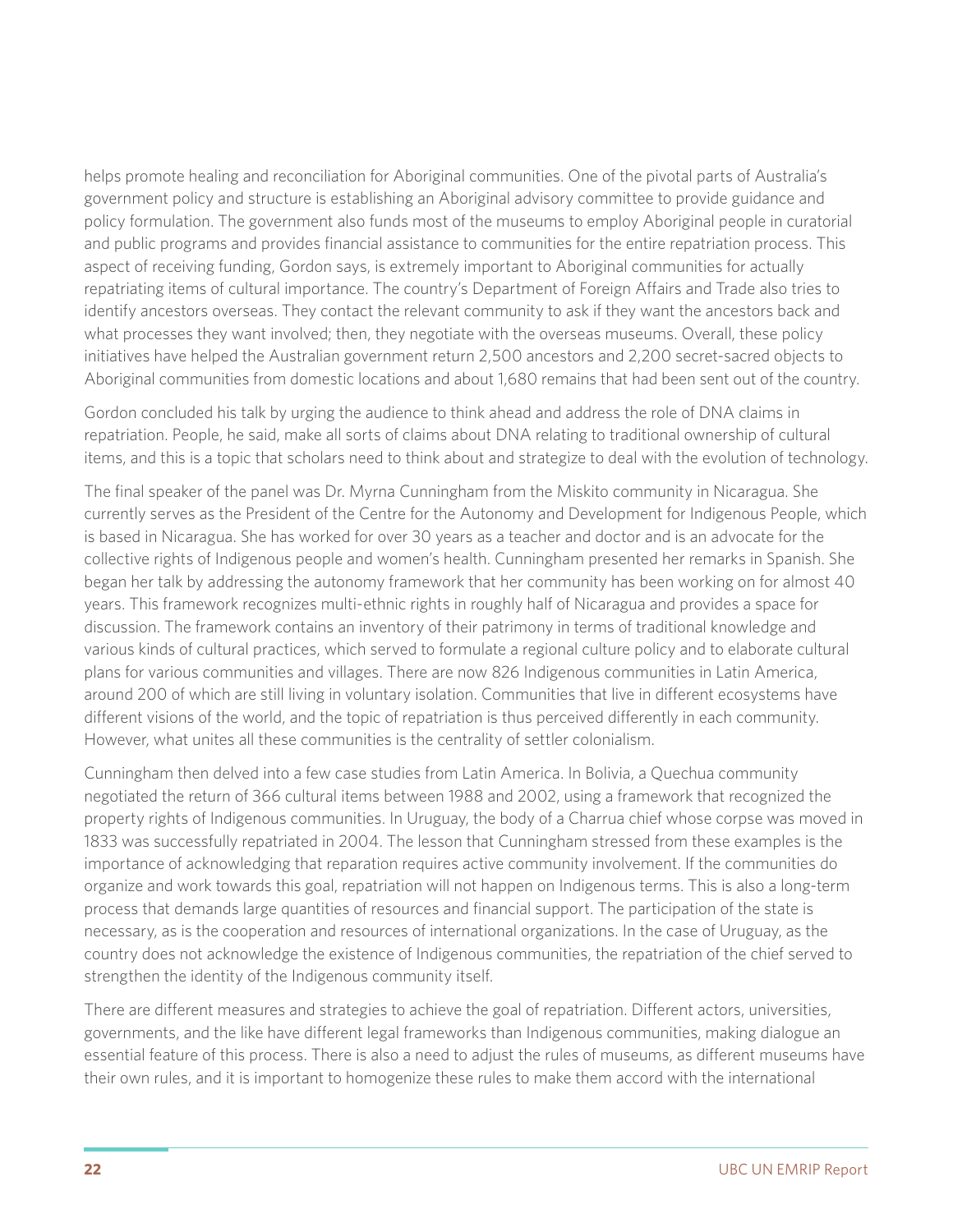framework of human rights and Indigenous communities. The international framework must also be flexible enough to accommodate the diversity present in each country, especially with respect to self-determination. In an international framework, the role of the state must be clearly stated, along with the role of the museums, universities, and other private entities. These roles must also have clearly stated definitions and information about procedural aspects and expertise. Cunningham concluded by stressing that repatriation and reparations are a healing process of a community. Thus, the process must be carried out carefully so that communities can heal effectively. Through this process, communities gain dignity, regain spirituality, and gain a better position to participate in their own development. The most important thing is how we use our tools to cater to each community's rights.

# **PANEL 5: Good Practices**

The fifth panel of the seminar addressed the topic of good practices by examining issues like what makes repatriation processes successful and how Indigenous communities and museums can work together. The session moderator was Belkacem Lounes, a member of EMRIP who hails from Algeria. He is the former President of the World Amazigh Congress. This session was trilingual, with speakers addressing the audience in French, Spanish, and English.

The first speaker was Aili Aikio, the first Sámi-speaking custodian of the Sámi Museum in Finland, where she is currently a curator. Aikio began her remarks by introducing the audience to Cakchiquel, an ancient burial ground for the Sámi people. Today, the bones of her ancestors remain in the ground, but the heads are in storerooms at Norway's University of Oslo and the Sámi Museum in Siida, Finland, while others have been reburied in Ana. The last excavation was carried out in 1934; since then, there have not been any anthropological or archeological excavations on burial sites in the Sámi homeland area in Finland. The Sámi collections acquired from these excavations lay forgotten until 1992 when a report from an archeological survey was published and the issue became public. For the first time in Finland, the Sámi claimed repatriation of their ancestors; that claim was successful. In July 1995, 95 Sámi ancestors were reburied in Christian ceremonies. According to media information, before the reburial, the university took DNA samples of each individual, a practice that Aikio called disrespectful to her Sámi ancestors. After this first reburial, there have been a few more across Norway, Sweden, and Finland. This process began in 1998 when the Sámi Museum gained a modern building and the University of Helsinki suggested that the Sámi collection should be stored there. The Sámi Museum board consulted the Sámi Parliament, which stated that "the Sámi Homeland is the right place for the Sámi ancestors and the Sámi Museum is a Sámi Institute and of value to preserve the collection." Since then, the collection has been jointly managed by the Sámi Museum and the Sámi Parliament and, according to an unwritten agreement, no research permit has been granted since then. The University of Helsinki retained ownership of the collection, and the Sámi people are not entitled to reburial of their ancestral remains. In 2015 and then again in 2019, the board of the Sámi Museum decided that "the Sámi ancestor bones from unauthorized excavations of Christian cemeteries shall and will be reburied."

However, before an actual burial, some unanswered questions must be resolved. The first is where to rebury the ancestors, which means asking, "Where are their homelands?" This is especially hard to navigate because the collection diaries lack information about the area from each individual was taken. The original plan for the 1995 reburial was to repatriate 49 individuals from the 1934 excavation to the area(s) from which they had been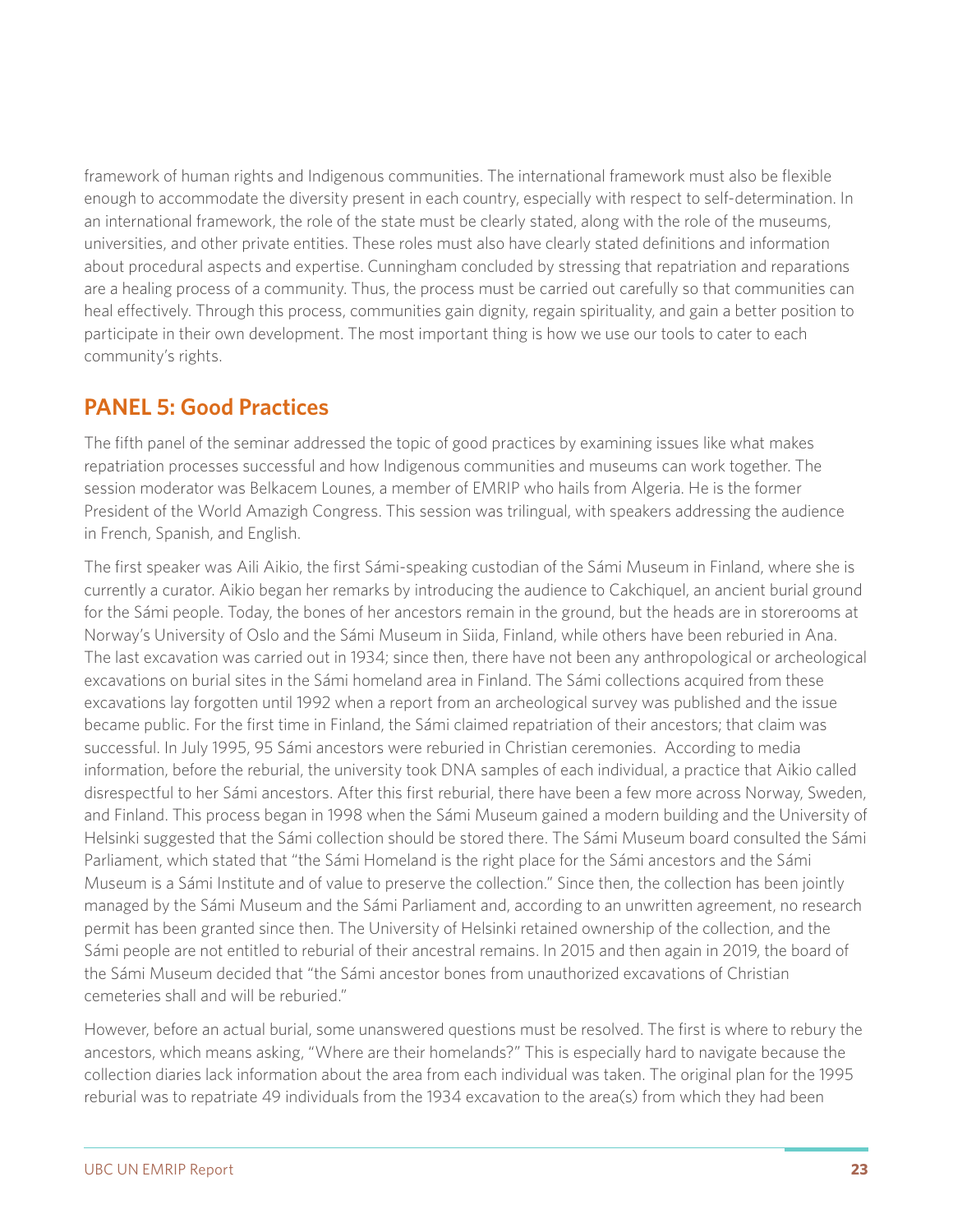removed. The Finnish archeologist Rohan suggested that what happened instead was that the reburied individuals had been collected in the 1800s from other areas. Now, the number of reburied individuals rose to 95 instead of 49, and only crania were buried. To prove this theory, information from the missing diaries was required. The University of Helsinki took DINA samples of each individual before reburial, but it is not clear who manages these samples or even where they are.

Aikio concluded on a more positive light. Despite the history described above, there have been successful repatriations. In 2012, Norway decided to repatriate half its Sámi collections, or around 2000 objects, to the Sámi Museum in Norway. In 2017, the Director of the National Museum of Finland, Elena Antila, decided to repatriate the museum's entire Sámi ethnographic collection to the Sámi Museum in Siida. In 2020, the National Museum of Finland will repatriate the human remains and grave goods of its Mesa Verde collection to their respective Indigenous communities. Thus, Aikio argues that repatriation is possible there is sufficient will and determined individuals in the right positions.

The next speaker on the panel was Carine Ayélé Durand, a social anthropologist from Cambridge University who is the Chief Custodian at the Ethnographic Museum of Geneva (MEG). The museum was built in 1901 by the Geneva City Council and combined collections from different museums, including the Archeology Museum of Geneva, the Museum of Missions, and the Academic Museum. In the 1940s, the museum was relocated to its current location in the heart of Geneva. In 2019, the MEG staff spent months putting together a new strategic plan with the aim of seeking a new relational ethics between those who have long been described as and opposed to each other as "collectors" and "collected." Decolonization is at the heart of this effort. The overall mission is to challenge cultural assumptions, practices, and representations with the aim of facilitating decolonization while directing attention to the future. Even though many people note that Switzerland did not have formal colonies, Durand argued that it is important to think more broadly about decolonization. The museum's strategic plan focuses on the idea that decolonization is important to all countries, regions, and institutions whose national citizens maintain colonial practices even after independence. Thus, all populations have a colonial heritage or have been closely linked to colonization. The museum's aim is to comprehend and intervene in the power relationships and networks of privilege in its own practices. With the objective of decolonizing the museum, the strategic plan aims to rethink the way the museum allocates resources and to make visible the violent history of colonial and neo-colonial collections. Durand also stressed the importance of UNDRIP Articles 11 and 12 regarding the aspirations for self-determination of the people and cultures represented in the museum's collections.

Durand shared a case study involving the repatriation of a Toy-Moko Maori head in the 1990s. In November 1896, the curator of the Archeological Museum of Geneva wrote a letter to the Director of the Natural History Museum of Geneva asking him to acquire a tattooed Maori head from a London merchant. Very quickly, the head was transferred to the Museum of Ethnography in Geneva. In 1990, at the Tanga-Maori Conference, the Maori participants agreed that the Toy-Moko remains disseminated throughout the world had to be repatriated. In October 1991, the Director of the MEG and the curator of its Asian Department received a visit from Alan Baker, Director of the National Museum of New Zealand in Wellington. At the MEG, he requested on behalf of the Maori people that the tattooed head be returned. A few weeks later, in November 1991, the director of the MEG sent a letter to the administrative advisor for cultural affairs forwarding Mr. Baker's request. In January 1992, the Administrative Council of the City of Geneva decided to propose a permanent loan to the National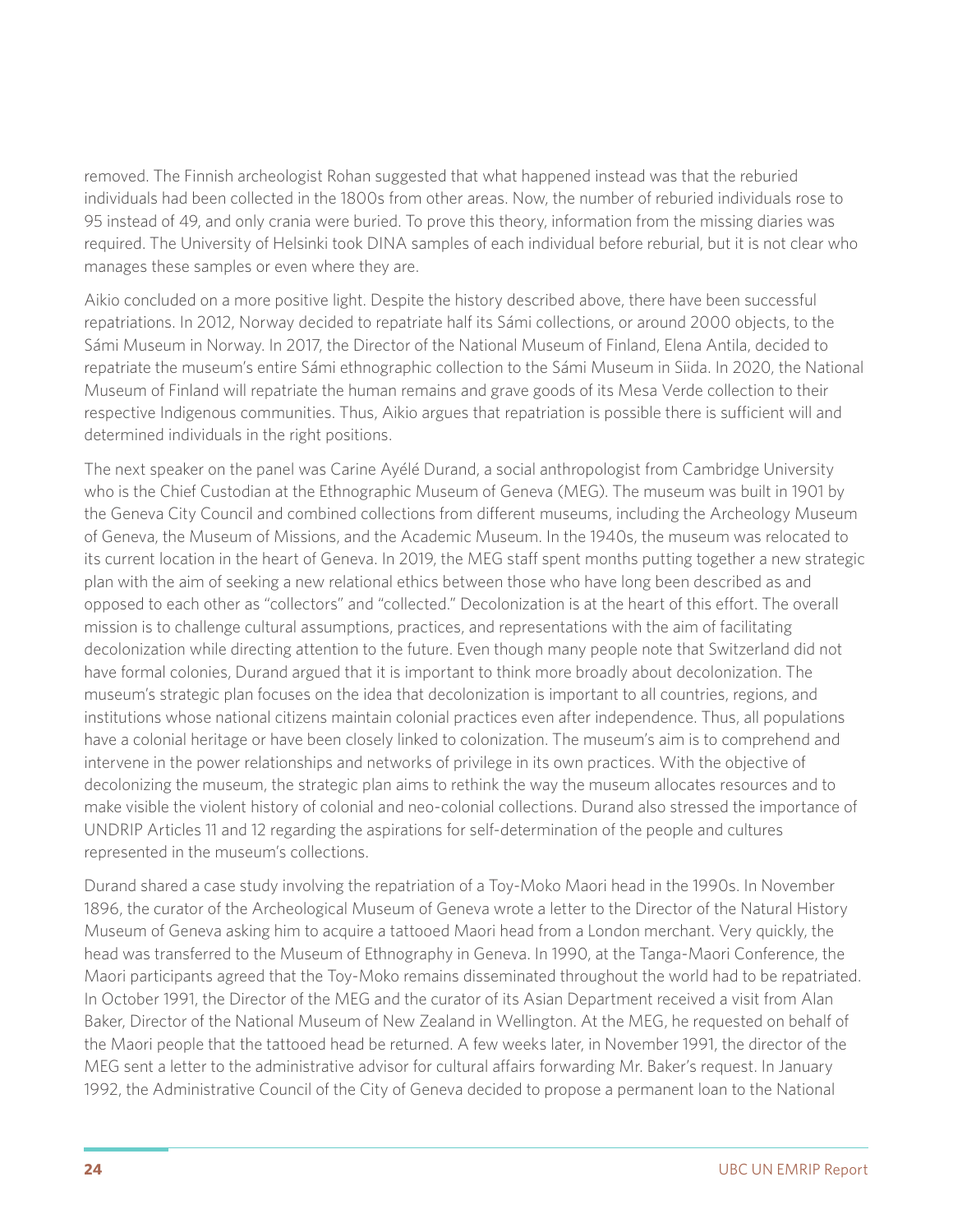Museum of New Zealand; in May 1992, a long-term loan contract was signed. The loan contract was signed for a period of seven years, which was exceptional at that time because long-term loans never exceeded three years. In 2009, the MEG received a letter from a research trainee in the repatriation program at the Museum of New Zealand Te Papa Tongarewa inquiring whether the MEG had more Maori or Yuri remains. In June 2009, the MEG's director replied by saying that the Toy-Moko was already in New Zealand. A few years later, the City Council of Geneva decided to formally repatriate the head. Durand stressed that—despite this repatriation process being quite straightforward from an administrative perspective—the museum lacked any relationship with the Maori people.

The second case study that Durand discussed involved an ongoing project with the Yan-nhanu people of Mooronga, off the coast of Arnhem Land in Northern Australia. In the 1920s, this mission was established by Reverend James Watson; for more than 50 years, Mooronga was a prolific center of artistic creation and a point of departure for many collections to the rest of Australia and beyond. The inhabitants of Mooronga produced objects that were sold by museums in exchange for money and other objects. Between 2013 and 2016, Louise Hemby, Professor of Anthropology at the Australian National University in Canberra and Lindy Allen, a curator at Museums Victoria in Melbourne led a major project with the aim of identifying objects, images, films, and archives collected at Mooronga between 1923 and 1974. They also wanted to work with the Mooronga community to develop models of engagement with the cultural heritage of museums. In 2017, Lindy Allen came to the MEG to view the objects and the director of the museum, Robbie Bastio, signed a collaboration agreement between MEG and the research project. In July 2018, Ellen Gallamirwou and Ruth Namakana, two Aboriginal female artists from the Australian National University visited the MEG and had access to all the information in the museum's possession. The Mooronga representatives also led a workshop to discuss the objectives of the project. During this visit, they discussed the presence of two skulls in the museum's collection and the possibility of obtaining information through scientific observation. A few months later, Roberta Columbo, the Curator for the Oceanic Collection, went to Mooronga and passed along photos and documentation of the 33 Mooronga objects held at the MEG. The question of the origin of the skulls remains complex but is being addressed. Both skulls were sent by Swiss citizens in Melbourne and were acquired for a reasonable sum of money. Now, the museum must determine the clan to which the two skulls belonged, as it is essential to know this information for repatriation.

Durand concluded by stating that the relationship between MEG and the Mooronga community dates to 2007 and that there is now a relationship of trust between the Mooronga communities and the museums. Such relationships are essential and must be built on in the future.

The last speaker at this session was Herekiekie Herewini, a member of the Maori community and a Senior Advisor to the New Zealand government for health promotion, research, and science and technology. Since 2007, he has been working with different international institutions to repatriate the ancient property of the Maori people.. Herewini began his remarks by talking about the Karanga Aotaeroa Repatriation Program at the Museum of New Zealand Te Papa Tongarewa. Although the program was established in 2003, repatriation work has been undertaken by several community leaders over the last hundred years, including Maui Pomare, who was chair of the National Museum Council in 1980. One of the first things Pomare did in that role was to take Maori people off display at the museum to give them respect and dignity. Around the same time, Sir Graham Latimer was also on the council. There was an auction in the United Kingdom in the mid-1980s, with a mummified head of a Maori ancestor put up for bid. Latimer objected to this sale and was successful in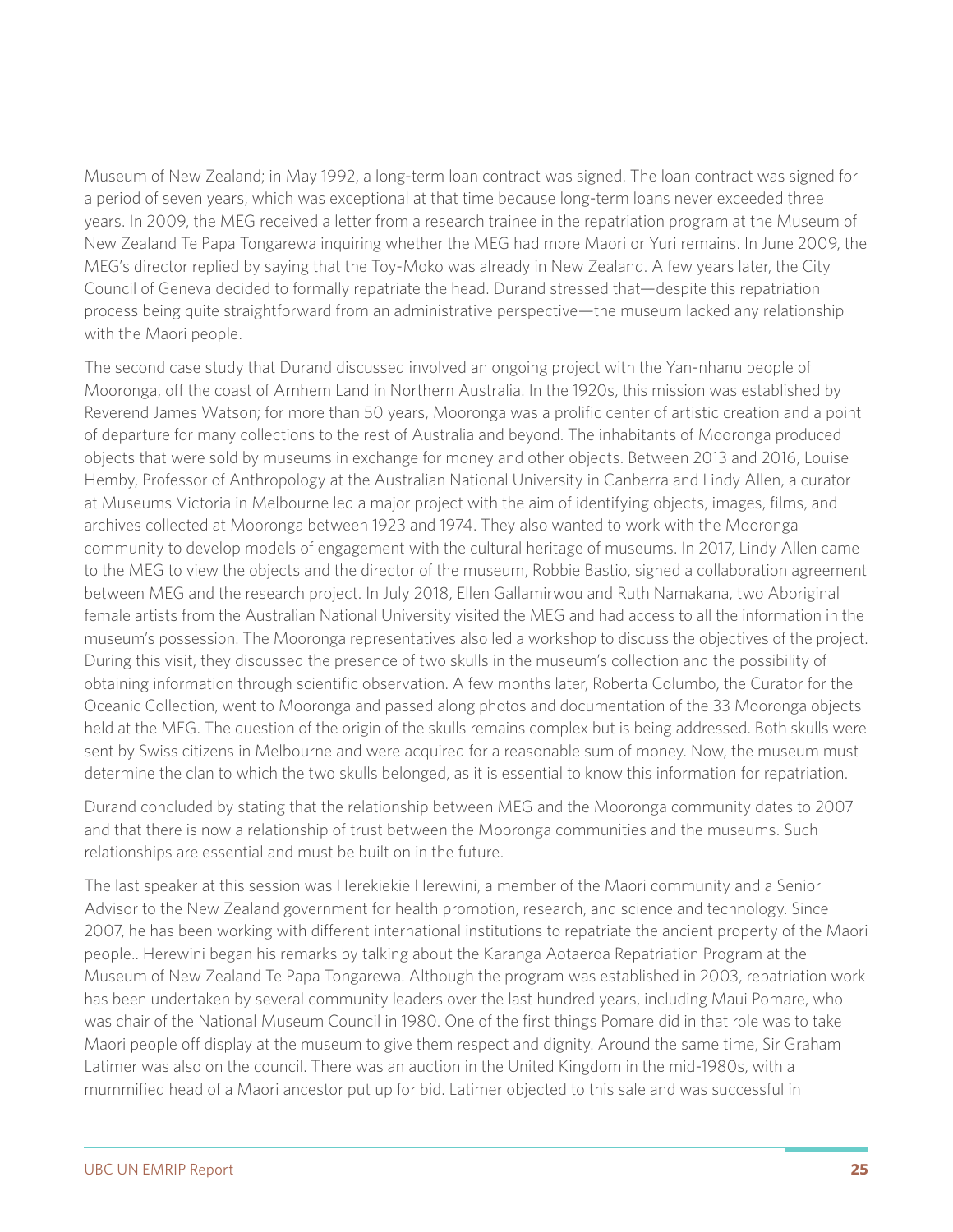repatriating the head to the community after the auction ended. Through this example, Herewini stressed the importance of acknowledging the work of past leaders with respect to repatriation.

In 2003, the Karanga Aoteroa Repatriation Programme was established by Te Papa; one of the key points of the policy guidelines for the museum is that the New Zealand government's role is facilitator rather than owners. Herewini stated that his community is only requesting the repatriation of human remains and not those of treasures and cultural artifacts. Requesting only human remains makes it easier for museums and other institutions to agree to repatriation. The community also invites institutions to repatriate through mutual agreement by relying on the goodwill of institutions and countries. When an agreement is reached, a delegation of elders attend the handover ceremony where they perform their cultural ceremonies overseas as a way of protecting and releasing ancestors from the locations to which they were taken. Herewini also emphasized the importance of acknowledging the work that the City of Geneva has done in this regard. The Maori and Morori, an Indigenous people of the Chatham Islands, are involved in every aspect of the repatriation process and Karanga Aoteroa has the support of elders from those communities. The processes that they use also embrace their own customary practices and the foundation of their language, as it contains clues to their genealogy and history. One key elements of Karanga Aoteroa is the New Zealand government's role in resourcing it. The government provides the program with around 500,000 New Zealand Dollars annually to undertake repatriation work. It is vital to repatriation efforts to support Indigenous communities by providing them with resources.

There are four stages to this repatriation work. First, there is scoping and research, which involves blanketing a country with letters and emails by identifying every institution and museum that possibly has their ancestors' remains. If an institution responds by saying that they do have certain items in their collections, the group responds by stating that they are a mandated agent for the New Zealand community and are seeking repatriation of Maori and Morori ancestors. They also have a repatriation advisory panel that recognizes experts from several tribal groups around the country who provide advice on high-level repatriation issues, especially on cutting through barriers to repatriation. Through their genealogies, they can help locate where the ancestors most likely came from. One of the most striking aspects about Herewini's museum is that Te Pap is bicultural museum. Along with the leadership of a Chief Executive, there is an equivalent leadership of Ke Hochu, which in the traditional language is the navigator who strategically plans for the future and is a Maori leader. Ke Hochu was integral to implementing the treaty of 1840, when the British arrived and established their government while also offering protection to Indigenous people. Karanga Aoteroa uses this treaty as a mechanism to achieve repatriation and ensure protection of Indigenous culture and land.

Since 2003, the program has repatriated 612 ancestral remains, 53 of which have been returned to their places of origin. Many tribal groups around the country are not yet ready to receive their ancestors but will be in the future, so they request that the museum store their ancestors until all museums in New Zealand are ready to repatriate human remains. The program has developed positive relationships with over 70 overseas institutions around the world, including several in Canada and the United States. Even though his ancestors had been separated from their communities for over 100 years, Herewini still feels a strong spiritual connection with them. He concluded by saying that the key to learning is establishing successful partnerships between Indigenous people, governments, and institutions. The Karanga Aoteroa program is Indigenous-led, with key expert advice from elders who lead a pathway with the mini dimensions and cut through the barriers of repatriation. The program is underpinned by Tikanga, a broad Maori concept and customary practice, and their traditional knowledge, which is essential for cooperation amongst their communities.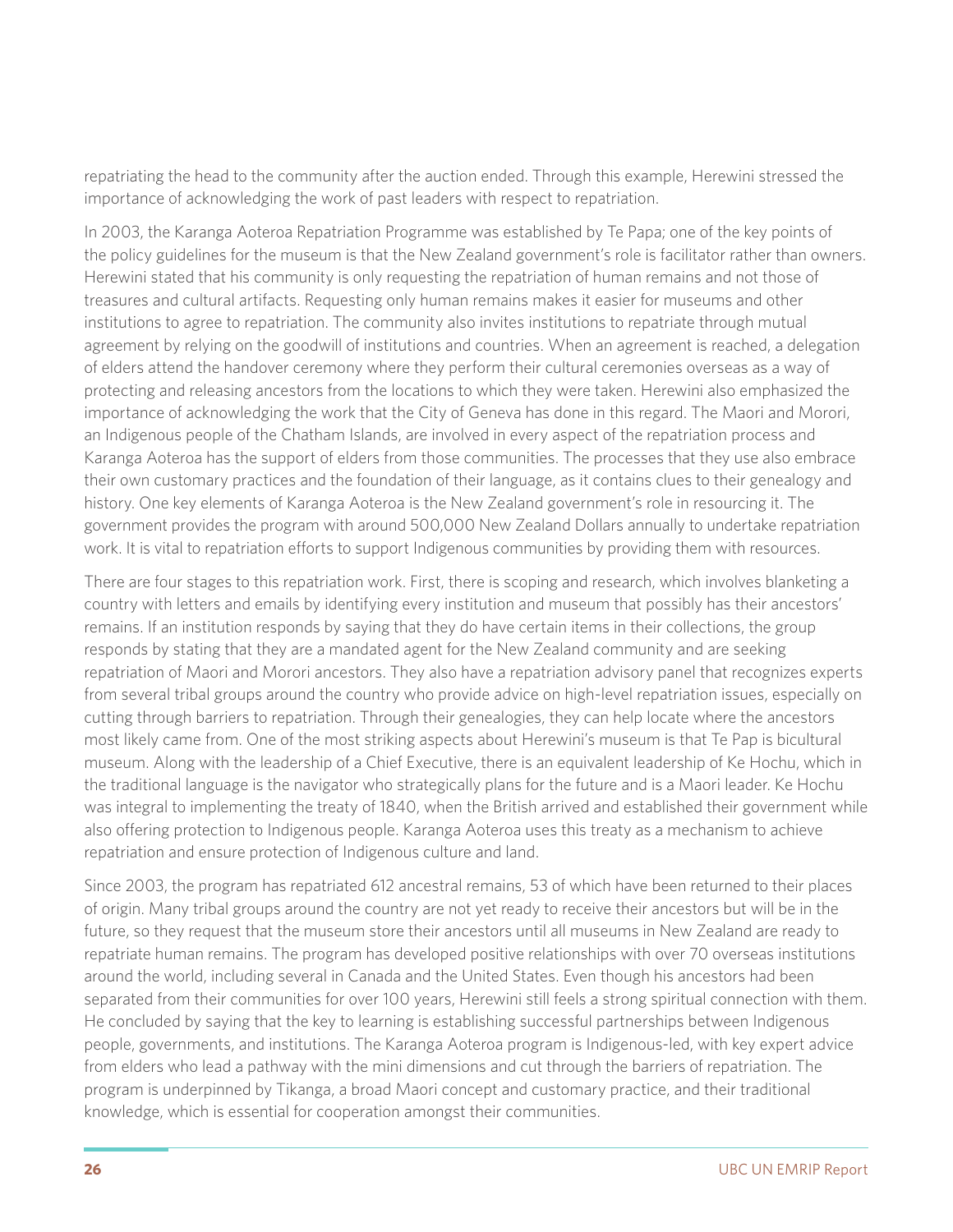## **PANEL 6: Good Practices**

The sixth panel of the seminar also revolved around the topic of good practices in the repatriation process. The panel moderator was Dr. Sue Rowley, Professor in the Department of Anthropology at UBC. Rowley is also a member of UBC's Laboratory of Archaeology and the Chair of the Repatriation Committee at the Museum of Anthropology at UBC. The first speaker of the panel was Dr. Craig Ritchie from the Djugun Aboriginal Nation and the Chief Executive Officer of the Australian Institute of Aboriginal and Torres Strat Islander Studies (AIATIS). Ritchie is one of only two Indigenous federal government agency heads and the founding member of the Indigenous SES Network, an initiative of the Australian Public Service Commission to "contribute to progressing Indigenous employment and retention initiatives." Ritchie began his remarks by speaking about the AIATIS Return of Cultural Heritage Project. AIATIS is a national research, collecting, and publishing organization dedicated to a vision of a world in which Aboriginal and Torres Strait Islander peoples' knowledge and culture are recognized, respected, celebrated, and valued. For 56 years, AIATIS has engaged in research and documentation of Aboriginal people and, for the past 31 years, Aboriginal and Torres Strait Islander people. Now, it manages the world's largest collection of Aboriginal and Torres Strait Islander cultural and heritage-related items. Its mission is to tell the story of Aboriginal and Torres Strait Islander Australians, create opportunities for people to engage with those stories, facilitate and support cultural resurgence amongst Aboriginal and Torres Strait Islanders, and shape the story that Australia tells about Aboriginal and Torres Strait Islander peoples. According to Ritchie, the question of national identity and national story is one of fierce competition at the present time, which is why AIATIS is especially passionate about the role it plays as a national institution in shaping the narrative. He then told the story of British arrival in Australia and how it marked the beginning of the seizure of Indigenous cultural objects. The Return of Cultural Heritage Project is one element of the organization's effort to reverse a history that began over 250 years ago. The project is not focused on the repatriation of ancestral remains but is limited to objects such as artifacts, secret-sacred objects, photographs, films, and sound recordings. Between 2018 and March 2020, 85 objects were repatriated from overseas institutions. The project's vision was to build deep and genuine partnership and collaboration with communities, operating on the principle of "ask first." They began by finding out what the traditional owners—those from the communities where the objects originated wanted to transpire. Then, they responded to this request and acted entirely on the basis of a mandate from these communities. The project engaged with initial research, building on what other people in this field had done, then wrote over 200 institutions around the world where they identified Australian Indigenous material in collections. 124 of those institutions shared information regarding their collections, and more are continuing to do so. Seventyfour institutions expressed eagerness to connect with the project and the communities they were working for, and 44 expressed a willingness to consider return requests.

According to Ritchie, it makes a difference when an organization such as AIATIS participates in the repatriation process, as that involvement captures the attention of other institutions, and the project has been able to mobilize other parts of government to ensure the repatriation of cultural items. Once again, Ritchie stressed the paramount significance of forming local partnerships in achieving the project's repatriation efforts. He then talked about a powerful performance by James Acaster, a British comedian who critiques the colonial project and its role in collecting sacred and cultural items. Acaster focused particularly on the way that Indigenous cultural objects are deemed legitimate objects of observation for non-Indigenous people. This is one reason why repatriation work is so powerful; it challenges Enlightenment notions of the museum as a space for observation of the exotic Other. Ritchie asserts that Indigenous people are not objects of what one academic referred to as "anthropological voyeurism." The settler colonial project was predicated on the notion that Indigenous people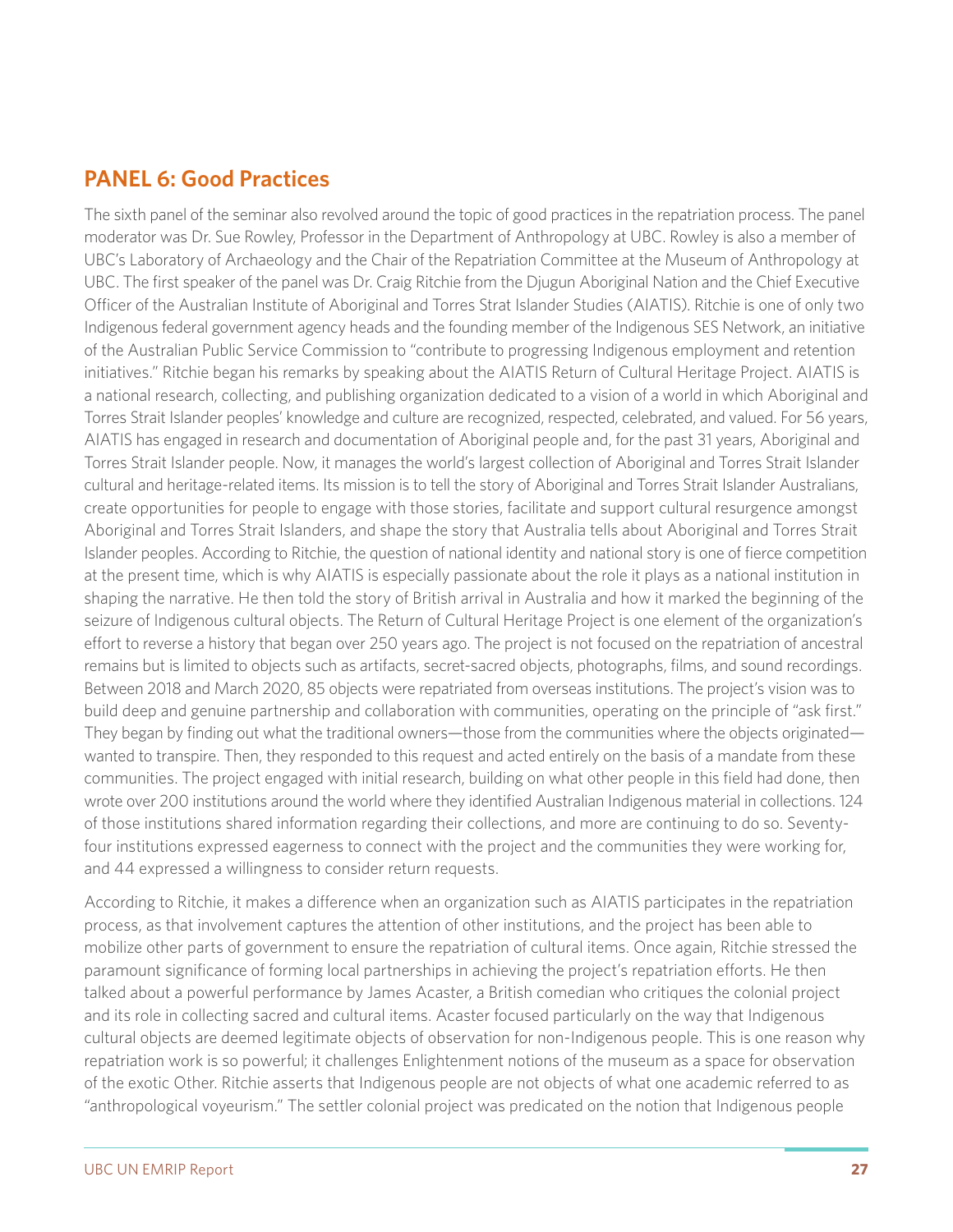would eventually disappear; however, Indigenous people continue to thrive and grow. The question of the expression of Indigenous sovereignty is important because some communities may prefer their objects to stay where they are because they want their stories to be told alongside the narratives of other peoples. Thus, we need to find a way to enable Indigenous people to exercise sovereignty over cultural materials even if they remain in another institution or country. This includes enabling them to shape how they are interpreted, described, understood, and used. Ritchie concluded his remarks by emphasizing the need to challenge the notion of accommodation with the idea of transformation in communities.

The second speaker on the panel was Edward Halealoha Ayau. Ayau is 'Ōiwi (Native Hawaiian), and a 56-year old father of four daughters and a son. He has led efforts to repatriate iwi kūpuna (ancestral Hawaiian skeletal remains), moepū (funerary possessions), and mea kapu (sacred objects) for the past 30 years as the Executive Director of Hui Mālama I Nā Kūpuna O Hawai'i Nei, (Group Caring for the Ancestors of Hawai'i). He continues to work on international repatriation as a volunteer for the state Office of Hawaiian Affairs.

Ayau began his remarks by stating that his purpose was not to tell other communities how to proceed regarding the care of their ancestors but rather to inform everyone of what worked for Hawaiians, what values they shared, and what approaches and strategies they employed. Hui Mālama I Nā Kūpuna O Hawai'i Nei has successfully conducted 120 repatriations including 106 cases under NAGPRA in the United States and 14 international repatriations, although they consider all repatriations outside of Hawai'i to be international. The nature of his people's family values is such that there is no justification for human remains to be anywhere but buried in their homeland protected by their descendants. Thus, if a museum has any ancestral Hawaiian skeletal remains, funerary possession, or objects of cultural significance, they must absolutely return them, and it is his group's job to achieve resolution in all such cases.

The first place to start in the context of good practices in international repatriation is to control the narrative. This is about asserting the position that there were no limitations, statutory or otherwise, to assert Hawaiian cultural values anywhere in the world. Communities primary authority is their cultural values. Second, it is important to advocate for family responsibilities and duties to be a primary source of authority, rather than the claiming of legal rights. In his community, that means *mana* (spiritual power, essence) and ancestral memories, even if they are not always supported by legal rights. His community views these factors to be more significant than rights; they comprise a duty and responsibility meaning there is no choice but to carry them out. Third, it is necessary to advocate for cultural values over scientific values.

According to Ayau, success in the international arena is forged by time, experience and pursuing the principles of humanity. This is important in the effort to help simplify these complex processes. Networking by Indigenous people and their support is the most effective way to move repatriations forward. One such networking effort is the Return, Reconcile, Renew project headed by Dr. Cressida Fforde of the Australian National University, which involved coordinated efforts between Australian Aborigines, Native Americans, Māori of New Zealand, Hawaiians and the Ainu of Japan.

Fourth, it is essential not to fear one's ancestral shadow (for it is that of your grandmother). In other words, do not fear traditional spirituality. The key for Ayau in his work is embracing Hawaiian traditional spirituality. In the 30 years that he has worked in repatriation, he has never once asked the White god for help because they needed only to ask his ancestors; their prayers teach them how to empower their ancestors and restore them to their proper role in the family of the living.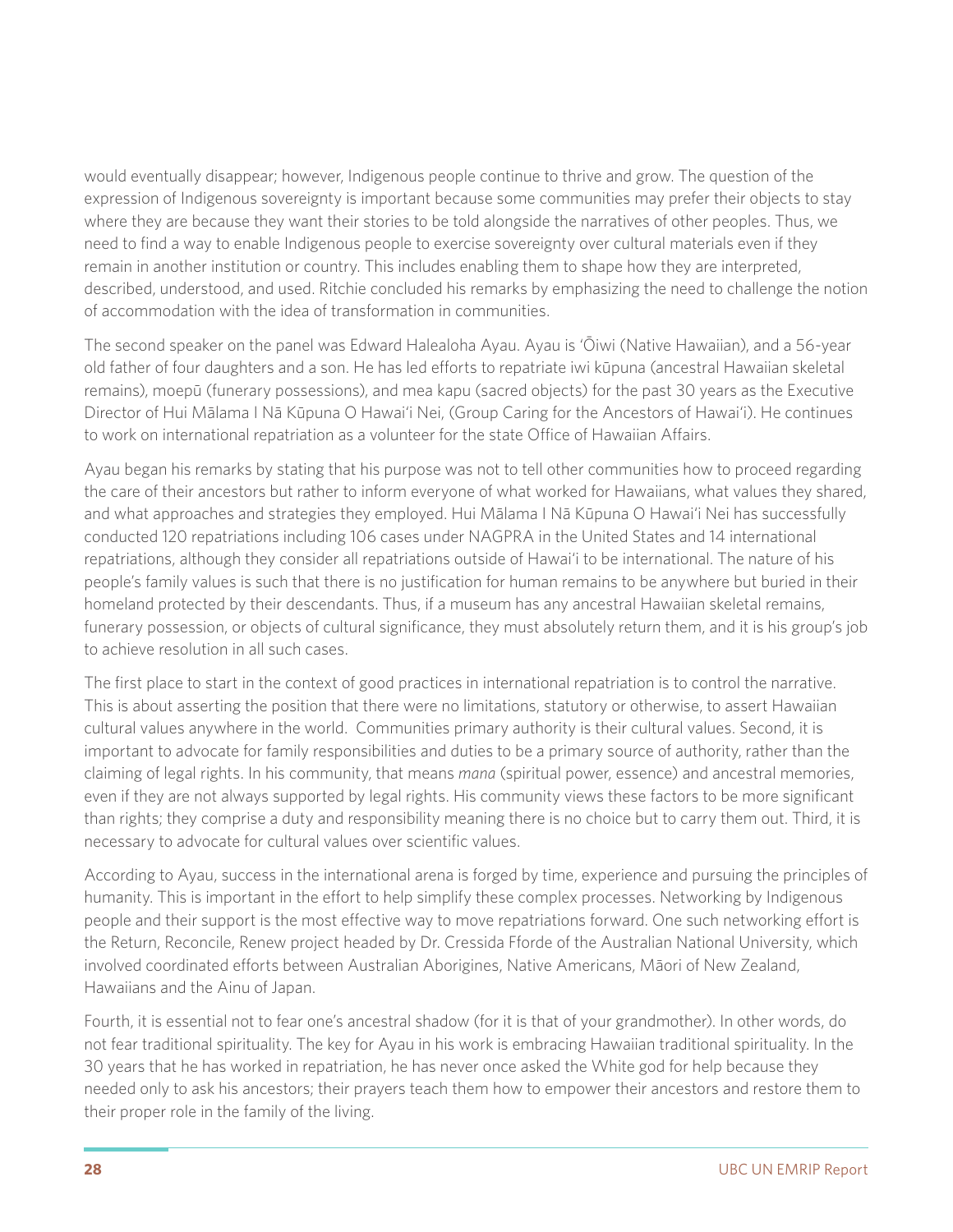One of the cases that took the longest to resolve involved the Dresden Museum in Germany, a case that was marred by 27 years of dehumanizing and objectifying these Hawaiian ancestors. In a 2015 review of the German Museum Association Recommendations on Repatriation that Ayau wrote along with his colleague Honor Keeler from the Cherokee Nation, he referred to Dresden officials as "intellectual savages," by which he meant people who use their intellect to deny others their humanity. Dresden officials repeatedly referred to Indigenous human remains as "property," which was deeply offensive to Hawaiian values and traditions. In 2017, Dr. Birgit Scheps-Bretschneider stepped into the picture and began a process of effective conversation, further solidifying Ayau's conviction that there is no substitute for direct communication. Another key aspect of the process for Ayau was having the courage to let go of anger and hurt, which comes with having the courage to forgive. The most important lesson here was that repatriation was the beginning of the relationship, not the end of it. Last year, Scheps-Bretschneider travelled to Hawai'i to consult with Ayau and his group. This consultation continued in Dresden last week. Thus, Ayau emphasized the need to celebrate humanity when dealing with one another. Ayau concluded by stressing the importance of returning to who we are, not who we were. We must, he said, advocate for family values and embrace our respective humanity because those values are universal. Focusing on our similarities as inhabitants of this planet is our best hope for resolving the misdeeds of the past.

The next speaker was Dr. Birgit Scheps-Bretschneider, an ethnologist who has worked as a custodian of Australian and South Pacific collections of the State Ethnographic Collections in Saxony, Germany since 1978. Since 2016, her main responsibilities have been conducting provenance research on the human remains in the anthropological collection and communicating with the Indigenous communities to return those remains to their homes. Scheps-Bretschneider spoke about a project she is currently undertaking in the State Ethnographic Collections of Saxony with a community in Broome, Western Australia. The project is called Wanggajarli Burungun ("We are coming home"). In the anthropological collections in Dresden, they found a convolute of human remains of a group that was well documented as originating in Roebuck Bay, Western Australia. Thus, Scheps-Bretschneider and her team wanted to find a direct contact in the community to make it possible to repatriate the remains. Germany still does not have a law that allows returning items in collections to other countries or institutions, so they had to find another way to return the remains. Museums, she says, view all items as objects, and objects are a thing that is in the possession of someone. However, it is important to step away from viewing cultural items and ancestral remains as objects so as to treat them with dignity. Re-humanization involves changing the rhetoric surrounding these objects to human beings with human biographies, a stories, home countries, families, and fates inextricably bound up with global history. To make that possible, it was necessary to contact people in the community in Australia.

In many museums, anthropological collections are not well guarded. In this case, all the human remains were stored in large boxes and mixed together. Furthermore, there was poor documentation on what belonged inside each box. Along with a guest of the community, Scheps-Bretschneider and her team laid out the bones and assembled the individuals. Then, along with the community, they devised a solution away from the dehumanizing numbering system. Communicating directly with the community and the elders who had information about what happened to people taught her team the importance of trusting more than only written sources by embracing oral and local history. This experience encouraged her team to engage a coroner to find out what had happened to these people, including cause of and age at death. To her shock, most of the individuals died young and had injuries suggesting that they had been beaten, abused, and otherwise exploited. Speaking directly with the community provided her team with the opportunity to engage with their local histories and memories of killings, black birding (coercion into slavery in exile), slave labour, and other dark chapters of Australian history that are marked by injustice, dispossession, and violence.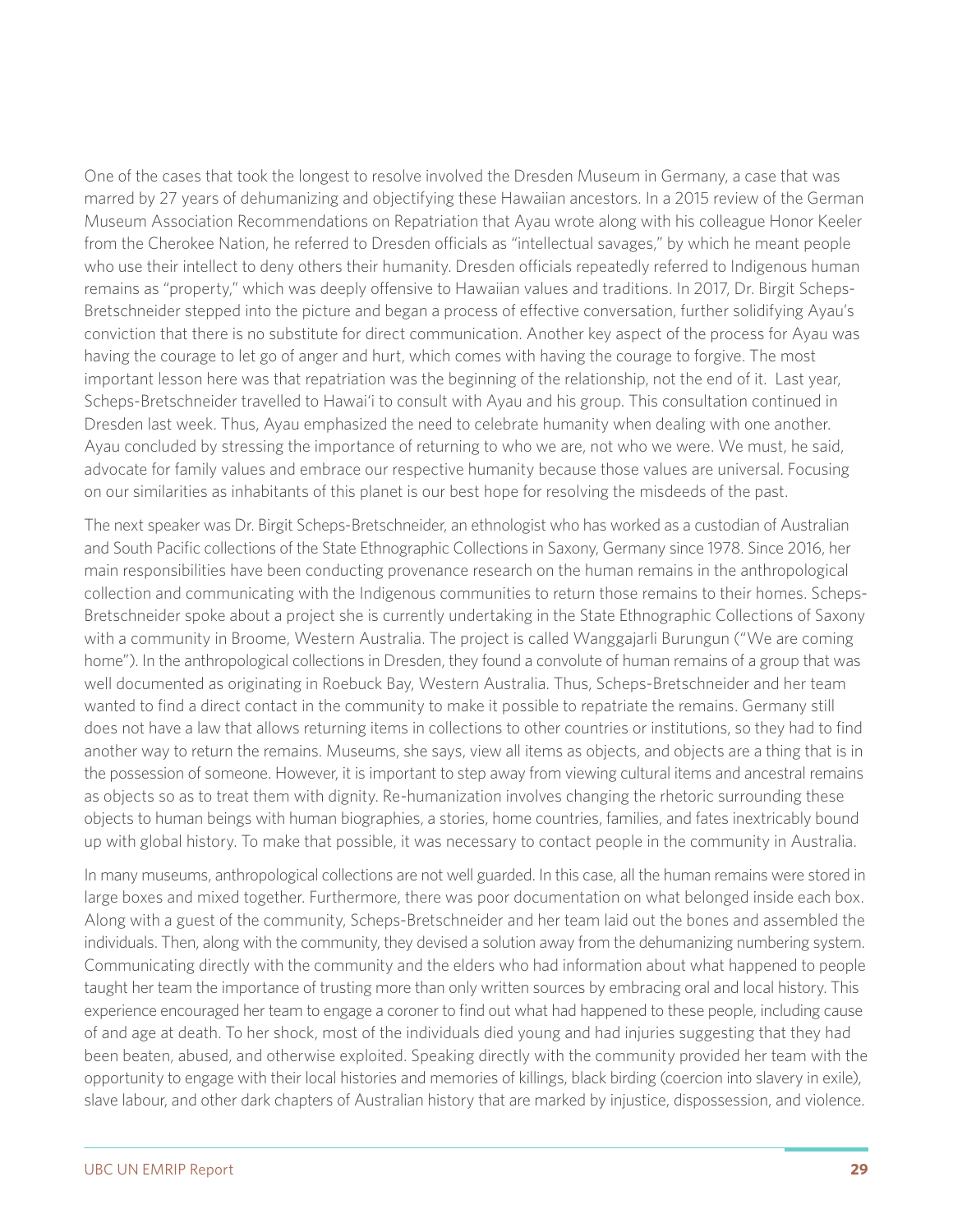In Aboriginal society, people are reburied at the place they come from and where they have spiritual leanings, so it was unclear in some cases where the Dresden remains should to sent after repatriation. The community devised a plan to create a memorial resting place where all the victims, regardless of geographic origin, could be buried. The memorial would have a path where each grave contained information about the individual so that they could tell the stories of their lives, how they were taken to Germany, and what happened to them in the German museum collections. One of the remains belonged to a man who was on a boat and tied to the mast. He had broken bones and was whipped everyday just to terrify the other captives. Another set of remains belonged to a young girl with a scar on her head who was forced to dive in search of pearls. The community decided that these two individuals should represent all the victims of the pearling industry. A delegation of Kwaruh and Karaichairuh people then went to Germany and visited all the places where their ancestors had been. While it was an extremely difficult trip for these Indigenous community members, it was a good experience for the museum staff who now realized how closely connected people are with their ancestors. When the handover took place, the museum staff and community members held a joint mourning ceremony for the Indigenous victims of the pearl diving industry.

This experience allowed Scheps-Bretschneider to engage with histories that are relevant for the collection of objects still in the museum's possession and continue to influence policies and laws that make it possible for repatriation to take place. She reported that, by working with Indigenous representatives, museum staff experienced significant healing effects by realizing that they all wanted a better world built on mutual trust and communication. Scheps-Bretschneider concluded by stating that is critical to work together, to communicate with one another, and to understand other people's perspectives, adding that people in museums need to heal urgently in the same way that community members do.

# **PANEL 7: Developing an International Process**

The seventh panel of the seminar addressed the topic of developing an international repatriation process. The UN General Assembly and Human Rights Council, responding to advocacy efforts from Indigenous people, have called for the development of an international process to facilitate the repatriation of human remains and sacred objects to Indigenous people across international boundaries. The panel moderator was Jennifer Preston, the Indigenous Rights Coordinator for the CFSC, the justice arm of Canada's Quakers. She participated in UN Working Groups during the 1990s that helped develop UNDRIP and was involved in the lobbying efforts to ensure its adoption, first in Geneva and then in New York. Her work now focuses primarily on the implementation of UNDRIP.

The first speaker was Andrea Carmen, a member of the Yaqui Nation and the Executive Director of the International Indian Treaty Council. She has been a leader in the international Indigenous movement for decades and is an experience human rights trainer and observer. Carmen began her remarks by speaking about the revitalization of California Indian culture. The population of California Indians dropped from approximately 300,000 to about 30,000 in just 30 years. There was even a California Indian named Ishi who was labelled the "last wild Indian in North America" and forced to live in a museum in San Francisco as a living display. When he died, his brain was taken by the Smithsonian Institute. Thus, not only did his community have to endure the trauma of genocide, they also struggled to get his brain returned. This story, Carmen said, captures what Indigenous people have gone through and are continuing to endure.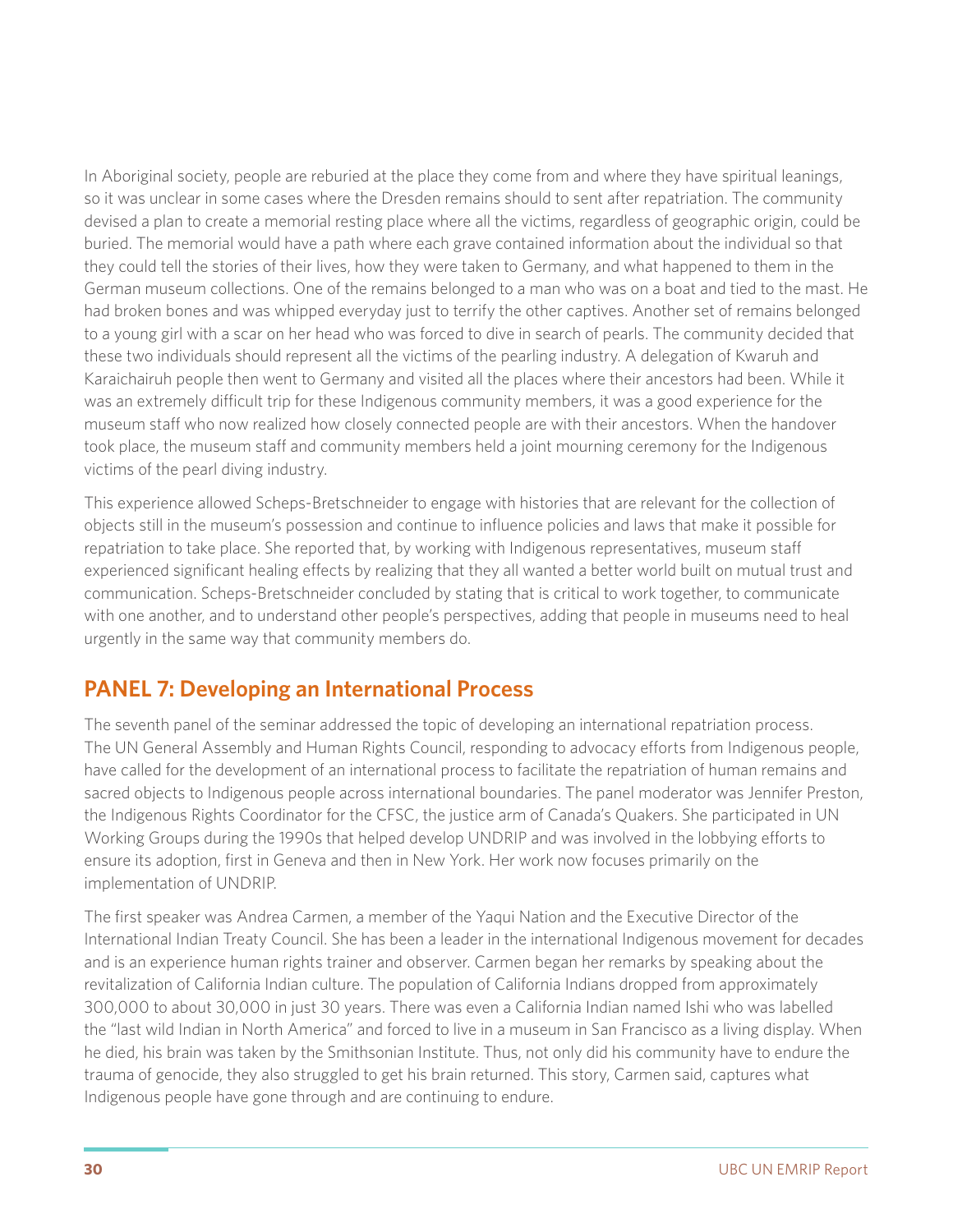The core issue today is a global concern of Indigenous people. UNDRIP's Article 11 talks about restitution and effective mechanisms developed between states and Indigenous people, not just between states, and this is an important point. It also refers to items that were taken without free, prior, and informed consent, which can be very difficult to document 180 years later. Indigenous laws governing the use of sacred items must be considered on an equal basis with state laws and other kinds of laws governing these items. Article 12 discusses fair, transparent, and effective mechanisms, while Article 31 discusses Indigenous peoples' right to maintain, control, protect, and develop their cultural heritage. The preamble reaffirms that Indigenous people and the exercise of their rights should be free from discrimination of any kind. However, Indigenous sacred items and human remains, Carmen argues, are regarded as somehow lesser, as are their religions and practices. Even though repatriation rights are now formally recognized, at the World Conference on Indigenous People held seven years after ratification, Carmen realized that nothing had really progressed. Unlike the UN Declaration, which had four negative votes, there was no opposition to the World Conference outcome document, which was accepted unanimously by the UN General Assembly. It called for developing a fair, transparent, and effective mechanism— in conjunction with Indigenous people—for access to and repatriation of ceremonial objects and human remains at the national and international levels. This advanced what had already been called for in UNDRIP but remained dormant at the time.

However, there are still several obstacles and challenges. One of the main issues is that Indigenous communities are constantly challenged. Indigenous sacred items are all too often regarded as objects of ethnological interest rather than sacred beings and elements of still living cultures. For example, in August 2003, Carmen was in the National Museum of Ethnography for the Day of Indigenous Peoples. When she went to look at the collections the museum possessed, she was shocked to see the Maaso Kova in a glass case. She was in disbelief because once something has been consecrated, it should never be put on display. Such actions cause pain and trauma to Indigenous communities because they are forced to relive the past and go through a very painful present dialogue that is difficult for outsiders to comprehend. Any new mechanism created to deal with repatriation must grapple with such challenges. First, there is no consistent way to identify where sacred items are being held. Not all museums databases, and those that do may contain inaccuracies. This means that the burden of proof to claim ownership rests on Indigenous communities. Indigenous laws are often not considered even as the history of colonization they suffered is overlooked. While these trends are slowly changing, the standard way of looking at repatriation is the obligation of museums to protect these cultural items from the past rather than treat them as part of a vibrant Indigenous culture. Another issue that remains unaddressed is the auction houses and private collectors that trade in items of Indigenous cultural value. For example, the United States unsuccessfully approached the government of France to try to use the 1970 UNESCO Treaty to stop a sale of certain cultural items. Talking about UNESCO's role as the scientific, educational, and especially cultural face of the UN is an important conversation in the context of looking at how some of UNESCO articles can be used to aid repatriation efforts. For example, Article 6 discusses introducing appropriate certificates, and Carmen suggests that that this could be employed for transporting Indigenous cultural items and human remains. Article 13 refers to the restitution of illicitly exported cultural property to its rightful owners, which could also aid repatriation efforts. However, UNESCO tends to see cultural property as belonging to states rather than to peoples, Indigenous or otherwise. It offers a process by which countries can petition other countries, but Indigenous people cannot use that process. In September 2019, the UN Human Rights Council recognized Indigenous peoples' right to repatriation For the first time, and in 2018, the European Parliament had adopted a resolution recognizing the right to repatriation.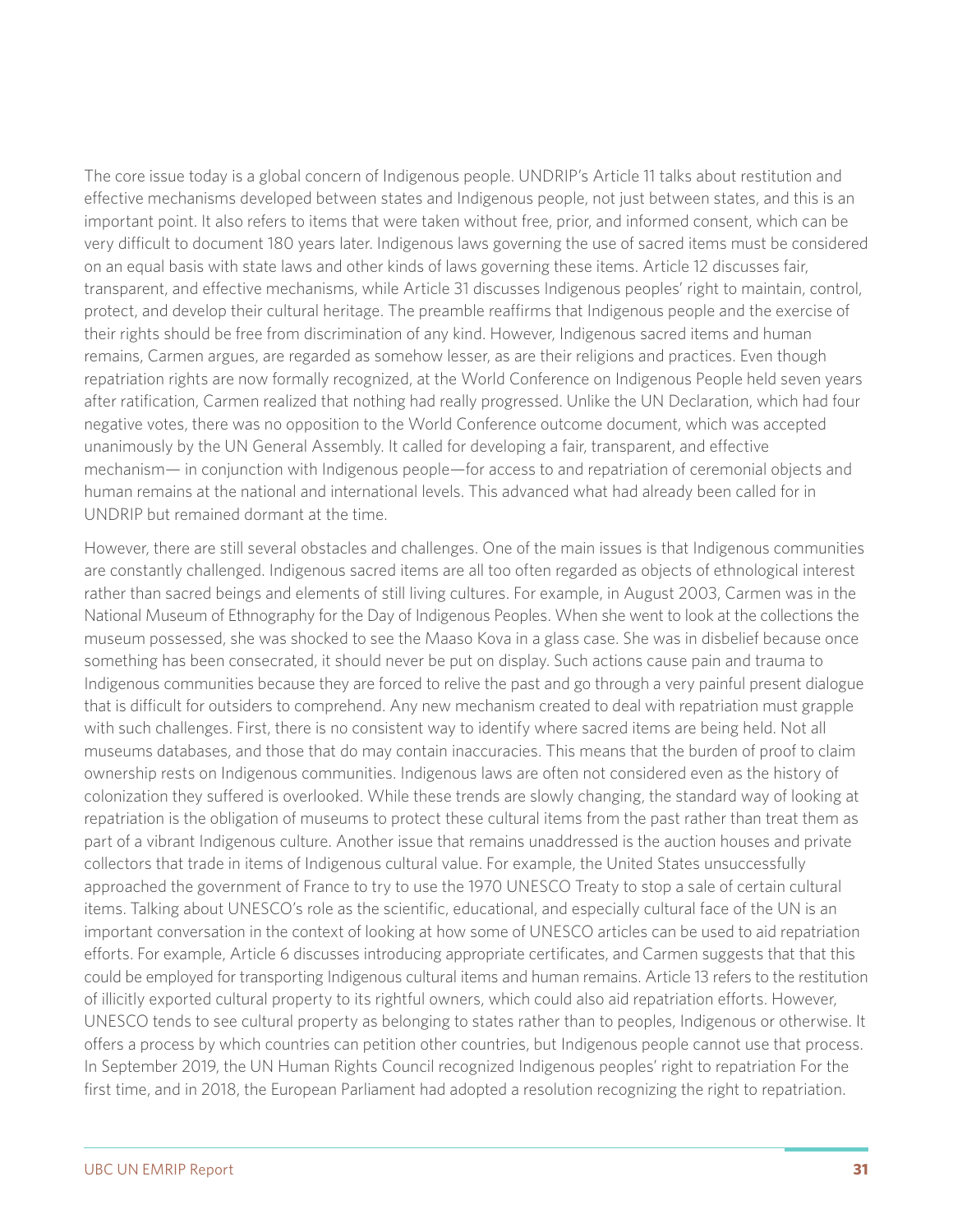To conclude her remarks, Carmen made some recommendations derived from various Indigenous groups around the world. First, any repatriation mechanism must be based on the rights affirmed in UNDRIP, including Articles 11, 12, and 31. Free, prior, and informed consent throughout the declaration has to be developed with input from Indigenous communities as well as states, museums, and other UN bodies including UNESCO. A database must be created that offers direct access for Indigenous people to know where their information is being held. Carmen powerfully concluded by stating that if Indigenous communities had items of cultural significance from another community or group, they would immediately return them, so why don't we do the same for Indigenous cultures?

The second speaker on this panel was Alexey Tsykarev, Chair of the Centre for Support of Indigenous Peoples in Civil Diplomacy. He is an activist for the rights of Indigenous people in Russia and has previously led the International Youth Association of Finno-Ugric Peoples. Currently, he is a member of the UN Permanent Forum on Indigenous Issues and served on the steering committee for the International Year of Indigenous Languages in 2019. Tsykarev led off his remarks by talking about the UN Permanent Forum's mandate and its usefulness in facilitating the repatriation of Indigenous cultural items. The forum consists of 16 members, half of whom are appointed and nominated by Indigenous people and the other half by governments. The forum was created to discuss issues in six mandated areas—including socioeconomic development, culture, environment, education, health, and human rights—and to advise the Economic and Social Council of the UN (ECOSOC) on these issues. The forum is housed under the ECOSOC and deals with sustainable development goals and monitors other important topics for Indigenous peoples, including climate change and the enhanced participation of Indigenous peoples in the UN. One of the forum's most important files is advancing Indigenous participation in different UN bodies and the General Assembly, which is one reason why recognition and participation are so important when it comes to repatriation. Over the last 20 years, the forum has produced hundreds of recommendations, including 8 that focus on the international repatriation of Indigenous peoples' objects and human remains. One is that states and other entities should create and develop fair, transparent, and effective mechanisms for repatriation. Another important recommendation is the recognition of Indigenous peoples' right to free, prior, and informed consent and the provision of support mechanisms. However, even though free, prior, and informed consent is mentioned in almost all the agencies' policies, some reluctance remains when it comes to implementing this principle. The forum is also a good platform for sharing knowledge and experiences, especially in diplomatic circles, because it is based at UN headquarters in New York. It provided some space initial negotiations involving the Yaqui and Sámi peoples. Overall, due to the forum's proximity to other UN bodies such as the United Nations Development Programme, United Nations Children's Fund, UNESCO, WIPO, and EMRIP, it has the ability to provide support for Indigenous peoples in their cultural heritage, restoration, and strengthening processes.

Tsykarev stressed the importance of having guidelines informed by human rights standards. Some existing mechanisms, such as the UNESCO Convention of 1970, can be used in the repatriation process as some countries prefer to use state-to-state interaction, while others might prefer a newer, more direct repatriation to Indigenous communities. Even if a given repatriation went through state-to-state channels, the original owners of the items would be the ultimate owners once the process was concluded. While UNESCO clearly plays a major role in this process, there remains a need for greater coordination with that agency. There should also be a global call for training among the museum community and Indigenous people because not all of them are fully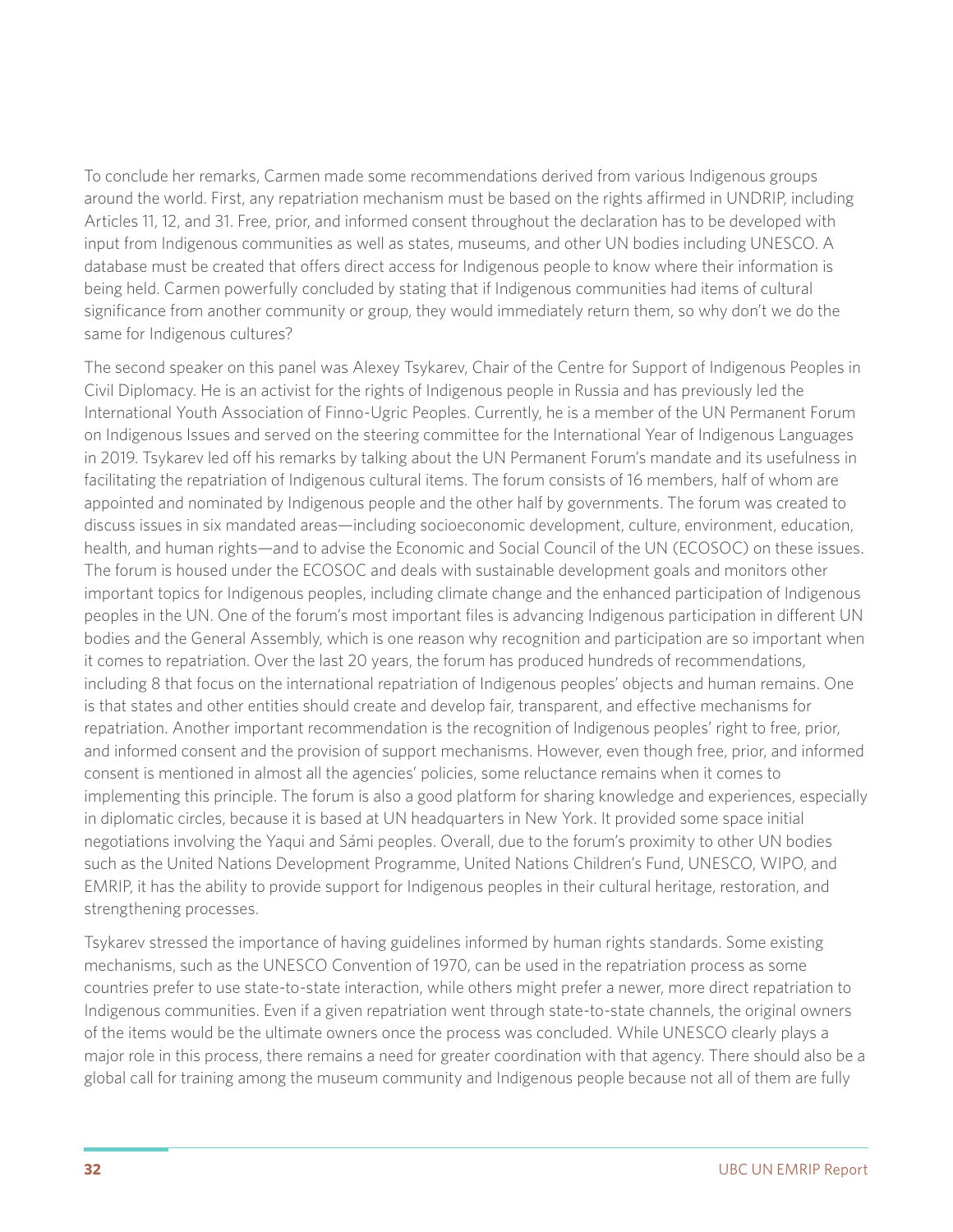aware of their rights. Tsykarev reported that the dialogue on Indigenous participation in Russia is not very well developed; thus, many items are held by different museums, and Indigenous people are not aware of what they can claim through their internationally grounded rights. It is also very harmful and traumatic to relieve these emotionally difficult experiences while going through the process. There should be capacity building and sharing of good processes through facilitation, dialogue, mediation, and training. The process should be inclusive of all groups within Indigenous communities: elders, youth, women, and people with disabilities. This all requires funding. Tsykarev argues that vast amounts of money have been spent stripping Indigenous people of their rights, so a similar amount should be invested in restoring those rights and eliminating violations.

Sometimes, when Indigenous people and their rights are not recognized, some entities might not want to follow through with their roles and responsibilities in the repatriation process. For example, there are some groups in Russia that cannot claim constitutional rights due to rigid, narrow definitions of what counts as an Indigenous community. There are several instances of such cases both domestically and internationally. Rather than adopting a narrow approach towards defining Indigenous groups, it is better to have a broader approach so as to be more inclusive. Tsykarev concluded by recalling a story from Russia. In 1993, a group of archeologists found a mummified body of an Indigenous woman in Altai. She was named "Ukok Princess" because she was found in Ukok in the Mountain Altai territory. Indigenous groups were displeased because they believe that, when archeologists unearth such remains, they disturb the natural order of things, which can lead to disasters. This kind of incident can summon bad spirits to the region, so Indigenous groups called for the body to be reburied. However, the government did not accede to their requests as it wanted to use the body for research. Because the Tilgadin People lost multiple court appeals over several decades, the woman's body is now on display in the Museum of Gorno-Altaisk in Altai. It is still very difficult for some Indigenous groups to claim their rights while the dialogue on their rights is weak. Thus, Tsykarev argued that Indigenous rights and the conversation on repatriation must be developed in a comprehensive manner that goes beyond cultural items and human remains and includes place names, history, and identity itself. Repatriation is an emotional, difficult, painful, and legally challenging topic, and it is essential for all of us to be involved.

The final speaker on the panel was Stacey Jessiman de Nanteuil. Jessiman de Nanteuil is Senior Counsel at DGW Law in Victoria, BC, and is an experienced lawyer, mediator, and international arbitration specialist in the areas of corporate and commercial law, IP law, Indigenous cultural heritage law, and the illicit art trade. She has taught courses on international law and policies, repatriation, stolen art, and Indigenous cultural heritage practice. She is a Visiting Scholar at Stanford Law School and a visiting student researcher at the Stanford Archaeology Center. Stacey is appointed to the Arbitration and Mediation Panels of the Court of Arbitration for Art and is a member of the Truth and Reconciliation Advocacy Committee of the BC Branch of the Canadian Bar Association. Jessiman de Nanteuil began her remarks by talking about what underlies and drives disputes between museums and Indigenous peoples because that information helps understand the repatriation process. Any dispute resolution process must work towards achieving certain goals, including the avoidance of retraumatization. Repatriation is time consuming and expensive, and it is important to create an understanding between the parties to help achieve better outcomes. The ICOM-WIPO mediation process and the Court of Arbitration for Art are some of the new processes in the area of alternative dispute resolution.

Jessiman de Nanteuil has spent over a decade meeting with and interviewing Indigenous people and museum professionals who have been involved in repatriations. During her extensive work in this area, Jessiman de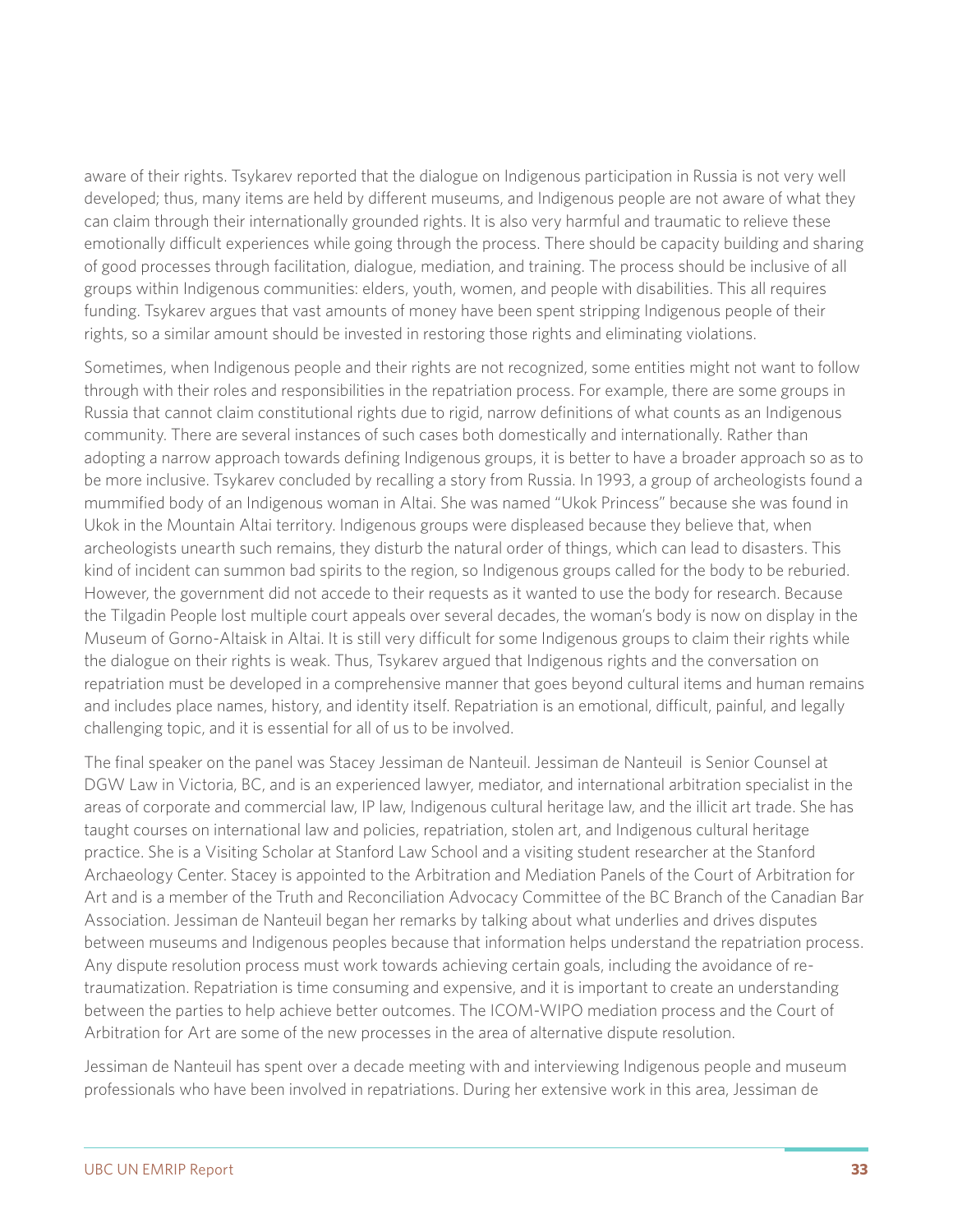Nanteuil made several observations. When a repatriation claim is made, parties develop diametrically opposed goals and values. One cause is the way that museum professionals are trained in Western institutions. They are taught to preserve objects, which is one of primary museums were established in the first place. Often, this view is in opposition to the traditions and values of Indigenous communities that may want objects to return to nature. Museum directors and curators believe in the educational value of objects more than in returning objects to their communities. To preserve this educational value, museums often bring lawyers to the table, lawyers who in many cases do not know the community they are dealing with at all but work hard to preserve the museum's interests. In many cases, the museum might make valid legal arguments. For example, there is a restraint in France on the alienation of public collections, and the state views itself in its own legislation as the protector and holder of national property on behalf of the French people. Lawyers help find a way through or around such legislation. The British Museum, for example, will claim that it cannot return anything because its Trustees insist that they are unable to do so by law, but that is not entirely true. Section 5 of the British Museum Act has a provision for de-accessioning an object if "in the opinion of the Trustees, the object is unfit to be retained in the collections of the museums and can be disposed of without detriment to the interest of students." Thus, there is a small loophole. However, such laws can make the process extremely expensive and time consuming. It is also re-traumatizing for Indigenous people to deal with such lines of argumentation from lawyers and museums.

Almost without exception, the cultural material being claimed by Indigenous people from museums was acquired by a museum, anthropologist, collector, or missionary and then given to the museum during a period of cultural and physical genocide. This practice is not new and has been going on for centuries. Genocides have also been taking place in several forms. Examples include the residential school systems in Canada and the United States. Indigenous children were stolen from their homes and put in Christian residential schools where they were subjected to repeated rape, medical experiments, and psychological abuse, even as they were forbidden to speak languages and practice their cultures. The harms caused by these practices still affect the Indigenous people that practice repatriation. These are the kind of harms that repatriation can help heal. Thus, it is important for museums to understand the role of repatriation in that healing. Jessiman de Nanteuil also discovered that the harms of the past and present drove Indigenous people in their quest for repatriation. These harms included banning the potlatch, confiscating of regalia, removing the G'psgolox totem pole, residential school experiences, and the Sixties Scoop, in which an entire generation of children were ripped from their families, their communities, and their traditions. Healing is important because it helps to make both self and culture whole again, along with transmitting clan and family histories to future generations and reinvigorating cultural practices.

One key goal of Indigenous communities is establishing good long-term relationships with museums. They do not wish to be in conflict; rather, they seek constructive relationships. Some repatriation processes do result in achieving this goal. For example, the Transformation Mask that went from the British Museum to the Kwakwaka'wakw in Alert Bay after a great deal of relationship building. A concerted effort by the U'mista Cultural Centre staff, Andrea Sandborn, and Jonathan King at the British Museum helped bring the mask home. Jessiman de Nanteuil reported two main findings from this case. First, museum directors play a crucial role. The willingness of a director to become familiar with and knowledgeable about the material that is being requested and the stories of the people behind it plays a key role in the repatriation process. The curators also play an important role in many cases. Jonathan King developed a relationship with the Kwakwaka'wakw in Alert Bay and convinced the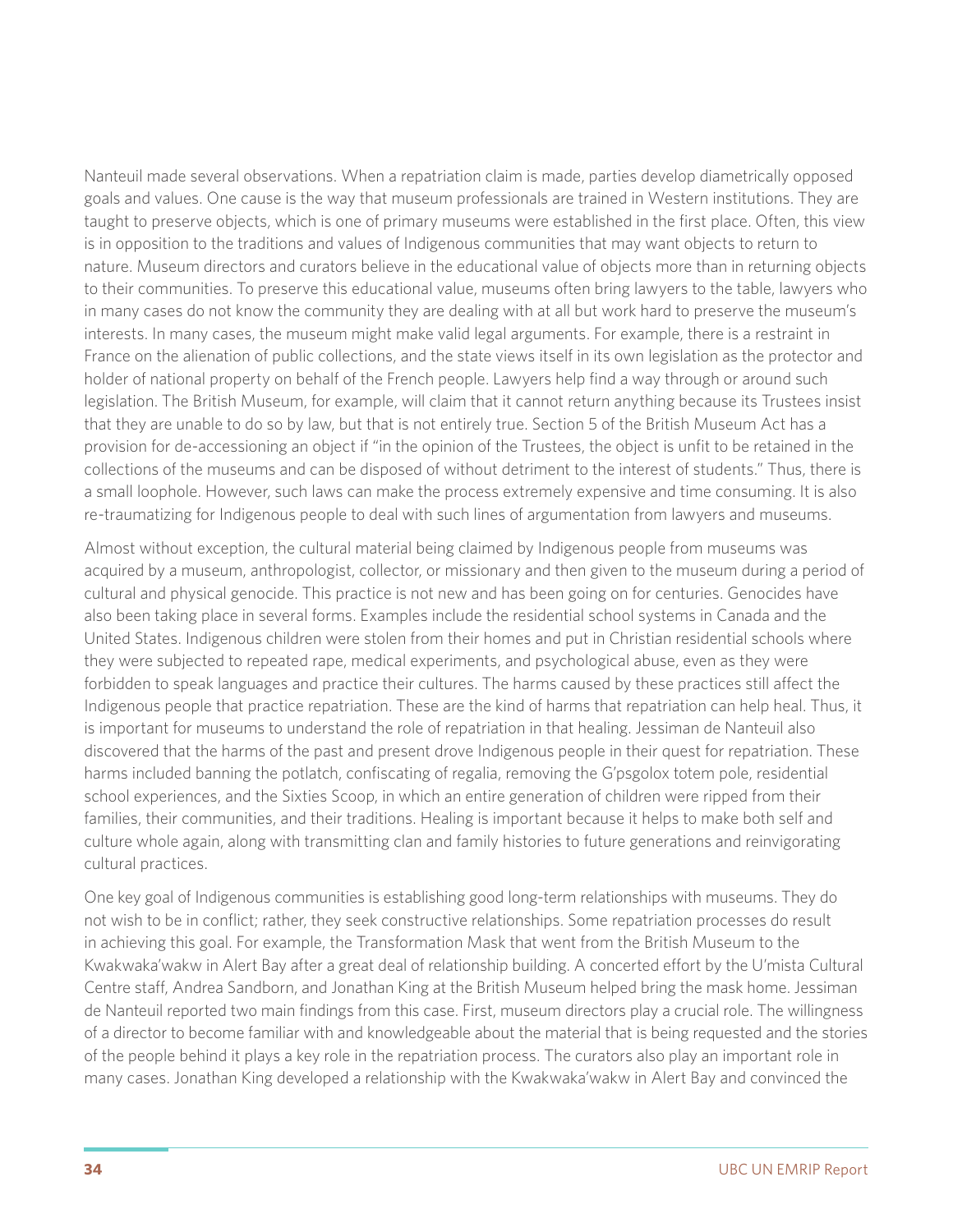director to agree to a long-term loan of the mask. Museum professionals who are invested in getting to know the community, the story, and the meaning of an object are also transformed by the repatriation process.

In terms of customs and tradition laws, Articles 11, 12, 31, 18, and 40 are central. They refer to the right to participate in decision-making processes and to just and fair procedures for resolution of disputes, taking into account Indigenous customs, traditions, rules, and legal systems. UNDRIP calls on nation states to help make dispute resolution processes available to Indigenous communities, and these processes need to incorporate Indigenous traditions. This is part of the challenge in creating a new process: making space for Indigenous dispute resolution procedures and understandings. A Western process will emphasize neutrality and independence, but in many Indigenous cultures, independence in a decision maker is not valued. Many Indigenous cultures will want their elders—who know the community members and familiar with the community and its history—to make the decision. Thus, Jessiman de Nanteuil stressed the importance of relationship building so that differences in modes of communication would be understood. She initially expected to create a mediation process but ending up designing a four-phase negotiation process that could be implemented at the beginning of a repatriation effort. It is important that the process be meaningful to both parties. Once the parties know what their goals are and what values are critical to them, they can carry out much more effective problem solving. If they encounter conflicts, they can deal with them more efficiently because they have gone through the process of relationship building, which helps them come up with more creative outcomes. The parties need to feel like they are in control of the process and the outcome.

ICOM-WIPO has an art and cultural heritage mediation process designed specifically for Indigenous communities. However, there are certain issues with this process, including its time frame. The newest mechanism is the Court of Arbitration for Art, which was established in 2018 in the Netherlands. It is specifically for the illicit art trade and cultural heritage disputes. The rules are flexible enough to accommodate Indigenous perspectives, protocols, and experts. Jessiman de Nanteuil concluded her remarks by stressing the importance of funding because it is crucial to business and economic development. The reality is that countries have profited for a long time from colonialism and thus need to understand that repatriation is a healing process. Thus, they should step up and provide enough funds for the repatriation process to happen.

# **PANEL 8: Developing an International Process**

The last panel also addressed questions of developing an international process. The panel moderator was Professor Kristen Carpenter, Chair and North American member of the EMRIP. She is also Council Tree Professor of Law and Director of the American Indian Law Program at the University of Colorado Law School.

The first speaker was Les Malezer, Chair of the Foundation for Aboriginal and Islander Research Action. He is also a former member of the UN Permanent Forum on Indigenous Issues for the Pacific Region. He is Aboriginal from the Butchulla Gubbi Gubbi people of Queensland, Australia. He began his remarks by speaking about the relationship that Aboriginal people in Australia share with the land. They believe that they come from the land and that their life cycle is the spirit that comes from the land, enters into their bodies, and stays with them in their bodies; when they die, the spirit is encouraged to move on. This knowledge is essential; in the context of repatriating ancestral remains because incidents such as grave robbing and murders have historically interfered with that spiritual journey. It is absolutely vital for the spirit to be able to continue its journey, which began on the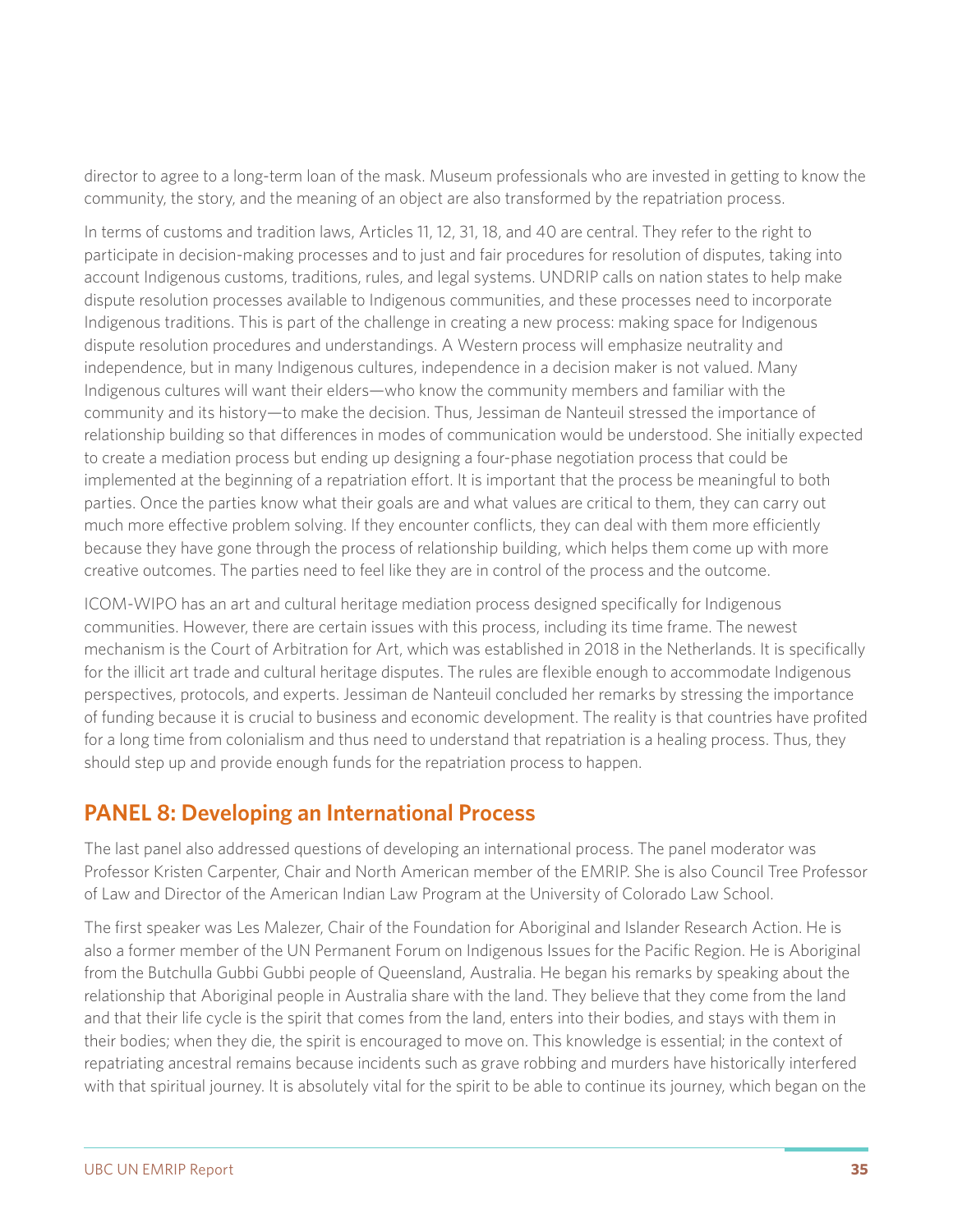land. Malezer stressed the centrality of the land for him personally, as an activist for land rights in Australia. The Foundation for Aboriginal and Islander Research Action was formed during the land-rights activism era in Australia; accompanying that philosophy was heritage protection and the protection of sacred sites. This is why Malezer believes that the conversation on repatriation must be grounded in the context of self-determination; identity and a sense of purpose are central to the ability of Aboriginal peoples to live fully spiritual lives. This view is reflected in UNDRIP; from Malezer's perspective, the core UNDRIP is an approach to self-determination that involves political, economic, social, and cultural development.

Malezer raised several crucial points about repatriation work in the international context. First, we must question the legitimacy of states as agents or actors in the repatriation conversation because states have been oppressors of Indigenous communities and denied them their rights. While it is possible for states to play positive roles, we must always remember that they are not proxies for the peoples who live inside their borders. They are not representative of Indigenous communities but do exist to help Indigenous communities achieve their goals. So, when Indigenous peoples enlist the help of states, governments become part of the repatriation process for better or worse. Ideally, the state's role is to assist Indigenous communities and make things easier for them. One of the first things that states can do is enact legislation that clarifies the rights of Indigenous communities, particularly ownership rights. Malezer argues that UNDRIP moves through the concept of ownership rights relatively quickly. Another important observation for Malezer is that museums are a Western concept; indeed, most of his repatriation efforts have been in Europe and North America. Aboriginal Peoples in Australia do not have an institution equivalent to the museum, so one of the things that these communities worked out was the need to have cultural keeping places. These are not locations to catalogue and store cultural objects but places where culture is kept alive and can be represented and strengthened for future generations. While there are a few cultural organizations in Australia, there is no program or commitment to ensure that there will be cultural keeping places for Aboriginal and Torres Strait Islander peoples around Australia. The Nagoya Protocol on Access to Genetic Resources contains policies on how to handle traditional knowledge at the international level and ensure that Indigenous peoples' rights over traditional knowledge can be protected and covered in the realm of international trading. The Nagoya Protocol also raises the issue of capacity building; although it was adopted in 2011, it has not really progressed on several issues. Nevertheless, it still provides an avenue for established mechanisms for Indigenous people.

Malezer also suggested that items collected before World War II ended, a period marked by colonization and empire, should be illicit. Thus, states should not be allowed to claim that any items they acquired before that point were legitimate, and the scientific value of the collections ought to be questioned. There might be some value in terms of learning how people in different areas developed, but the scientific value is amorphous and needs to be challenged more rigorously. Malezer concluded his remarks by reminding the audience that cultural keeping places are important for Indigenous peoples and are an important aspect of the repatriation process that needs more attention and effort.

The next speaker was Belkacem Lounes. Lounes is a member of EMRIP and hails from Algeria. The former President of the World Amazigh Congress, Lounes talked about the repatriation process from an Indigenous African point of view. Repatriation is about not only common goods and artistic work but also sacred goods that have spiritual and moral value for Indigenous people. Indigenous African people need these goods to recover spiritual tranquility and to attain peace and reconciliation between Indigenous groups and their ancestors. They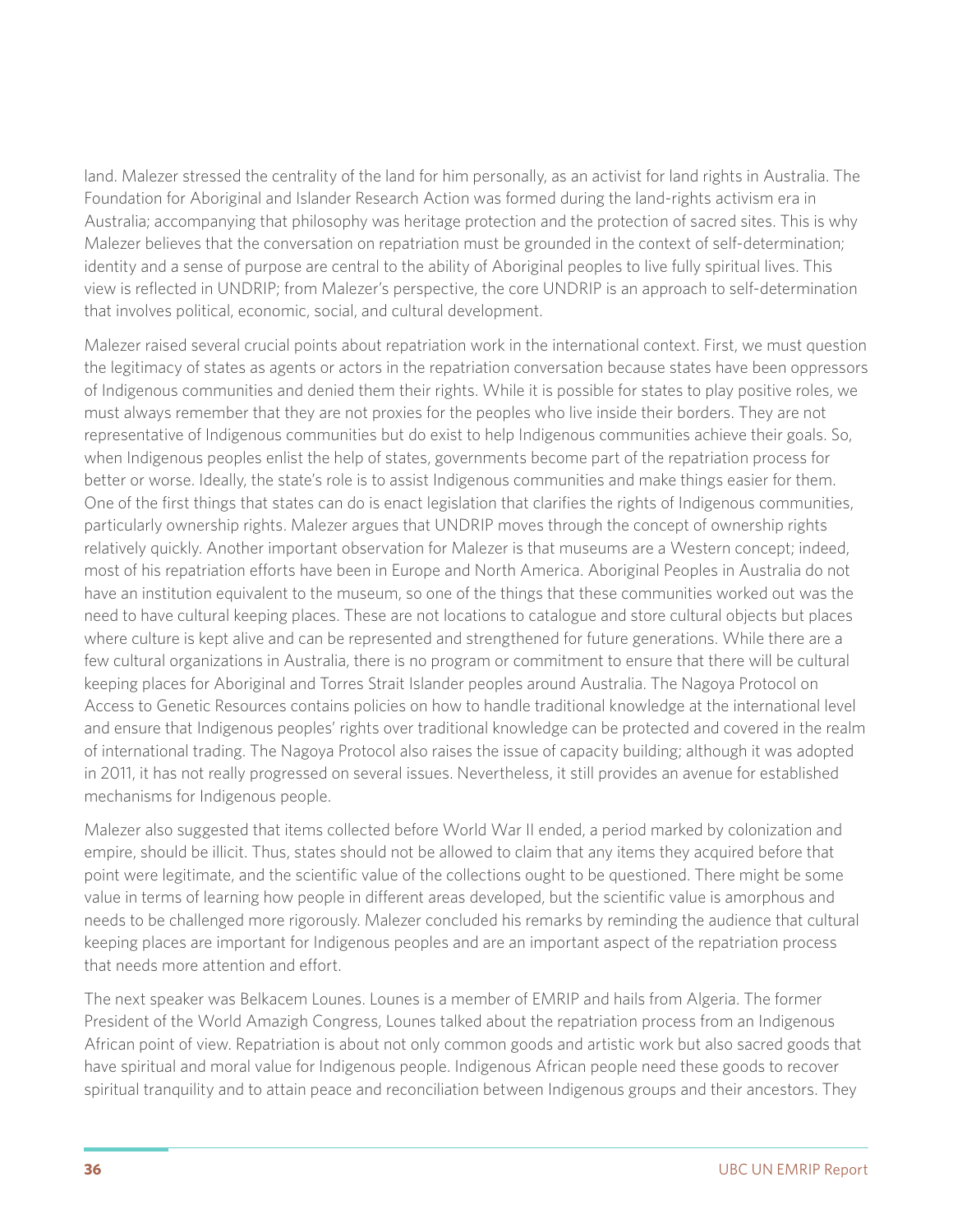are also extremely important for Indigenous people because they are part of the healing process, which has no price but is of enormous value. To the Indigenous African, the refusal to repatriate these objects is nothing less than a human rights abuse and crime. This is not a complex issue: these goods were stolen, taken from Indigenous communities by colonial administrators, missionaries, and other colonial entities. Since these goods were stolen, they must be returned and compensation paid to the original owners. In terms of legality, Lounes asks an important question: "Was the colonization, neo-colonization, and abuse of Indigenous Africans legal?" UNDRIP stipulations are clear, along with the declaration by the African Commission for Human and Peoples' Rights, which supports the repatriation of Indigenous cultural and spiritual objects. Even today, sacred forests in Africa are being destroyed by large machines and fires in the name of industrialization. Forests are also being destroyed to enable the mining operations or for agri-business purposes.

In Africa, the living spaces of many Indigenous communities in Congo, Kenya, and elsewhere in southern and northern Africa are being destroyed; it is not only the ancestors of Indigenous people who are lost but also the present and future life of these communities. In Africa, Indigenous people are not part of the economic, political, or financial workforce. Religions such as Christianity and Islam are also hostile towards Indigenous practices and traditions. However, Indigenous Africans are becoming more aware of the richness of their identities and have significant self-worth in terms of their traditions.

In conclusion, Lounes argued that it is not necessary for Africans to create a new international law or mechanism because those that already exist are not being universally applied. If they act concretely to assert the rights stated in UNDRIP, every Indigenous person will find their liberty and dignity. For African Indigenous people, the right to repatriation is a human right, and every state and institution around the world ought to respect it. The holders of Indigenous peoples' sacred properties must voluntarily return them to their original owners.

The third speaker of the panel was Allan Davidson, whose traditional name is Skeelhe langs and was raised in old Masset on Haida Gwaii and now resides in North Vancouver. He pursued a career in anthropology and worked as an archaeologist until 2010 when he started learning wood carving and silver engraving under Jay Simmons, a well-known Haida artist. Davidson began his remarks by stating that he was neither representing the Haida Hereditary Chiefs Council nor the Haida Nation but expressing his personal views. He recounted a brief history of his people. Upon contact, the Haida people were very welcoming and accommodating to visitors. What began as a trading relationship saw the development of laws and legislation that prevented the Haida people from accessing their own territory. This lack of access to their own lands soon made life very difficult for them. They were unable to travel to their fish streams, could not leave reservations without permission, and were forced into residential schools that tore them from their families. They were punished for speaking their language, but they were able to preserve it over the years, thanks to their elders.

The Haida's governing system, the potlatch, was how they managed resources and distributed wealth and among the community. The Canadian government banned the potlach because it thought it was immoral. In a potlatch, one gives away everything to share because there is no individual, private ownership, as opposed to the Western way of thinking that encourages individuals to accumulate wealth. The banning of the potlatch also made it illegal for the Haida to celebrate their sacred items and ceremonial objects; these objects were taken away from them and hoarded.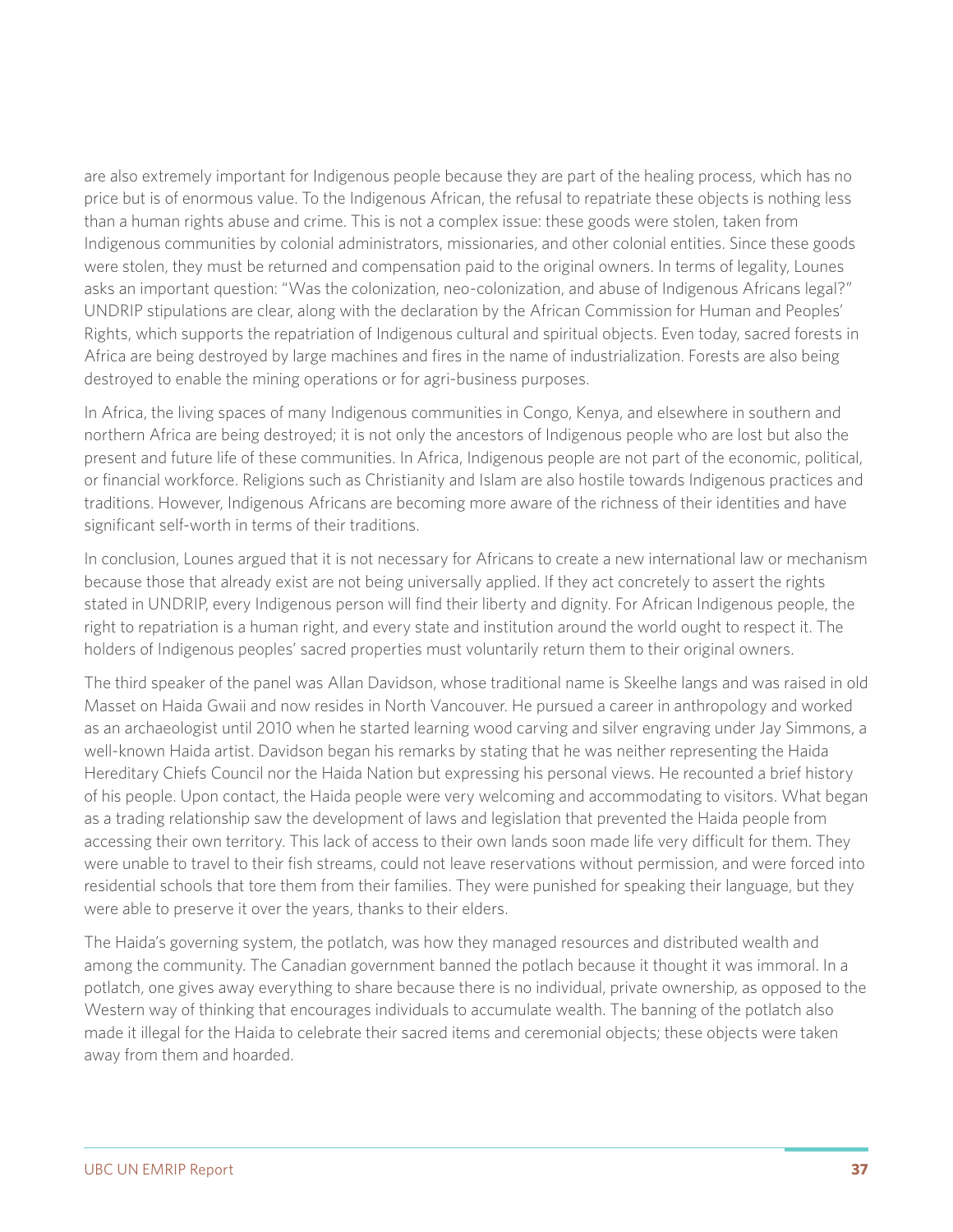Reconnecting sacred objects with their communities has allowed people to grieve together; it has also allowed them to heal. The way forward is to employ Indigenous people in institutions. The system does not work for them, making it necessary to adopt a collaborative approach. As with many other processes, Indigenous people have always been forced to fit into a box. There is a need to build on existing relationships and learn to work together to ensure mutual understanding. Davidson concluded his remarks by stating that people in his community want to make things right for their ancestors, which can only occur by working and find a way forward together.

The last speaker on the final panel was Lou Ann Neel from the Mamalillikulla and Kwagiulth peoples. She is the repatriation specialist for the Royal BC Museum. She is a visual artist who works in textiles, jewelry, illustration painting, and digital design. Neel began by talking about her experiences working at the Royal BC Museum. In 2017, the museum received \$2 million from the provincial government to establish a repatriation program. The first thing that the Indigenous Collections and Repatriation Department did was to coordinate a symposium with members from Indigenous communities. Over 200 people from across the province, mostly First Nation community members but also museum professionals, were in attendance. One of the recommendations made at that time was to create a handbook, which the museum proceeded to complete. The handbook contains case studies on repatriation and helps keeps communities informed of the work the museum is doing. It also recently created a research guide that enables people to carry out research online before coming to the museum in person so that they will know in advance the specific cultural items they want to see.

Prior to 2017, the museum's policy was called the Aboriginal Material Operating Policy (AMOP). It has since been rewritten by the Indigenous Advisory and Advocacy Committee that was formed specifically for this purpose. The policy now includes repatriation and is considered successful among the global museum community. The symposium also recommended the establishment of a grant funding program for repatriation. The museum spent around \$600,000 in community grants for 24 communities, one-third of which had to start at square one. They needed funding to bring in facilitators to help them develop a repatriation committee, as it is not necessarily the band office or First Nations Council Office that is in charge of these communities. Some communities wanted to set up a repatriation committee, while others were already in the process of repatriation and had contacted museums. They now needed to take the next steps which in most cases meant in-person visits and the opportunity to carry out ceremonies with pieces in those museums. The final third of the funding went to communities that were now ready to repatriate and did ultimately carry out repatriation. The next recommendation was to create inventories, which Neel has been working on for two years. One of the main projects in this area was digitizing the audio, photo, and video collections.

In terms of recommendations to the UN Committee and the Human Rights Committee, Neel had a few important things to relay from the people in her community. The first was something she heard from an elder from a Nation that is currently in the BC treaty process. It is critical to clarify who owns these objects in writing and in the records because that is how future generations will have access to this knowledge. The second recommendation is that, if legislation such as the federal Indian Act cannot be radically change or completely abolished, it should be amended to enable desired outcomes. Policies can always be changed, so that it is an avenue for repatriation work. Third, funding remains a major barrier in the process. Fourth, it is important to remove existing requirements and conditions that are unfairly and arbitrarily placed on Indigenous communities, which must have access to proper facilities to handle their belongings. Cultural competency training for museums and post-secondary institutions that hold ancestral remains is also essential. Neel concluded by saying that the opportunity for communities to be able to meet with one another is also an important source of support, one that she hopes to see more frequently in the future.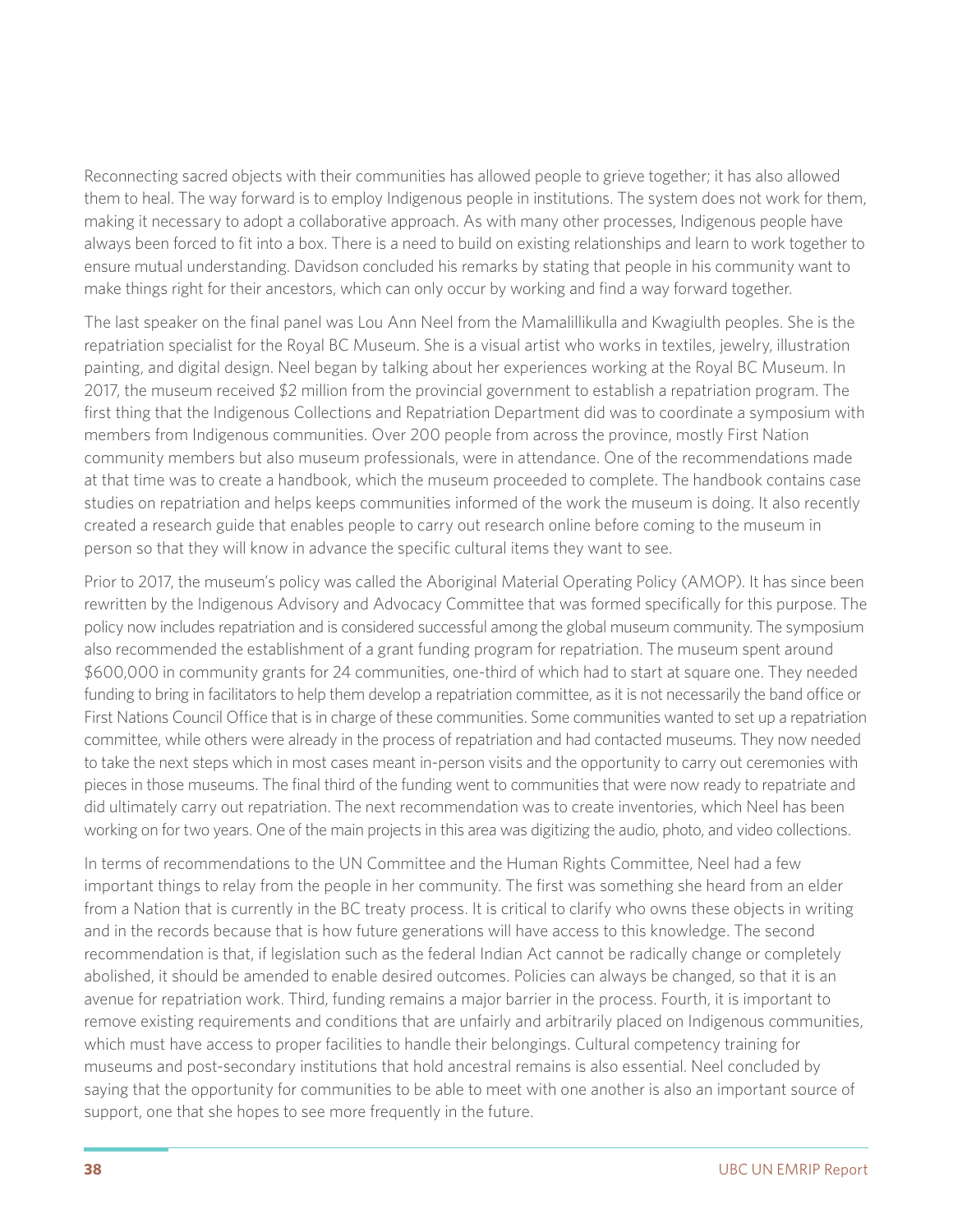# **KEYNOTE ADDRESS**

The keynote address was given by Perry Bellegarde, National Chief of the Assembly of First Nations, on the topic of "Repatriation of Cultural Property: Respecting Indigenous Peoples' Human Rights."

Bellegarde began his remarks by stating that it was both natural and necessary to speak about First Nations' domestic priorities in the international arena. As National Chief, he engages with international bodies to ensure that the work they do in Canada is held to the highest standards and that the international community is aware when progress is being made and challenges are being faced. Indigenous people from around the world rely on the international arena because they generally cannot achieve justice in the domestic context. He then shared some examples of successful repatriation that took place in Canada. These are stories of Nations asserting their rights and of reconciliation in a tangible form. Precious items are coming home to our Nations; ceremonial and sacred objects are once again in their rightful place. Once our ancestors are returned, they can be given the proper treatment and ceremonies that they have long deserved.

The foundation of repatriation work is about respecting Indigenous human rights, as is affirmed in UNDRIP Articles 11 and 12. At this point, Canada must talk about repudiating colonialism in favor of a contemporary human rights framework. UNDRIP does not create new rights but rather affirms that Indigenous people enjoy all human rights, individual and collective, including the right to self-determination. It represents a global consensus on standards respecting Indigenous people. These are standards that must be met to assure the survival, dignity, security, and well-being of Indigenous people. This conversation is especially relevant in the institutional realm. In Prime Minister Justin Trudeau's address to the UN General Assembly in 2017, he acknowledged that UNDRIP is not merely an aspirational document. The work of the Truth and Reconciliation Commission has made it clear that historical injustices contribute to a legacy of continuing disadvantages and violations of Indigenous peoples' rights. The Canadian Museum Association has also established a Reconciliation Council and is working to produce a report with clear recommendations for the inclusion and representation of Indigenous people in museums and cultural centers.

Bellegarde then recounted several stories from his own life experiences. He hails from Little Black Bear in Treaty 4 territory. One day when he visited the Glenbow Museum in Calgary and saw a rattle on display labelled as "Chief Little Black Bear's rattle," he wondered why it was in the museum. His community then worked with the museum to repatriate the object, which is now back in the community. Bellegarde especially appreciates learning of repatriation stories that impact Indigenous youth. In Peguis First Nation in Manitoba, there is a historical headdress on display in the Peguis First Nation High School. It was gifted fifty years ago on the occasion of Canada's Centennial in 1967 to the 10th Lord Selkirk when the 1817 Selkirk Treaty relationship was renewed. For several years, the headdress was on display with other objects in the National Museum of Scotland. In 2017, the 11th Lord Selkirk returned these ceremonial objects to Peguis First Nation. The Manitoba Museum facilitated the transport of the collection from Lord Selkirk's home in Scotland to Peguis First Nation and assisted with the construction of a case to display the headdress and other ceremonial objects at the school. Walking through the hallways of their school and seeing this symbolic representation of their treaty relationship is inspiring and instructive for all the students. Bellegarde also emphasized that the impact of repatriation is about not only awareness and understanding of rights but also the spiritual restoration that can occur when sacred objects and medicines are returned to their rightful places.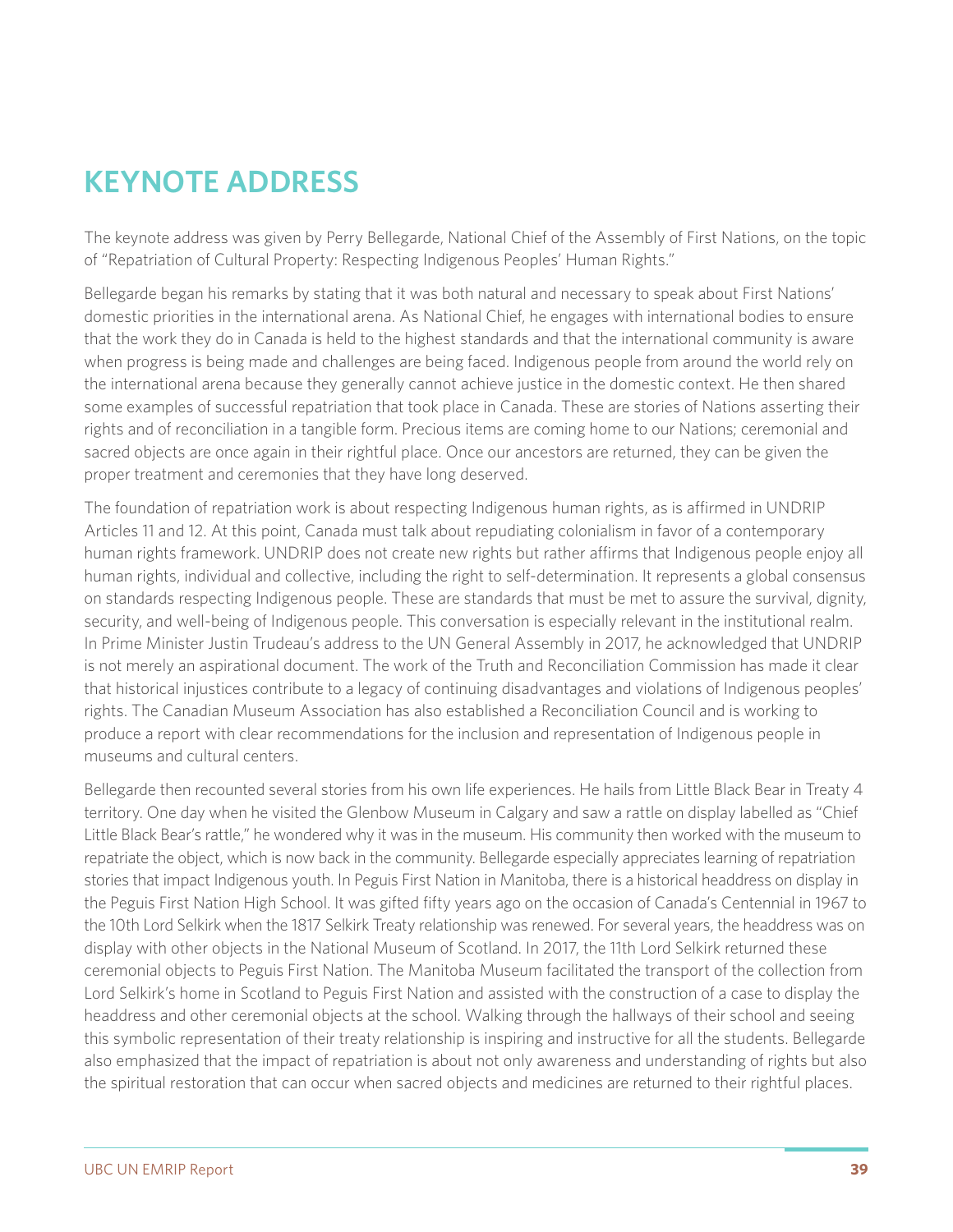After providing a few more examples of successful repatriation efforts, Bellegarde shifted the conversation to discuss how First Nations have been leading repatriation efforts for decades. In particular, the Haida Repatriation Committee has brought home the remains of over 500 ancestors. This is immensely powerful work, Bellegarde asserted, and as long as remains of ancestors are stored in museums around the world, their souls are out of place. These efforts also mark the resurgence of cultural practices and the revitalization of languages. Across Canada, there is still much work to be done, but Bellegarde argued that there is movement and momentum. An important resource available online for this work is *The Indigenous Repatriation Handbook*, a collaboration that can guide communities and museums interested in repatriation.

The Chiefs-in-Assembly have given Bellegarde the mandate to work for the full implementation of UNDRIP. Currently, they are working with the federal government to implement UNDRIP through legislation that is at least as strong as Bill C-262, which died in the Senate when the election writ was issued in summer 2019. Indigenous rights and work towards reconciliation, he argued, should not be about politics. It is critical that a legislative framework be designed to ensure that the work of implementation is undertaken by Canada in full cooperation with First Nations.

Bellegarde concluded by reminding the audience that Canada has nine pieces of federal legislation, including UNDRIP. British Columbia passed Bill 41 in fall 2019 and now has the Declaration on the Rights of Indigenous Peoples Act, which was co-created with the First Nations Leadership Council. UNDRIP recently passed its 12th anniversary, and it is well past time for Canada to work with Indigenous communities to develop an implementation plan. This is about upholding Indigenous human rights that are too often ignored or disrespected. It is their right as First Nations to know that their sacred objects and precious artworks are treasured, it is their right to hear their songs and see their dances, and it is their right to know that their ancestors are safe and at peace.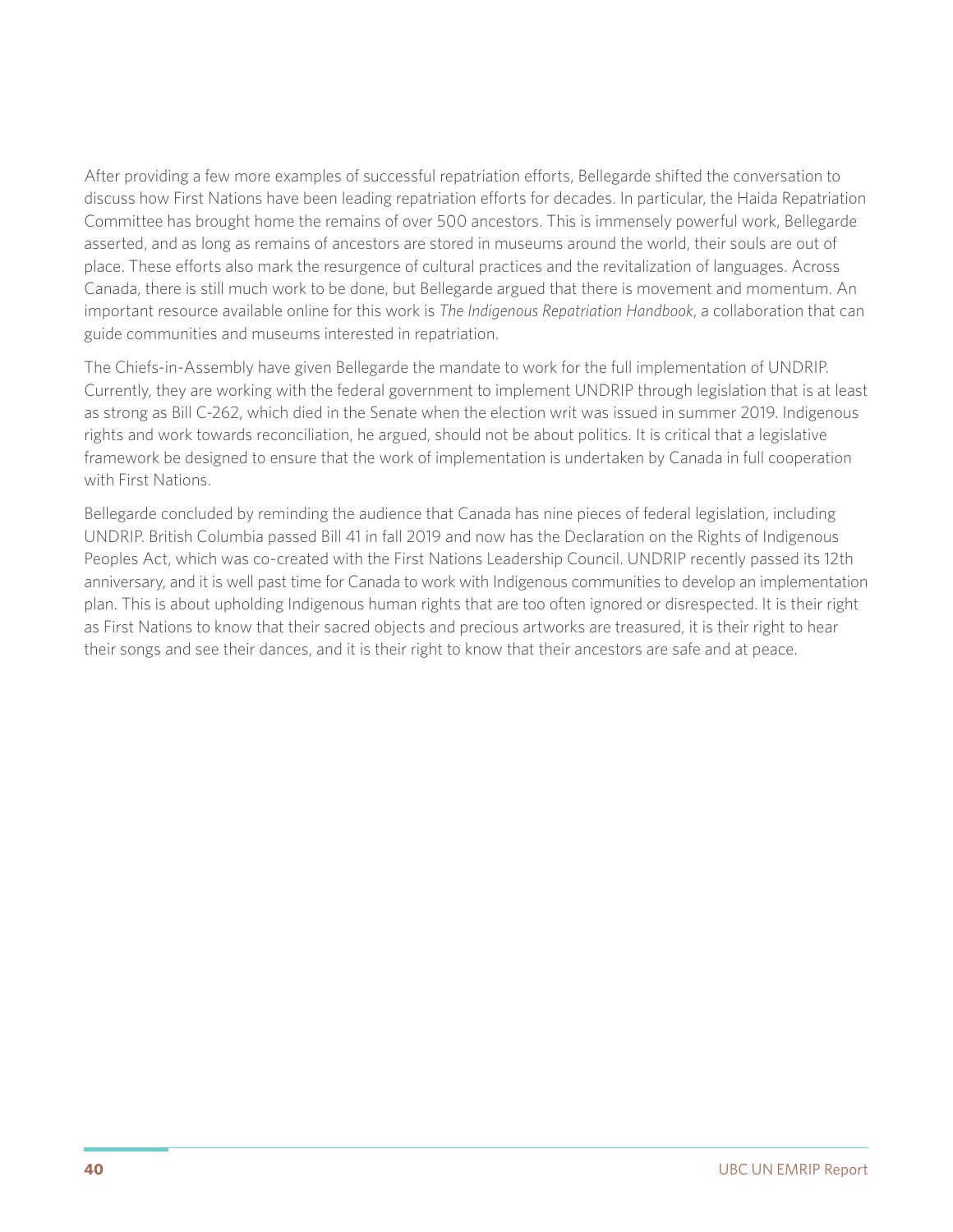# **WAY FORWARD**

The following recommendations were made by the panelists at the seminar regarding the repatriation process:

- Interpretation of UNDRIP through an Indigenous lens using Indigenous perspectives, leadership, and interpretation is key.
- There must be a change in legal standards and presumptions and Indigenous perspectives and knowledge must be regarded as legitimate. We must give voice to the unique forms of knowledge held by Indigenous communities.
- We must establish successful partnerships and relationships between Indigenous people, governments, and institutions.
- Repatriation mechanisms must be based on the rights affirmed in UNDRIP Articles 11, 12, and 31.
- It is imperative to create a database that offers direct access for Indigenous people to learn where their items are being held.
- States should create and develop fair, transparent, and effective mechanisms for repatriation.
- Repatriation processes should be based on capacity building and sharing good practices through facilitation, dialogue, mediation, and training.
- Repatriation process should be inclusive of all groups, including elders, youth, women, and people with disabilities.
- Indigenous communities must have access to steady and adequate funding to facilitate repatriation.
- The development and maintenance of cultural keeping places for Indigenous communities is one of the most important aspects of the repatriation process that must be worked on.
- Future generations of Indigenous communities must have access to information about who currently possesses objects of cultural relevance.
- Any existing requirements and conditions arbitrarily placed on Indigenous communities must be removed.
- Cultural competency training for museums and post-secondary institutions that hold ancestral remains is necessary.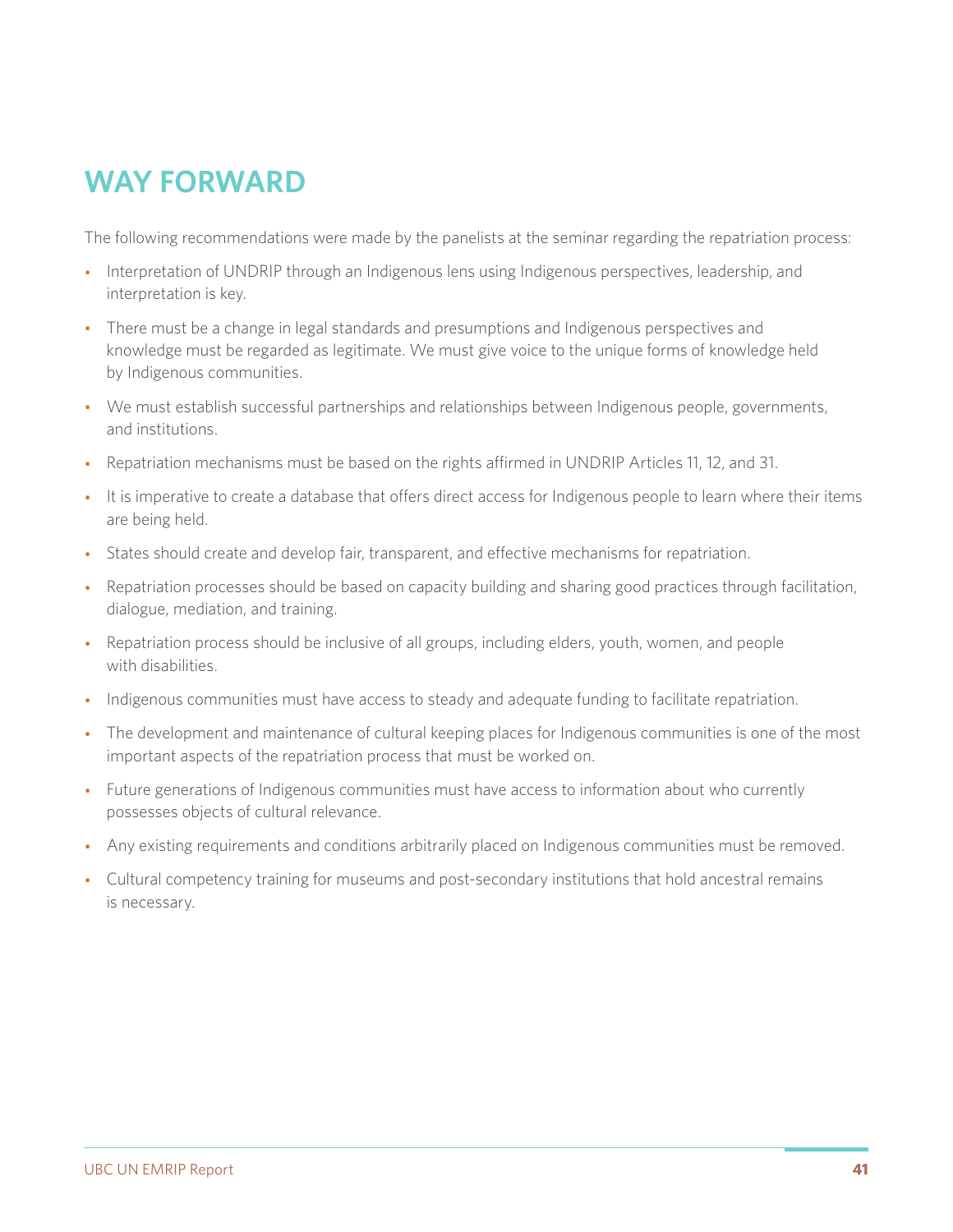# **APPENDIX A: Concept Note and Agenda**

*Right to Repatriation of ceremonial objects and human remains under the UN Declaration on the Rights of Indigenous Peoples:* 

*A Human Rights Focus*

*A Seminar in support of the United Nations Expert Mechanism on the Rights of Indigenous Peoples*

Sty-Wet-Tan Great Hall First Nations House of Learning ("The Longhouse")

University of British Columbia Vancouver, British Columbia, Canada

March 4–5, 2020

## **Agenda**

### **Background**

- **1** Established by the United Nations Human Rights Council in 2007, the Expert Mechanism on the Rights of Indigenous Peoples is a subsidiary body composed of seven independent members that provides the Council with expertise and advice on the rights of indigenous peoples as set out in the United Nations Declaration on the Rights of Indigenous Peoples (the Declaration). The seven members serve in their individual capacities.
- **2** In September 2016, in its resolution 33/25, the Human Rights Council amended and expanded the mandate of the Expert Mechanism on the Rights of Indigenous Peoples. Among other things, the Council decided that the Expert Mechanism should identify, disseminate and promote good practices and lessons learned regarding the efforts to achieve the ends of the United Nations Declaration on the Rights of Indigenous Peoples, including through reports to the Council.
- **3** In this framework, the University of British Columbia and the Expert Mechanism will hold a seminar in Vancouver, Canada, from 4 to 5 March 2020 focusing on the theme of the repatriation of ceremonial objects and human remains. The seminar will address efforts to implement the Declaration, in particular Articles 11 and 12, recognizing inter alia that indigenous peoples have a right to practice their spiritual traditions, and to use, control, and repatriate cultural objects and human remains. The Declaration further recognizes that states shall seek to enable access and/or repatriation of ceremonial objects and human remains in their possession through fair, transparent and effective mechanisms developed in conjunction with indigenous peoples concerned. The outcome of the seminar will be captured in a report from the Expert Mechanism to the Human Rights Council, which will be presented to the Council in September 2020.
- **4** The seminar and report will further take into consideration Human Rights Council Resolution A/HRC/42/19, adopted on September 26, 2019, which "Encourages the development of a process to facilitate the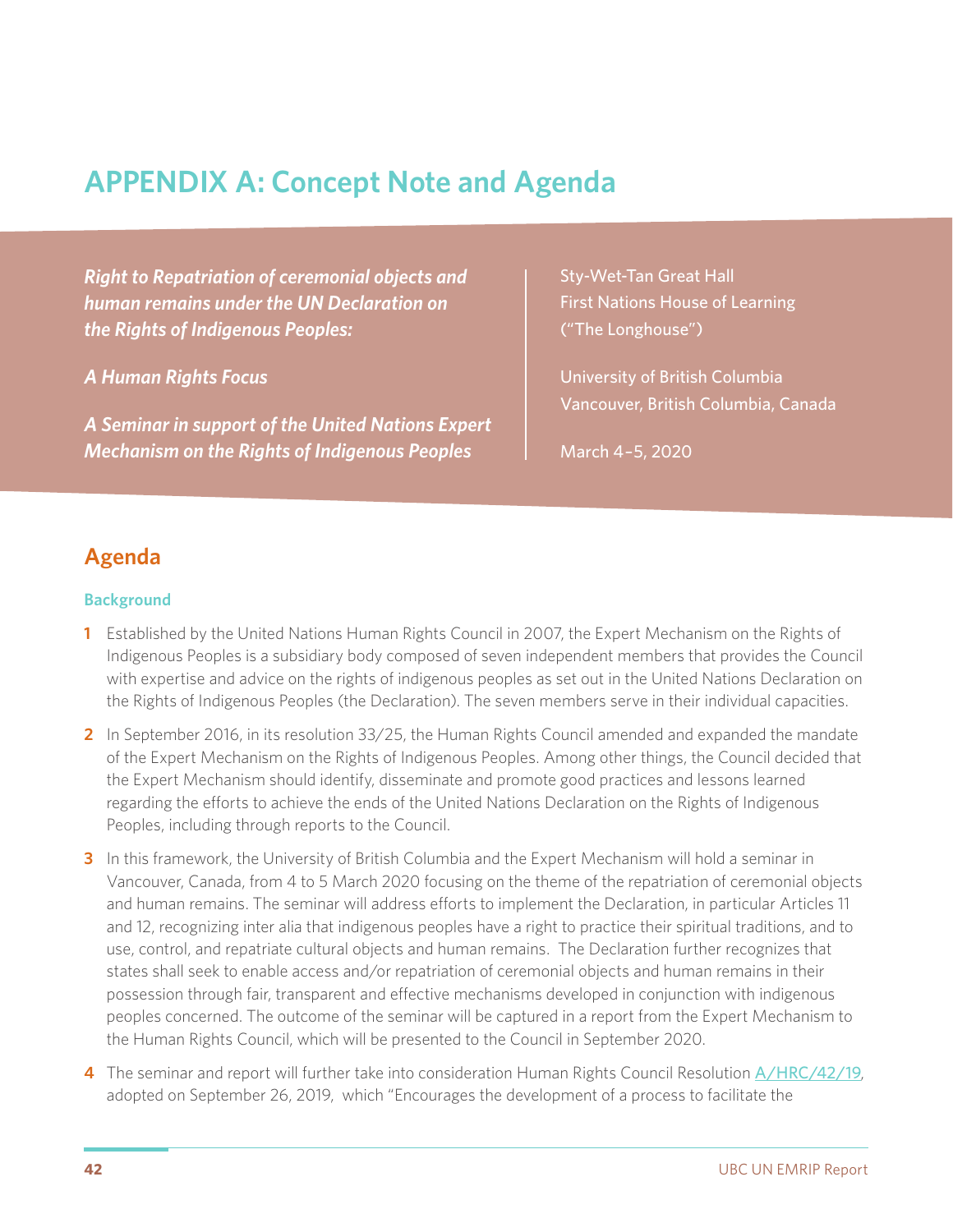international repatriation of indigenous peoples' sacred items and human remains through the continued engagement of the United Nations Educational, Scientific and Cultural Organization, the World Intellectual Property Organization, the Expert Mechanism, the Special Rapporteur on the rights of indigenous peoples, the Permanent Forum on Indigenous Issues, States, indigenous peoples and all other relevant parties in accordance with their mandates."1

- **5** The studies and advice of the Expert Mechanism provide a better understanding of the provisions of the Declaration and propose concrete actions that States, indigenous peoples, civil society, national human rights institutions, international organizations, businesses and others can take in order to further its implementation. The Office of the United Nations High Commissioner for Human Rights (OHCHR) provides technical and substantive support to the Expert Mechanism.
- **6** The Expert Mechanism has traditionally collaborated with academic institutions. This seminar will be hosted by the University of British Columbia.

### **Objectives**

- Hold an in-depth discussion to give input to EMRIP's 2020 *Report on Right to Repatriation under the UN Declaration on the Rights of Indigenous Peoples: A Human Rights Focus*
- Discuss the latest related developments in the policy, legal and institutional fields, occurring in indigenous, national, regional and international settings
- Identify good practices and challenges from different regions relating to the theme
- Propose innovative approaches regarding the use of existing and future international instruments and mechanisms to facilitate repatriation

## **Agenda**

**Day 1: Wednesday, March 4, 2020**

**Sty-Wet-Tan Great Hall, Longhouse, University of British Columbia**

| 9:00AM | <b>OPENING</b>                                                                                                                                   |
|--------|--------------------------------------------------------------------------------------------------------------------------------------------------|
|        | <b>Welcome:</b>                                                                                                                                  |
|        | Elder Larry Grant, Musqueam Nation                                                                                                               |
|        | Prof. Sheryl Lightfoot, Senior Advisor to the President on Indigenous Affairs,<br>Canada Research Chair of Global Indigenous Rights and Politics |
|        | Prof. Kristen Carpenter, Chair, Expert Mechanism on the Rights of Indigenous Peoples                                                             |

See also "Outcome Document of the World Conference on Indigenous Peoples," A/RES/69/2, in which states committed themselves to developing, in conjunction with the indigenous peoples concerned, fair, transparent and effective mechanisms for access to and repatriation of ceremonial objects and human remains at the national and international levels."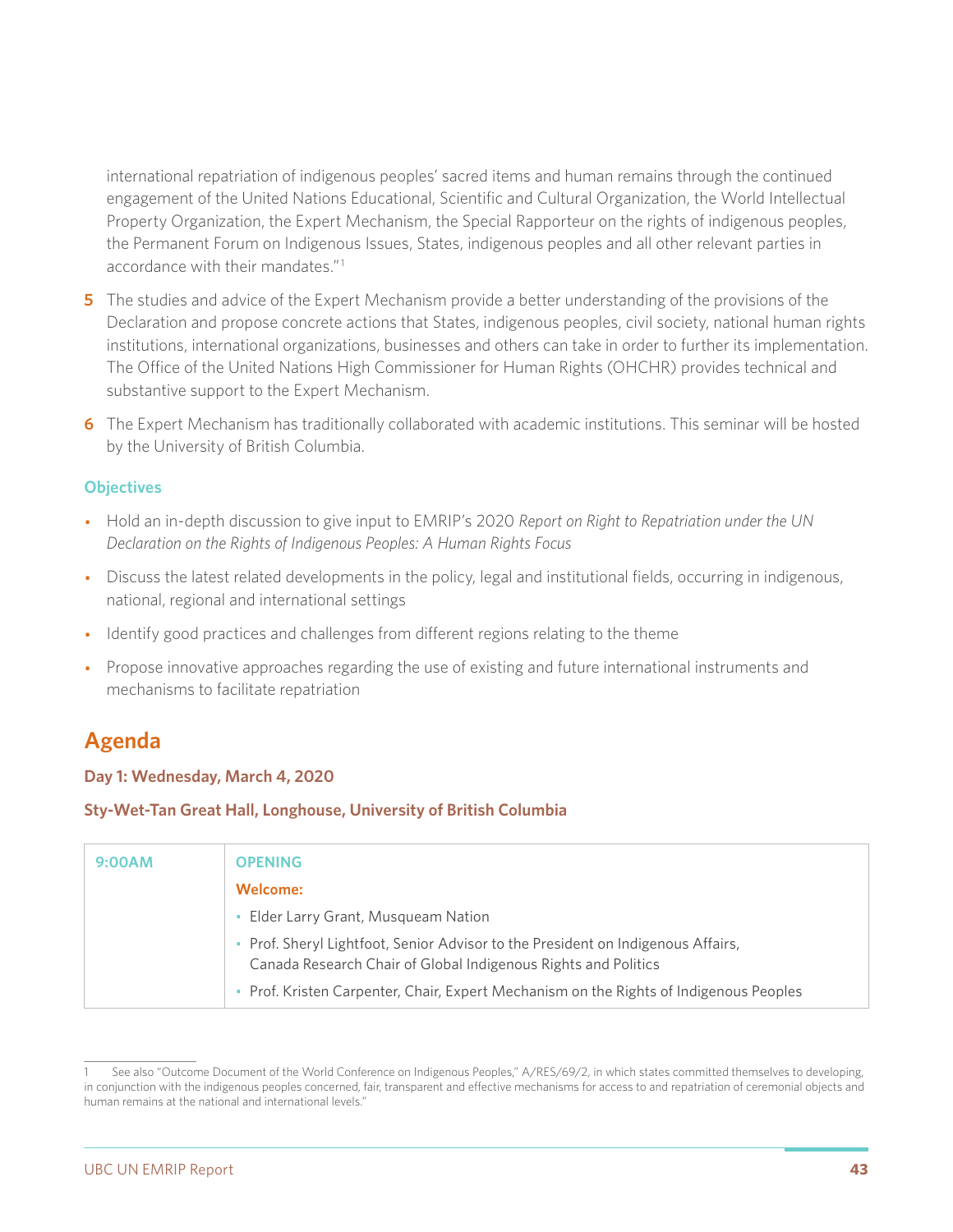| <b>PANEL1</b>   | <b>THE CURRENT SITUATION:</b>                                                                                                                                                                                                                                                                                                                                         |
|-----------------|-----------------------------------------------------------------------------------------------------------------------------------------------------------------------------------------------------------------------------------------------------------------------------------------------------------------------------------------------------------------------|
| 9:30AM          | • Perspectives on the status of repatriation in domestic and international law.                                                                                                                                                                                                                                                                                       |
|                 | • Identifying the expectations of indigenous peoples and the global community<br>regarding repatriation.                                                                                                                                                                                                                                                              |
|                 | • What are the main challenges impeding realization of Articles 11 and 12 of the Declaration?                                                                                                                                                                                                                                                                         |
|                 | Moderator: Lea Nicholas-MacKenzie, Permanent Mission of Canada to the UN                                                                                                                                                                                                                                                                                              |
|                 | <b>Presenters:</b>                                                                                                                                                                                                                                                                                                                                                    |
|                 | · Peter Yucupicio, Vice-Chairman, Pascua Yaqui Tribe                                                                                                                                                                                                                                                                                                                  |
|                 | • Angie Bain, Union of BC Indian Chiefs                                                                                                                                                                                                                                                                                                                               |
|                 | · Liz Letendre, Alexis Nakota Sioux Nation                                                                                                                                                                                                                                                                                                                            |
|                 | <b>Open Discussion</b>                                                                                                                                                                                                                                                                                                                                                |
| 11:00AM         | <b>COFFEE BREAK</b>                                                                                                                                                                                                                                                                                                                                                   |
| <b>PANEL 2:</b> | <b>CURRENT SITUATION (continued):</b>                                                                                                                                                                                                                                                                                                                                 |
| 11:30AM         | • Perspectives on the status of repatriation in domestic and international law.                                                                                                                                                                                                                                                                                       |
|                 | • Identifying the expectations of indigenous peoples and the global community<br>regarding repatriation.                                                                                                                                                                                                                                                              |
|                 | • What are the main challenges impeding realization of Articles 11 and 12 of the Declaration?                                                                                                                                                                                                                                                                         |
|                 | Moderator: Charles Menzies, Anthropology, University of British Columbia                                                                                                                                                                                                                                                                                              |
|                 | <b>Presenters:</b>                                                                                                                                                                                                                                                                                                                                                    |
|                 | · Kunihiko Yoshida, Hokkaido University                                                                                                                                                                                                                                                                                                                               |
|                 | • Morgan Guerin, Musqueam Nation                                                                                                                                                                                                                                                                                                                                      |
|                 | • Angela Riley, Native Nations Law and Policy Center, UCLA                                                                                                                                                                                                                                                                                                            |
|                 | <b>Open Discussion</b>                                                                                                                                                                                                                                                                                                                                                |
| 1:00PM          | <b>LUNCH</b>                                                                                                                                                                                                                                                                                                                                                          |
| <b>PANEL 3:</b> | THE ETHICAL/LEGAL/POLITICAL FRAMEWORK:                                                                                                                                                                                                                                                                                                                                |
| 1:30PM          | What is the relationship among indigenous peoples' own laws and customs, national laws, and<br>international law - and how can these instruments be used to facilitate the repatriation of<br>indigenous peoples' human remains, sacred objects, and/or intellectual property in light of the<br>current political landscape and ethical obligations of institutions? |
|                 | Moderator: Megan Davis, University of New South Wales; Member, EMRIP                                                                                                                                                                                                                                                                                                  |
|                 | <b>Presenters:</b>                                                                                                                                                                                                                                                                                                                                                    |
|                 | • Lynda Knowles, International Committee on Museums ("ICOM")                                                                                                                                                                                                                                                                                                          |
|                 | • Ann Follin, Swedish National Museums of World Culture                                                                                                                                                                                                                                                                                                               |
|                 | • Vince Collison, Haida Gwaii Repatriation Committee                                                                                                                                                                                                                                                                                                                  |
|                 | <b>Open Discussion</b>                                                                                                                                                                                                                                                                                                                                                |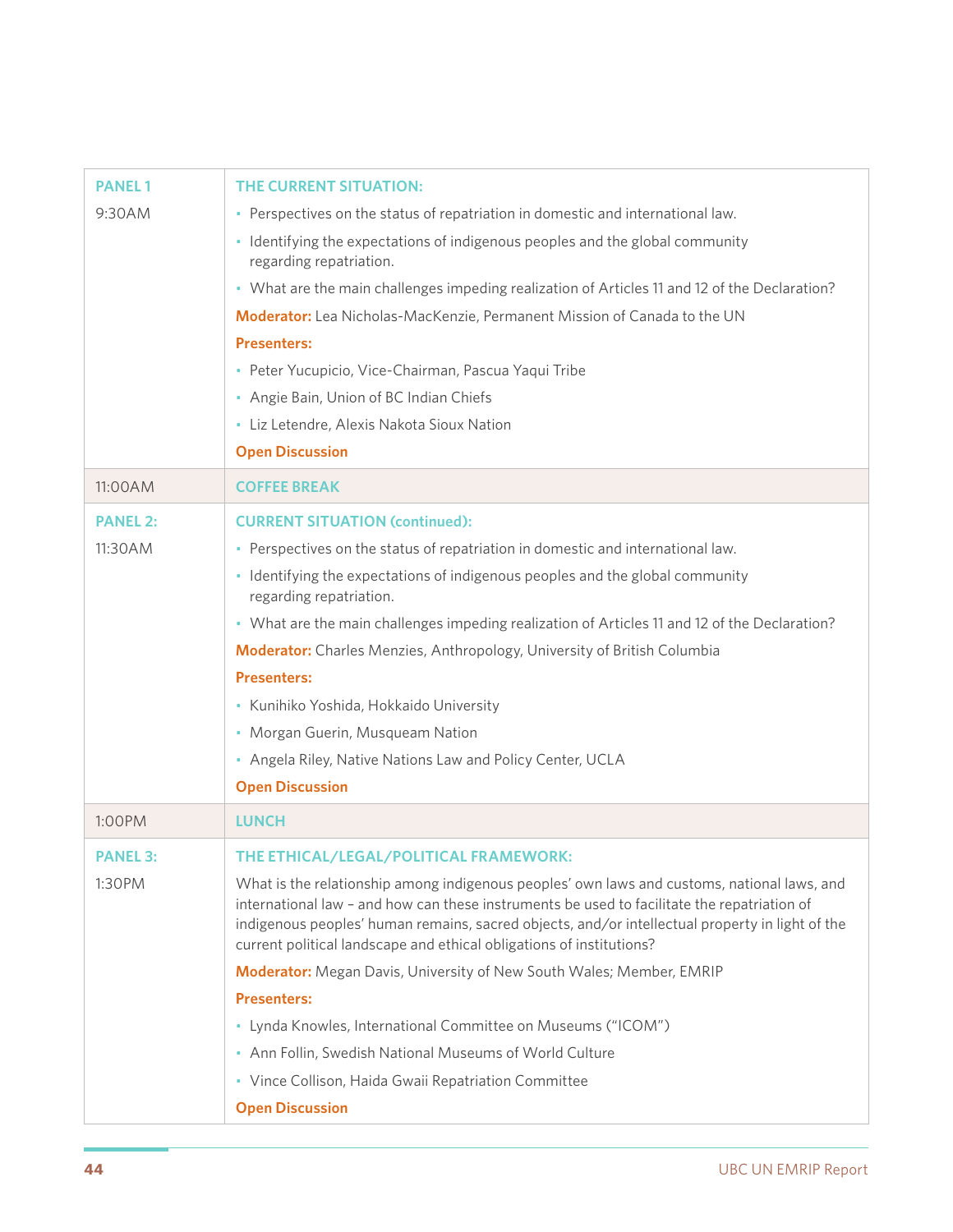| $3:00$ PM       | <b>COFFEE BREAK</b>                                                                                                                                                                                                                                                                                                                                                   |
|-----------------|-----------------------------------------------------------------------------------------------------------------------------------------------------------------------------------------------------------------------------------------------------------------------------------------------------------------------------------------------------------------------|
| <b>PANEL 4:</b> | THE ETHICAL/LEGAL/POLITICAL FRAMEWORK:                                                                                                                                                                                                                                                                                                                                |
| 3:30PM          | What is the relationship among indigenous peoples' own laws and customs, national laws, and<br>international law - and how can these instruments be used to facilitate the repatriation of<br>indigenous peoples' human remains, sacred objects, and/or intellectual property in light of the<br>current political landscape and ethical obligations of institutions? |
|                 | <b>Moderator:</b> Celeste Haldane, British Columbia Treaty Commission                                                                                                                                                                                                                                                                                                 |
|                 | <b>Presenters:</b>                                                                                                                                                                                                                                                                                                                                                    |
|                 | • Harriet Deacon, World Intellectual Property Organization                                                                                                                                                                                                                                                                                                            |
|                 | Phillip Gordon, Australian Museum                                                                                                                                                                                                                                                                                                                                     |
|                 | • Myrna Cunningham, Centre for the Autonomy and Development of Indigenous<br>Peoples, Nicaragua                                                                                                                                                                                                                                                                       |
|                 | <b>Open Discussion</b>                                                                                                                                                                                                                                                                                                                                                |
| 5:00PM          | <b>END OF DAY 1</b>                                                                                                                                                                                                                                                                                                                                                   |

### **Special evening event begins at 5:30pm at the Museum of Anthropology.**

## **Day 2: Thursday, March 5, 2020**

## **Sty-Wet-Tan Great Hall, Longhouse, University of British Columbia**

| <b>PANEL 5:</b> | <b>GOOD PRACTICES:</b>                                                               |
|-----------------|--------------------------------------------------------------------------------------|
| 9:00AM          | • What makes for a successful repatriation process and relationship?                 |
|                 | • How have indigenous peoples, states, and museums worked effectively together?      |
|                 | • What happens when sacred items and human remains return home?                      |
|                 | • How do museums and indigenous peoples work together in productive ways?            |
|                 | <b>Moderator:</b> Belkacem Lounes, EMRIP Member                                      |
|                 | <b>Presenters:</b>                                                                   |
|                 | • Aili Aikio, Sámi Museum Siida, Finland                                             |
|                 | • Carine Ayélé Durand, Geneva Museum                                                 |
|                 | • Te Herekiekie Herewini, Repatriation Team, Te Papa Tongarewa Museum of New Zealand |
|                 | <b>Open Discussion</b>                                                               |
| 10:30AM         | COFFFF RRFAK                                                                         |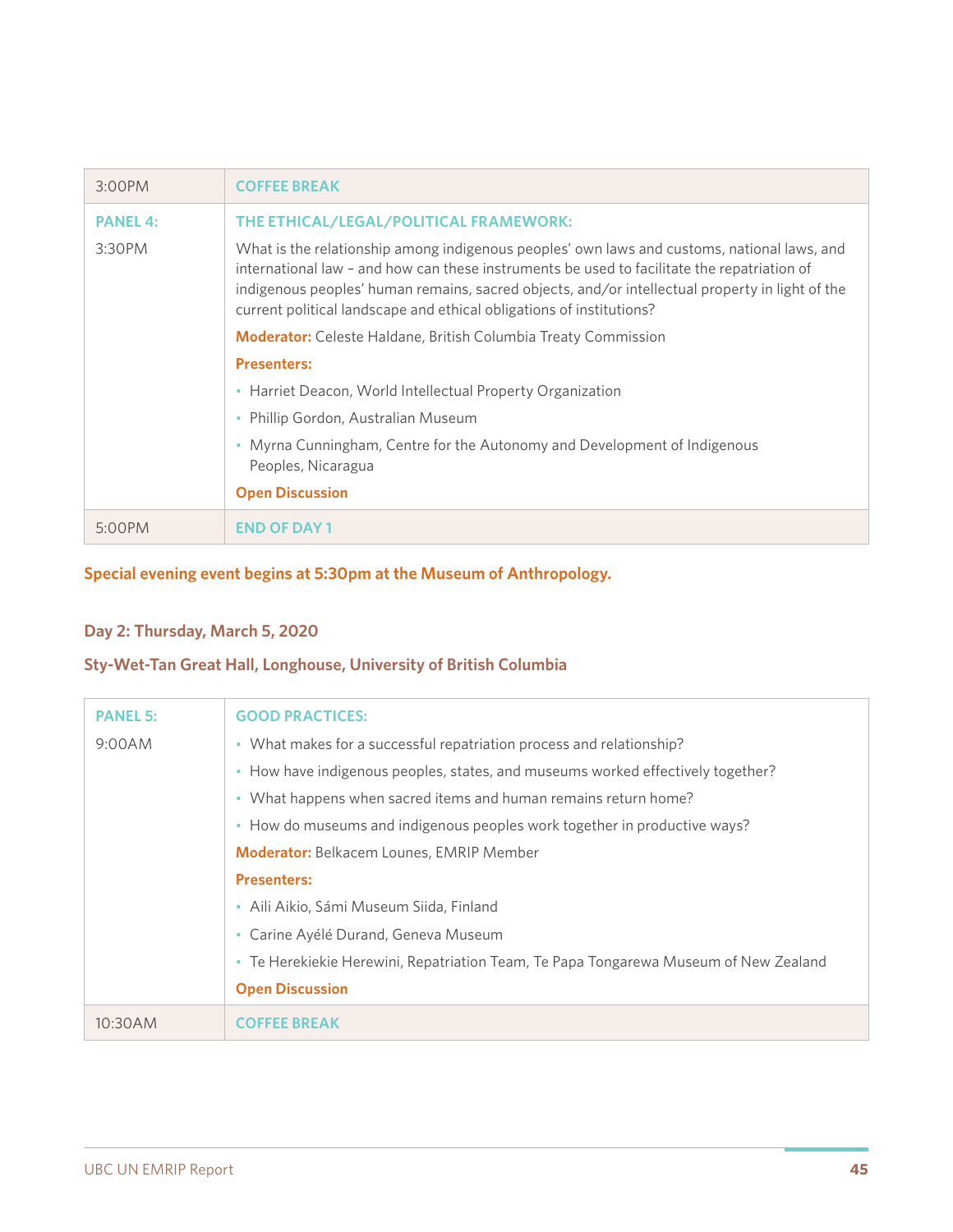| <b>PANEL 6:</b> | <b>GOOD PRACTICES (continued):</b>                                                                                                                                                                                                                                                                                                                                  |  |
|-----------------|---------------------------------------------------------------------------------------------------------------------------------------------------------------------------------------------------------------------------------------------------------------------------------------------------------------------------------------------------------------------|--|
| 11:00AM         | • What makes for a successful repatriation process and relationship?                                                                                                                                                                                                                                                                                                |  |
|                 | • How have indigenous peoples, states, and museums worked effectively together?                                                                                                                                                                                                                                                                                     |  |
|                 | • What happens when sacred items and human remains return home?                                                                                                                                                                                                                                                                                                     |  |
|                 | • How do museums and indigenous peoples work together in productive ways?                                                                                                                                                                                                                                                                                           |  |
|                 | Moderator: Sue Rowley, Anthropology and Museum of Anthropology, UBC                                                                                                                                                                                                                                                                                                 |  |
|                 | <b>Presenters:</b>                                                                                                                                                                                                                                                                                                                                                  |  |
|                 | • Craig Ritchie, Australian Institute of Aboriginal and Torres Strait Islander Studies                                                                                                                                                                                                                                                                              |  |
|                 | • Edward Halealoha Ayau, Department of Hawaiian Home Lands                                                                                                                                                                                                                                                                                                          |  |
|                 | · Birgit Scheps-Bretschneider, Grassi Museum für Völkerkunde in Leipzig                                                                                                                                                                                                                                                                                             |  |
|                 | <b>Open Discussion</b>                                                                                                                                                                                                                                                                                                                                              |  |
| 12:30PM         | <b>LUNCH</b>                                                                                                                                                                                                                                                                                                                                                        |  |
|                 |                                                                                                                                                                                                                                                                                                                                                                     |  |
| <b>PANEL 7:</b> | <b>DEVELOPING AN INTERNATIONAL PROCESS:</b>                                                                                                                                                                                                                                                                                                                         |  |
| 1:30PM          | The UN General Assembly and Human Rights Council, responding to advocacy from indigenous<br>peoples, have called for the development of an international process to facilitate repatriation of<br>human remains and sacred objects to indigenous peoples, across boundaries. What should<br>such a process look like? Where should it be housed? How would it work? |  |
|                 | <b>Moderator:</b> Jennifer Preston, Canadian Friends Service Committee                                                                                                                                                                                                                                                                                              |  |
|                 | <b>Presenters:</b>                                                                                                                                                                                                                                                                                                                                                  |  |
|                 | • Andrea Carmen, International Indian Treaty Council                                                                                                                                                                                                                                                                                                                |  |
|                 | • Stacey Jessiman, DGW Law                                                                                                                                                                                                                                                                                                                                          |  |
|                 | • Alexey Tsykarev, Chair, Center Young Karelia; Member, UNPFII                                                                                                                                                                                                                                                                                                      |  |
|                 | <b>Open Discussion</b>                                                                                                                                                                                                                                                                                                                                              |  |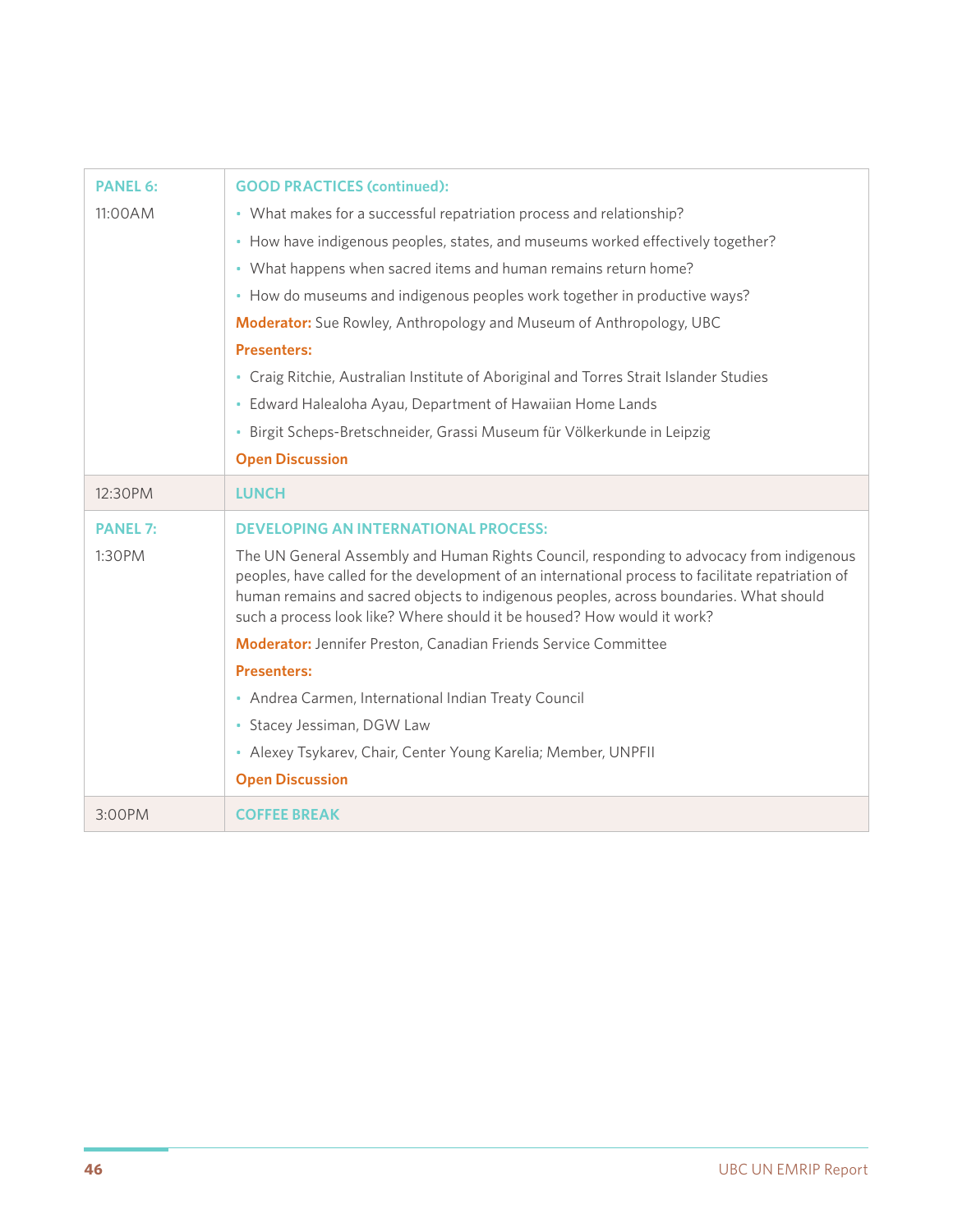| <b>PANEL 8:</b> | <b>DEVELOPING AN INTERNATIONAL PROCESS (continued):</b>                                                                                                                                                                                                                                                                                                             |  |
|-----------------|---------------------------------------------------------------------------------------------------------------------------------------------------------------------------------------------------------------------------------------------------------------------------------------------------------------------------------------------------------------------|--|
| 3:30 PM         | The UN General Assembly and Human Rights Council, responding to advocacy from indigenous<br>peoples, have called for the development of an international process to facilitate repatriation of<br>human remains and sacred objects to indigenous peoples, across boundaries. What should<br>such a process look like? Where should it be housed? How would it work? |  |
|                 | <b>Moderator:</b> Kristen Carpenter, EMRIP Chair                                                                                                                                                                                                                                                                                                                    |  |
|                 | <b>Presenters:</b>                                                                                                                                                                                                                                                                                                                                                  |  |
|                 | • Allan Davidson, Haida Gwaii                                                                                                                                                                                                                                                                                                                                       |  |
|                 | • Les Malezer, Chair, Foundation for Aboriginal and Islander Research Action                                                                                                                                                                                                                                                                                        |  |
|                 | • Lou Ann Neel, Royal BC Museum                                                                                                                                                                                                                                                                                                                                     |  |
|                 | <b>Open Discussion</b>                                                                                                                                                                                                                                                                                                                                              |  |
| 5:00PM          | <b>CONCLUDING REMARKS BY EMRIP AND UBC</b><br><b>End of seminar</b>                                                                                                                                                                                                                                                                                                 |  |
|                 |                                                                                                                                                                                                                                                                                                                                                                     |  |

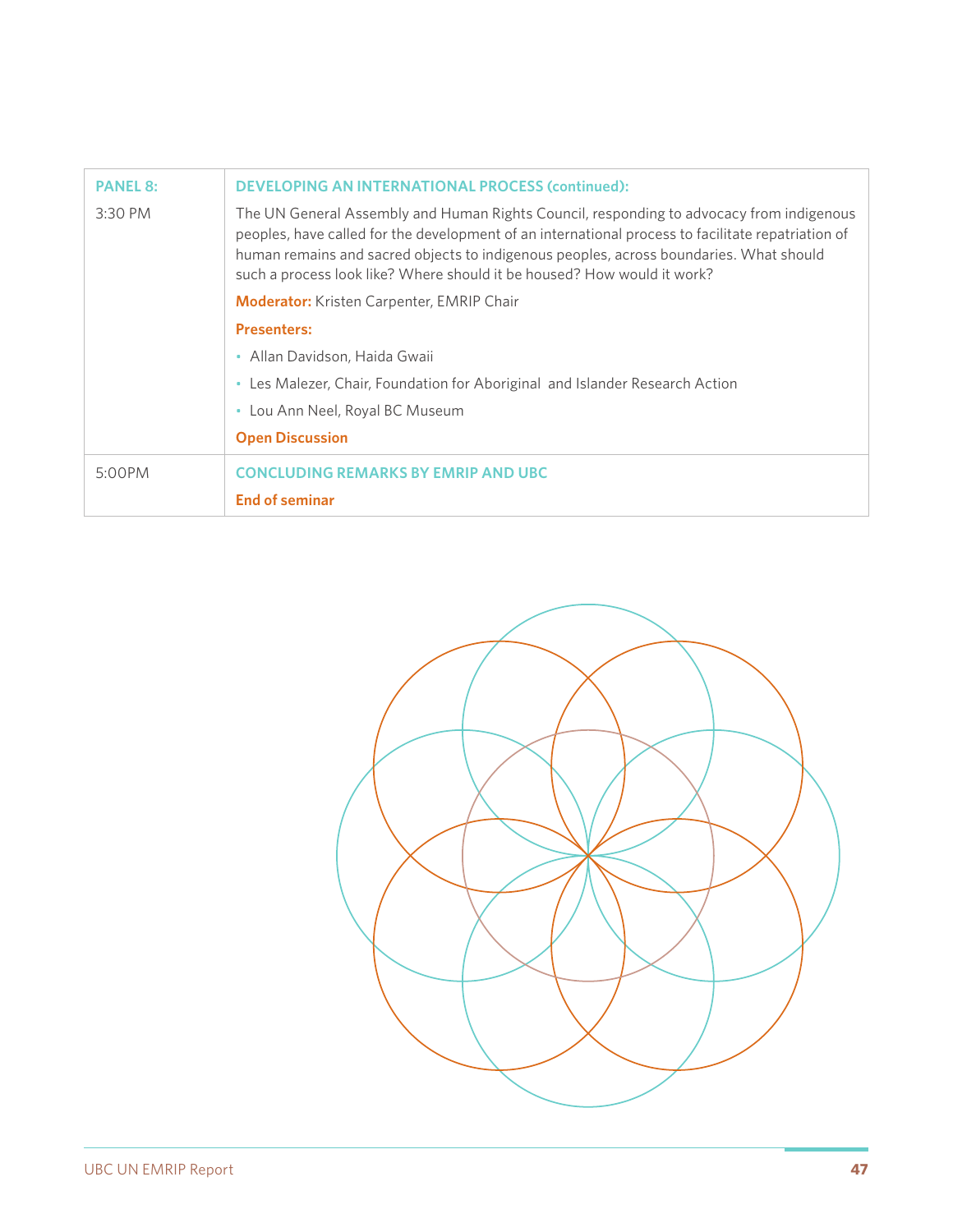# **APPENDIX B: Participant List**

| Aikio, Aili                  | Sámi Museum Siida, Finland                                                  |
|------------------------------|-----------------------------------------------------------------------------|
| Ayau, Edward Halealoha       | Department of Hawaiian Home Lands                                           |
| Bain, Angie                  | Union of British Columbia Indian Chiefs                                     |
| Bellegarde, Perry            | National Chief, Assembly of First Nations                                   |
| Carmen, Andrea               | International Indian Treaty Council                                         |
| Carpenter, Kristen           | Chair, UN EMRIP                                                             |
| Collison, Vince              | Haida Gwaii Repatriation Committee                                          |
| Cunningham, Myrna            | Centre for the Autonomy and Development of<br>Indigenous Peoples, Nicaragua |
| Davidson, Allan              | Haida Gwaii                                                                 |
| Davies, Megan                | University of New South Wales, EMRIP Member                                 |
| Deacon, Harriet              | World Intellectual Property Organization (WIPO)                             |
| Durand, Carine Ayélé         | Geneva Museum                                                               |
| Follin, Ann                  | Swedish National Museums of World Culture                                   |
| Gordon, Phillip              | Australian Museum                                                           |
| Grant, Larry                 | Musqueam Nation                                                             |
| Guerin, Morgan               | Musqueam Nation                                                             |
| Haldane, Celeste             | <b>BC Treaty Commission</b>                                                 |
| Herewini, Te Herekiekie      | Repatriations Team, Te Papa Tongarewa Museum of New Zealand                 |
| Jessiman de Nanteuil, Stacey | <b>DGW Law</b>                                                              |
| Knowles, Lynda               | International Council of Museums (ICOM)                                     |
| Letendre, Liz                | Alexis Nakota Sioux Nation                                                  |
| Lightfoot, Sheryl            | University of British Columbia                                              |
| Lounes, Belkacem             | <b>EMRIP Member</b>                                                         |
| Malezer, Les                 | Chair, Foundation for Aboriginal and Islander Research Action               |
| Menzies, Charles             | University of British Columbia                                              |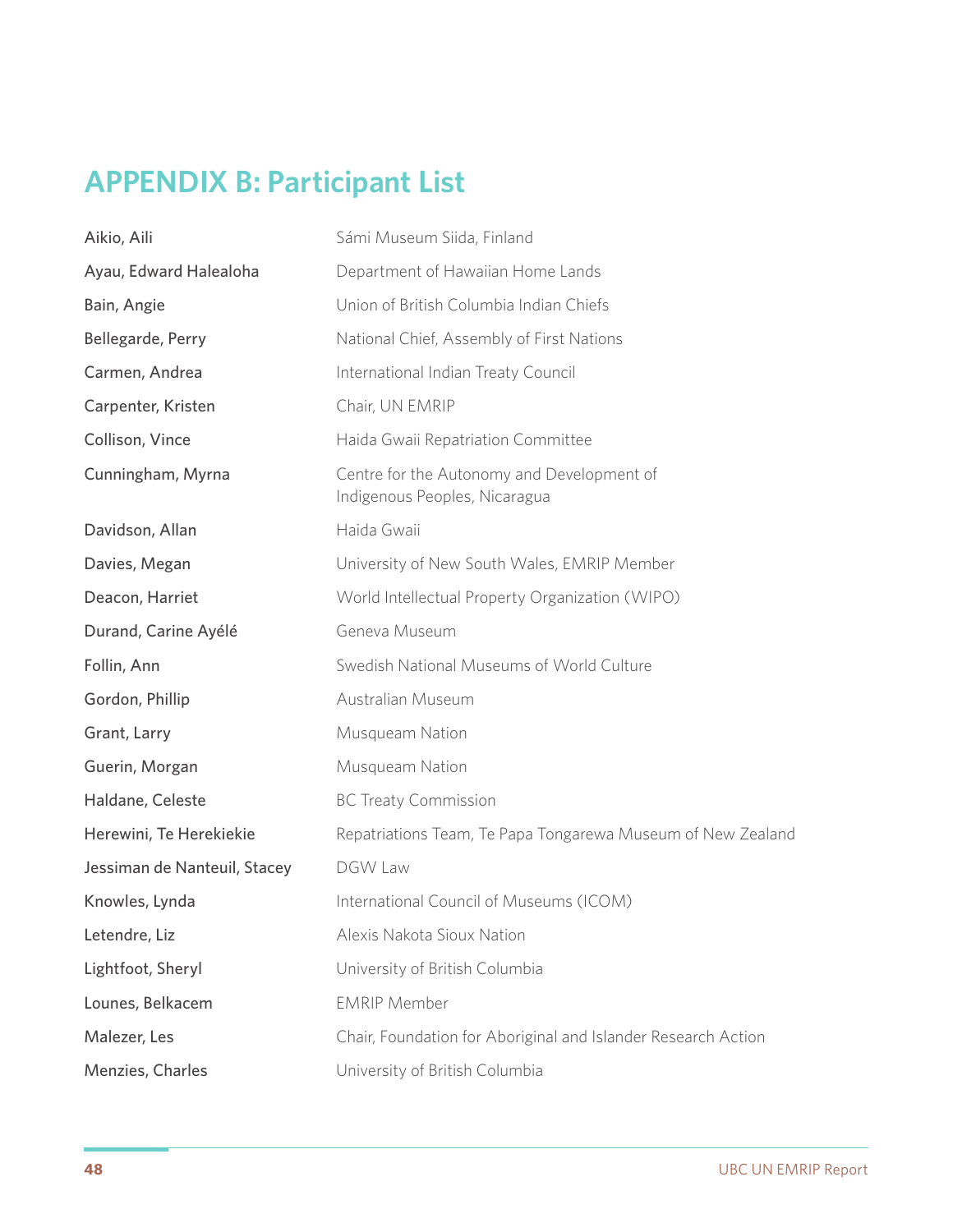| Neel, Lou Ann                | Royal BC Museum                                                                             |
|------------------------------|---------------------------------------------------------------------------------------------|
| Nicholas-MacKenzie, Lea      | Permanent Mission of Canada to the UN                                                       |
| Ono, Santa J.                | President and Vice-Chancellor, University of British Columbia                               |
| Preston, Jennifer            | Canadian Friends Service Committee                                                          |
| Riley, Angela                | Native Nations Law & Policy Center, UCLA                                                    |
| Ritchie, Craig               | Australian Institute of Aboriginal and Torres Strait Islander Studies                       |
| Rowley, Sue                  | University of British Columbia                                                              |
| Scheps-Bretschneider, Birgit | Grassi Museum für Völkerkunde zu Leipzig                                                    |
| Tsykarev, Alexey             | Chair, Centre Young Karelia; Member, United Nations Permanent<br>Forum on Indigenous Issues |
| Yoshida, Kunihiko            | Hokkaido University                                                                         |
| Yucupicio, Peter             | Vice Chairman, Pascua Yaqui Tribe                                                           |

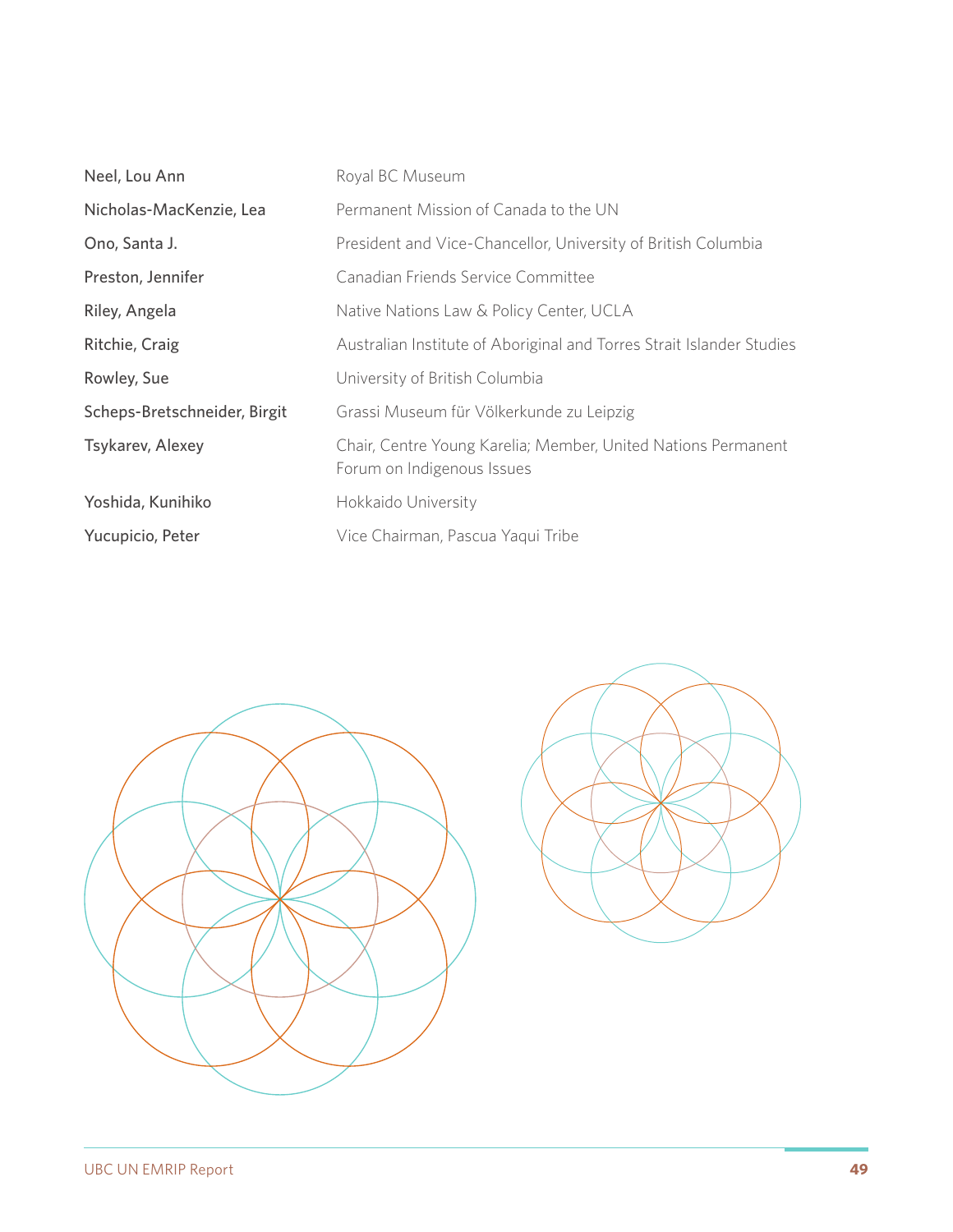# **APPENDIX C: Participant Biographies**

# **Aile Aikio**

Áile Aikio came down to the University of Helsinki where she gained her Master's degree and returned to her home in Sápmi, the Sámi homeland. Her studies included ethnography, archaeology, folklore studies and anthropology. She became the first Sámi and Sámi speaking curator in Finland at the Sámi museum Siida and spent several years in the service of the Siida Sámi museum until chance led her to work for the Yle Sápmi, the Sámi speaking regional unit of the Finnish Broadcasting Company. Work as a Sámi-language journalist in the frenzied media world was quite a contrast to museum work, but an important lesson in the need to challenge oneself and one's education. In museums, traces of the curator's input are sporadically visible, but on television the presenter is seen and heard on a daily basis. In 2016 she returned to the Sámi museum as exhibition curator. At the moment she is on study leave to finish her PhD. In her dissertation Aikio studies what would be a Sámi way to present Sámi culture in a museum exhibition.

# **Edward Halealoha Ayau**

Edward Halealoha Ayau is 'Ōiwi (Hawaiian) and a 56-year old father of 4 daughters and a son. He was raised in Ho'olehua, Molokai and graduated Kamehameha Schools in 1982, the University of Redlands in 1987 and earned a law degree from the University of Colorado in 1989. He lead efforts to repatriate iwi kūpuna (ancestral Hawaiian skeletal remains), moepū (funerary possessions) and mea kapu (sacred objects) for the past 30 years as the Executive Director of Hui Mālama I Nā Kūpuna O Hawai'i Nei (Group Caring for the Ancestors of Hawai'i). Founded by traditional cultural practitioners Edward and Pualani Kanahele of Hilo, repatriated and reburied over 6,000 remains and items from museums in Hawai'i, United States, Canada, Australia, Switzerland, Sweden, England, Germany and Scotland between 1990 and 2015, before formally dissolving in 2015. He continues to work on international repatriation as a volunteer for the Office of Hawaiian Affairs.

# **Angie Bain**

Angie Bain is Nlaka'pamux from Lower Nicola, BC. She is a researcher with the Union of BC Indian Chiefs and also works on Traditional Use studies, crown land referrals, community planning and cultural heritage projects for the Lower Nicola Indian Band. Angie a Research Associate, Volume Editor and member of the Indigenous Advisory Council on the Franz Boas Paper Project.

# **Perry Bellegarde**

Perry Bellegarde, was re-elected for a second term as National Chief of the Assembly of First Nations in 2018. Originally from Little Black Bear First Nation in Treaty 4 Territory, he's spent the past thirty years putting into practice his strong beliefs in the laws and traditions instilled in him by many Chiefs and Elders. Perry has served in several elected leadership positions in First Nations governments. In 2018, the Province of Saskatchewan recognized Perry with the Saskatchewan Order of Merit, one of several recognitions.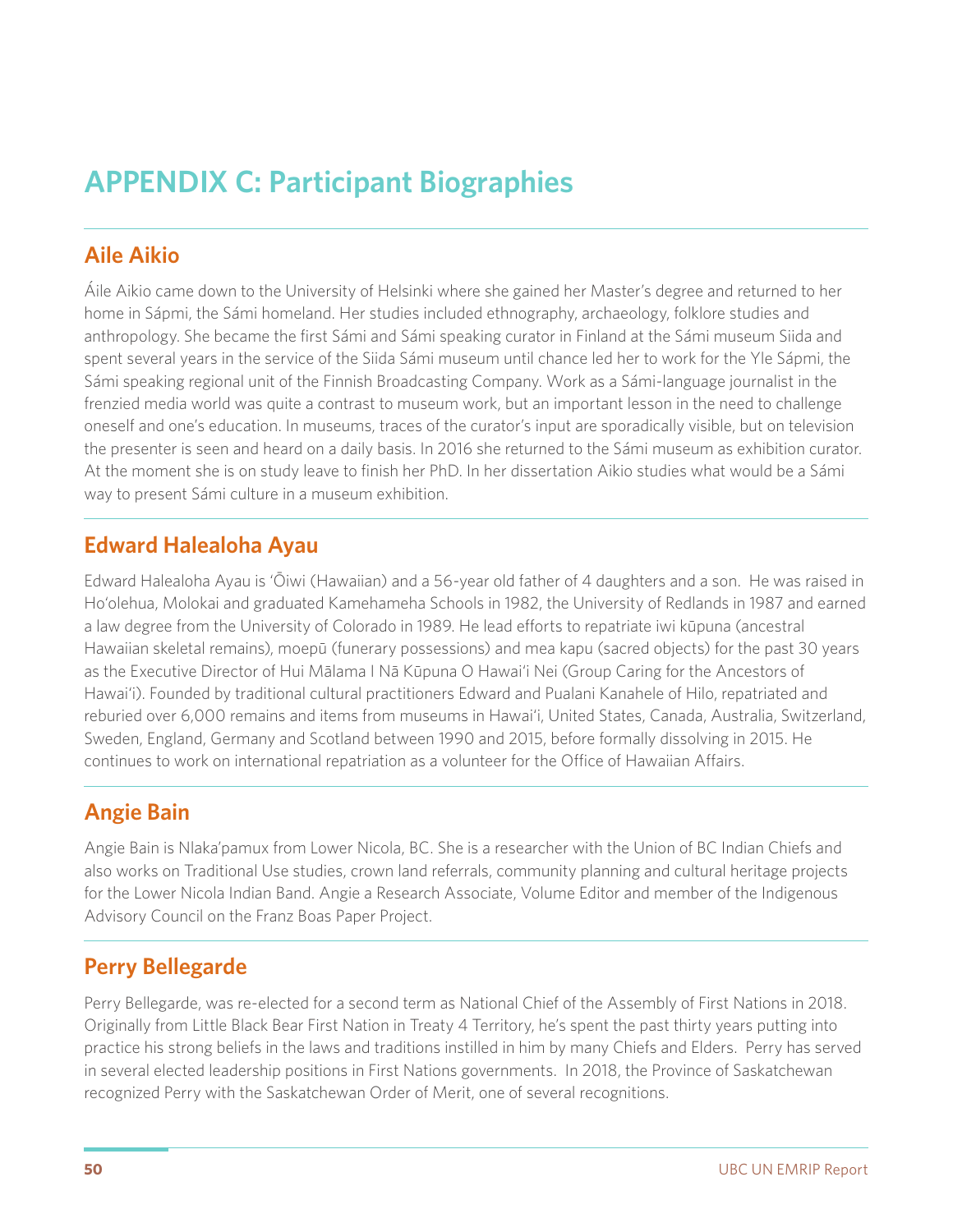National Chief Perry Bellegarde remains committed to building on the momentum created since his election in 2014. His national platform and agenda remains top priority and have directly influenced the federal government's planning and priorities to date.

## **Andrea Carmen**

Ms. Andrea Carmen is a member of the Yaqui Nation and the Executive Director of the International Indian Treaty Council. Andrea was IITC's team leader for work on the UN Declaration on the Rights of Indigenous Peoples and has many years' experience as a human rights trainer and observer around the world. Andrea has been an expert presenter at various UN bodies and seminars on human rights, treaties, and treaty rights, cultural indicators, biological diversity, food sovereignty, and UN Sustainability Development Goals.

# **Kristen Carpenter**

Professor Kristen Carpenter is the Chair-Rapporteur and North American member of the Expert Mechanism on the Rights of Indigenous Peoples. She serves as Council Tree Professor of Law and Director of the American Indian Law Program at the University of Colorado Law School. At Colorado Law, she teaches and writes in the areas of property, cultural property, federal Indian law, and indigenous peoples in international law.

## **Vince Collison**

Vince Collison is one of two founding members of the Old Massett Repatriation Committee. He has been working in the repatriation of Haida Ancestors and Treasures for over 20 years. The next stage of Haida Treasures is upon the Haida now and they are embarking on this new chapter of repatriation with great anticipation and excitement for the future.

# **Myrna Cunningham**

Dr. Myrna Cunningham of Nicaragua is a Miskito Indian, an important political leader of indigenous peoples in the Americas and the current president of the Center for Autonomy and Development for Indigenous People. Dr. Cunningham has worked over 30 years as a teacher and doctor in hospitals and health clinics throughout Nicaragua. During her outstanding professional career, Dr. Cunningham worked at the local, national, and International levels to advocate for Human Rights, the collective rights of Indigenous Peoples, and women's health. A renowned activist for human rights and human dignity for the indigenous peoples of Nicaragua and the Americas, she has received several international awards for her contributions. She is vice president and founding member of the Indigenous Initiative for Peace with Nobel Prize laureate Rigoberta Menchu, and is the founder of the Center for autonomy and development of Indigenous Peoples.

# **Allan Davidson**

Allan Davidson was raised in Old Massett on Haida Gwaii, and now resides in North Vancouver. He is a descendant of the St'langng Laanas Raven Clan from Kungaileng. His crests include Thunderbird, Cumulus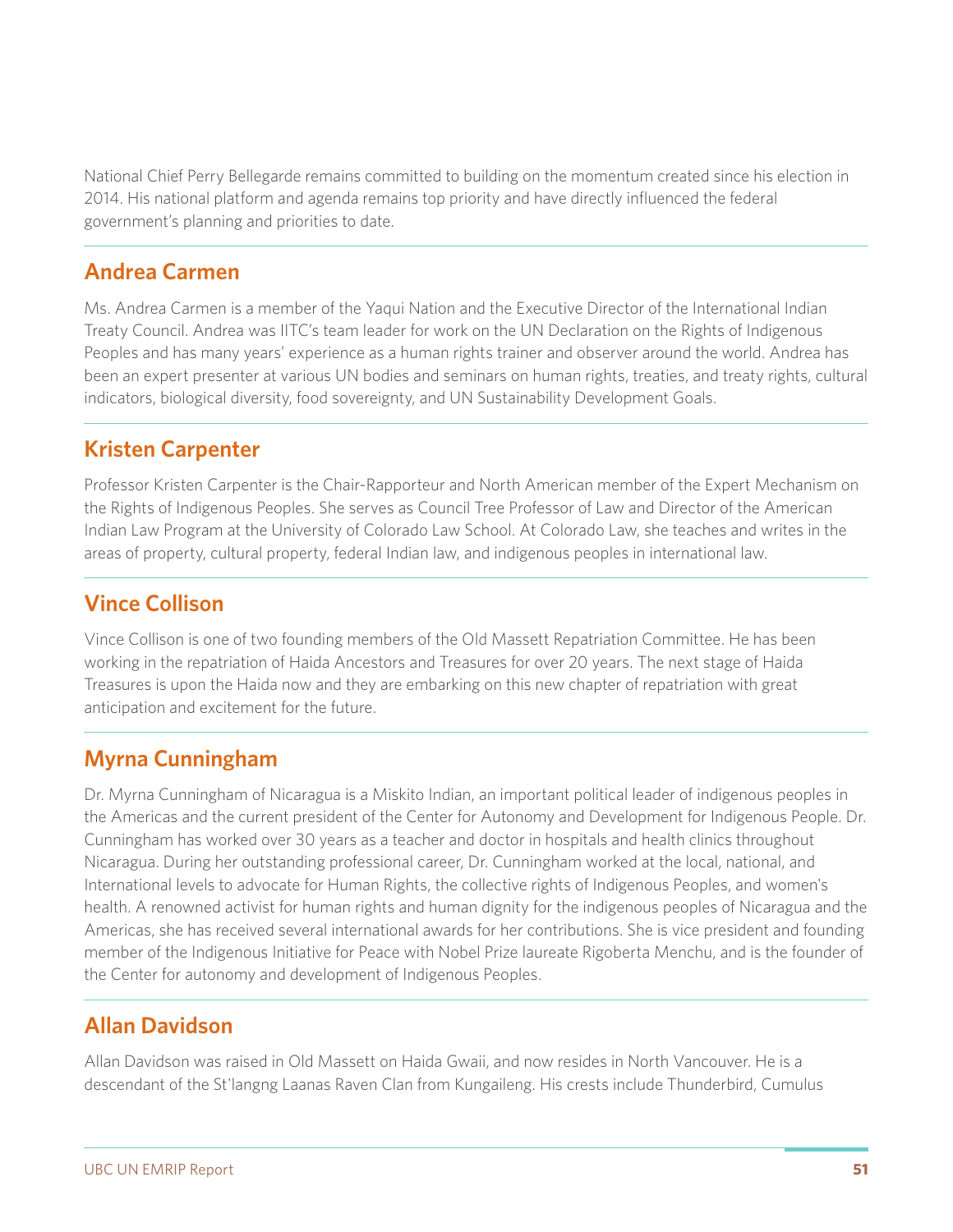Cloud, Hawk, and Orca. His brother, argillite carver Alfred Davidson, sparked Allan's interest in Haida art. He pursued a career in Anthropology, and worked as an archaeologist until 2010, when he began learning woodcarving and silver engraving from established Haida artist Jay Simeon.

## **Megan Davis**

Megan Davis is the Pacific member of the Expert Mechanism on the Rights of Indigenous Peoples. She also served on the United Nations Permanent Forum on Indigenous Issues (2011-2016). Davis is Pro Vice Chancellor and Professor of Law at the University of New South Wales. Davis is a Commissioner on the NSW Land and Environment Court and was a member of the Prime Minister's Referendum Council and the Prime Minister's Expert Panel on Indigenous Constitutional Recognition.

## **Harriet Deacon**

Harriet Deacon is a historian with interests in tangible and intangible heritage management, public policy on heritage, intellectual property law and the intersection between culture and development. Early in her career, she worked in the museum sector (Robben Island Museum, South Africa) as research coordinator. Employed as a consultant on the UNESCO capacity-building programme on the Intangible Heritage Convention from 2010, she facilitated workshops in Central Asia, Western and Eastern Europe, Asia, Africa and in Latin America and the Caribbean. She has consulted to the World Intellectual Property Organization (WIPO) on traditional knowledge issues, attending meetings in Geneva, Kyrgyzstan, and Rwanda; she reports on the Intergovernmental Committee on Traditional Knowledge for an NGO (SIMBDEA). She has a PhD in History and a MSc in Management of Intellectual Property. At present, she is affiliated to the Coventry University Centre for Dance Research (UK), and is working on British Academy and British Council funded research projects in India and Kyrgyzstan exploring the role of intangible heritage in sustainable development.

# **Carine Ayele Durand**

Dr. Carine Ayele Durand is a social anthropologist with a doctorate from the University of Cambridge and is the current Chief Curator at the Ethnographic Museum of Geneva. She has worked for over fifteen years in various curatorial and research capacities at the Musée des Confluences, the University of Cambridge Museum of Archaeology and Anthropology, and the Nordiska Museet. She has curated several public exhibitions about contemporary indigenous art and political movement.

# **Ann Follin**

Ann Follin is the Director General of the **Swedish National Museums of World Culture** and leads a dedicated staff in four different museums situated in the two largest cities in Sweden; the Museum of Ethnography, the Museum of Mediterranean and Near Eastern Antiquities, and the Museum of Far Eastern Antiquities in Stockholm as well as the Museum of World Culture in Gothenburg. Follin has more than 30 years of leadership experience in various senior positions in the cultural sector, mostly in the field of museums and exhibitions.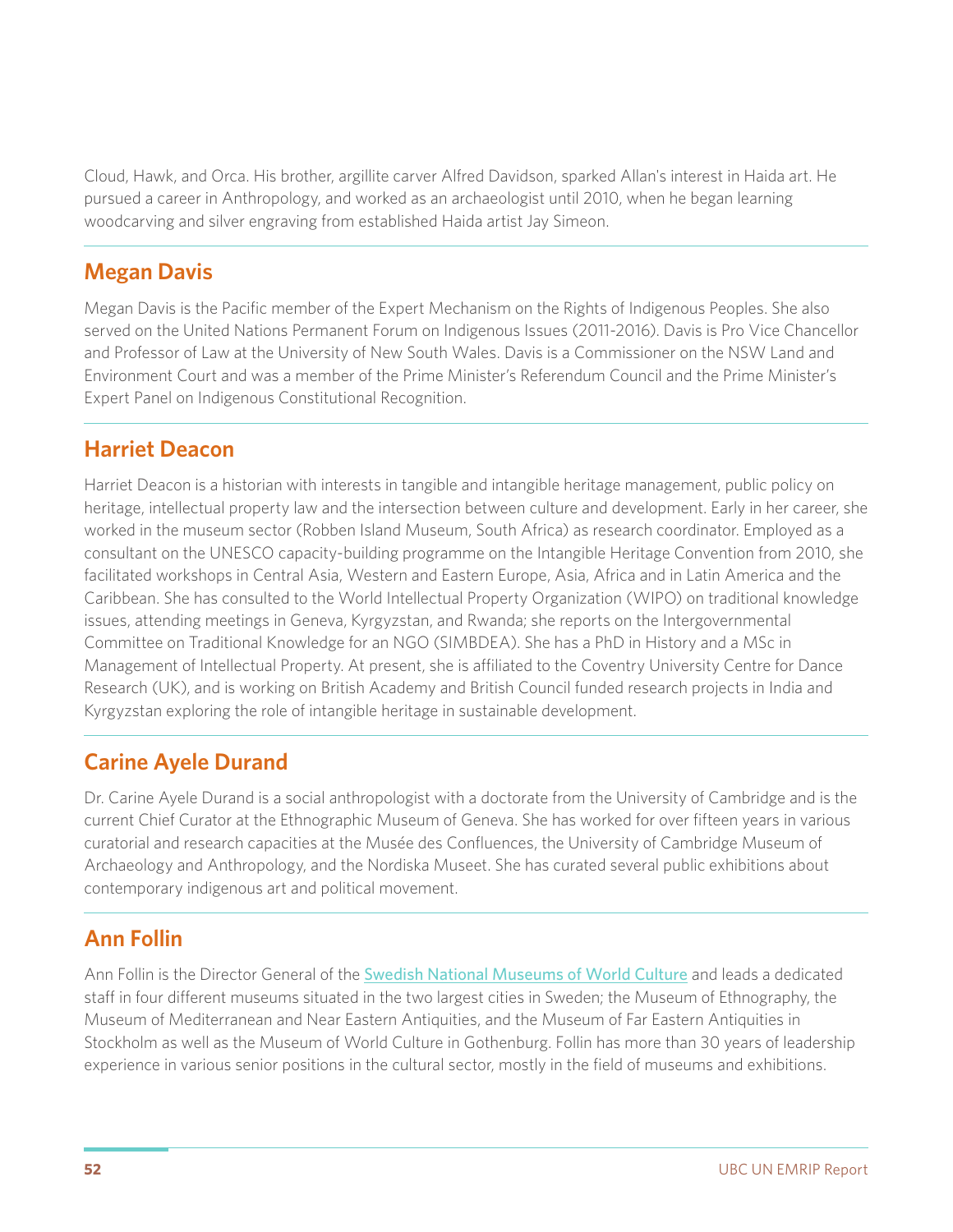# **Philip Gordon**

Phil Gordon, has worked at the Australian Museum since 1980. He is currently the Head of the Indigenous Heritage Section at the Australian Museum. Phil advises Aboriginal communities on issues such as Aboriginal Museum outreach and repatriation of Aboriginal human remains and other significant cultural property as well as providing advice for various government agencies on cultural heritage issues and policy development. He has a diverse range of experience with a range of funding agencies including Visions of Australia, as Chair of the NSW Museums Committee and as a member of the Heritage Collections Council. Recently, Phil was appointed as a member of the Federal Committee dealing with the Return of Indigenous Cultural Property.

# **Larry Grant**

Larry Grant, Musqueam Elder, was born and raised in Musqueam traditional territory by a traditional hənı dəmin əm speaking Musqueam family. After 4 decades as a tradesman, Larry enrolled in the First Nations Languages Program, which awoke his memory of the embedded value that the handed in language has to self-identity, kinship, culture, territory, and history prior to European contact. He is presently assisting in revitalizing hən *q*əminəm in the Musqueam Language and Culture Department, and co-teaching the introductory həndəminəm course through UBC.

Larry is the Elder-in-Residence at UBC's First Nations House of Learning. He is a Faculty Fellow at St. John's College, and the inaugural Honorary Life Fellow for Green College. In 2010, he received the Alumni Award of Distinction from Vancouver Community College, and in 2014, he became an Honorary Graduate from the Native Indian Teacher Education Program (NITEP) at UBC.

# **Celeste Haldane**

Celeste Haldane was appointed Chief Commissioner to the BC Treaty Commission in April 2017. Prior to this she served as an elected Commissioner for three two-year terms commencing in 2011. Celeste is a practicing lawyer and was appointed Queen's Counsel in 2019. She holds a Master of Laws (LL.M.) in Constitutional Law from Osgoode Hall Law School (York University), and a Bachelor of Laws (LL.B.) and Bachelor of Arts from UBC. In 2015, she began her doctorate in Anthropology and Law at UBC. The Provincial Government appointed Celeste to serve on the UBC Board of Governors where she was Chair of the Indigenous Engagement Committee and the Legal Services Society for 6 years, ending in December 2019. Celeste is a member of the Sparrow family from Musqueam and is Tsimshian through Metlakatla. She is the proud mother of three and grandmother of two.

# **Te Herekiekie Herewini**

Iwi – Māori tribal whakapapa (genealogy). The tribal groups Te Herekiekie Herewini belongs to include:

Ngāti Apa, Ngārauru Kītahi, Pakakohi, Ngāti Ruanui, Ngāti Tūwharetoa, Ngāti Whakaue, Te Āti Hau a Pāpārangi, Ngāpuhi, Ngāti Toa Rangatira, Ngāti Raukawa, Te Āti Awa, Ngāti Mutunga, Muaūpoko and Ngāti Porou.

Te Herekiekie Herewini is an experienced senior adviser to the New Zealand government sector who has provided key advice on health promotion, research, science and technology. In particular advice grounded on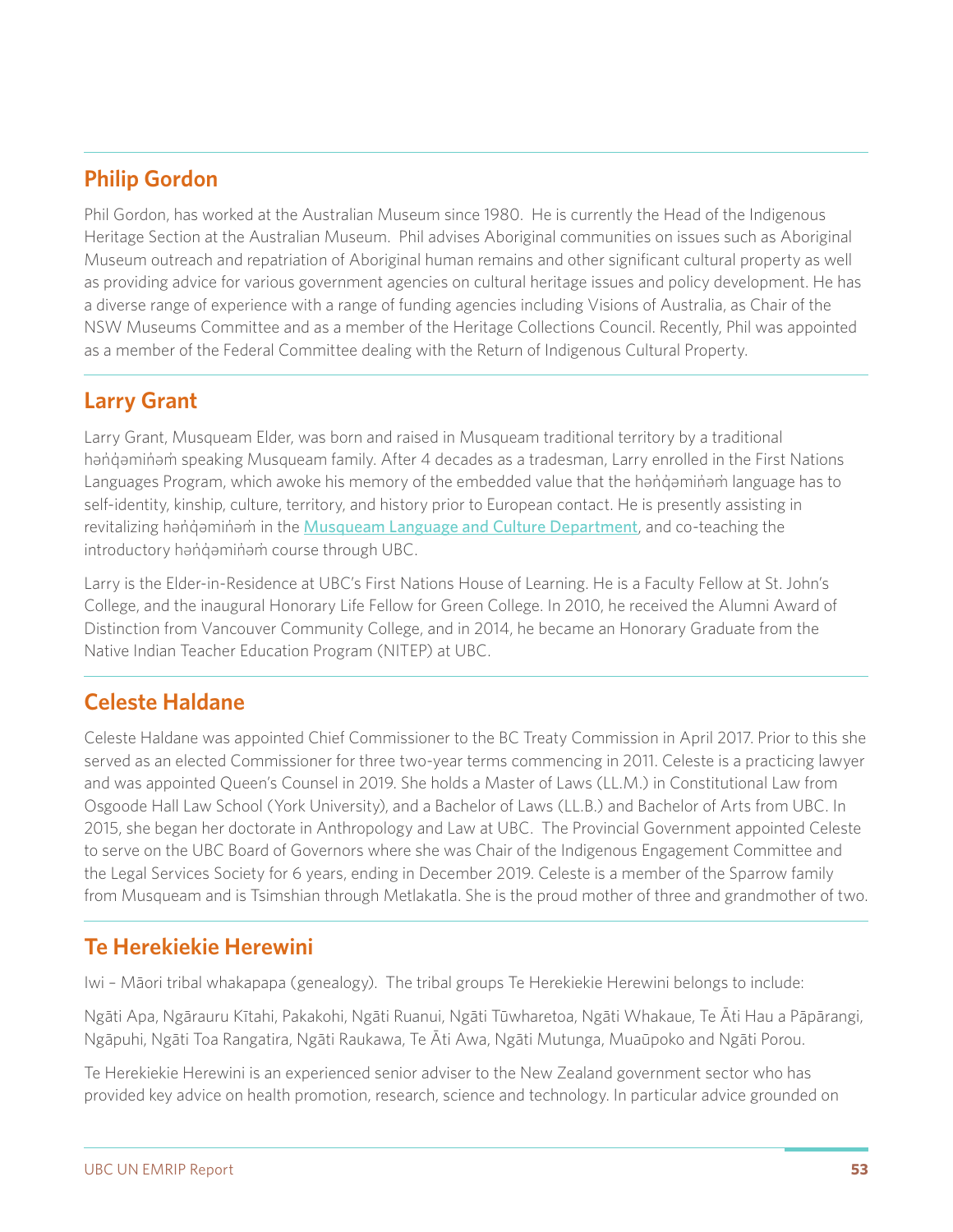issues of importance and significance to Māori communities and iwi (tribal groups), their health, social wellbeing, cultural sustainability, and research initiatives.

Since 2007 he has worked in the capacity as a senior manager for the Museum of New Zealand Te Papa Tongarewa facilitating the return of Māori and Moriori ancestral remains housed in international institutions to their iwi (tribal groups) and communities of origin in Aotearoa (New Zealand).

As head of the Karanga Aotearoa Repatriation Programme, this role includes the management of four key areas as follows: (i) scoping and research; (ii) negotiation by mutual agreement; (iii) uplift of ancestral remains and their care within the national museum; and (iv) the domestic return of ancestral remains.

## **Honor Keeler**

Honor Keeler is a citizen of the Cherokee Nation and works as Assistant Director of Utah Diné Bikéyah, a nonprofit organization that works toward the healing of people and the Earth by supporting indigenous communities in protecting their culturally significant, ancestral lands. She is the founding Director of the International Repatriation Project and the founding author of the International Repatriation blog. Her previous work has included: the Association on American Indian Affairs, the National Trust for Historic Preservation, and the American Indian Law Center. She was also Visiting Assistant Professor at Wesleyan University, and focused her courses on sacred lands protection, repatriation, Native youth, and federal Indian law. Keeler received her A.B. from Brown University, and her J.D. and Indian Law Certificate from the University of New Mexico, School of Law. He areas of interest are: intellectual property, indigenous repatriation, trafficking, international human rights, entrepreneurship, and tribal governance.

# **Lynda Knowles**

Lynda Knowles has been with the Denver Museum of Nature & Science for the past 12 years as its sole legal counsel. She is also former secretary and current board member of the International Council of Museums (ICOM), Committee for Museums and Collections of Natural History. As part of her work with ICOM NATHIST, Ms. Knowles has given presentations and written on the repatriation of sacred objects and human remains. She is also involved in ICOM's current effort to redefine what a museum is, update and revise ethical codes, and determine appropriate mechanisms to address decolonization. As a member of the Association on American Indian Affairs, she participates in its working group on repatriation. Ms. Knowles is also an artist and enjoys creating abstract works in ink.

# **Elizabeth Letendre**

Elizabeth (Liz) Letendre is a member of Alexis Nakota Sioux Nation, and serves as the Director of Alexis Heritage and Archives in the Alexis Heritage and Language Department. She is a speaker of Isga (the Stoney Language) and English.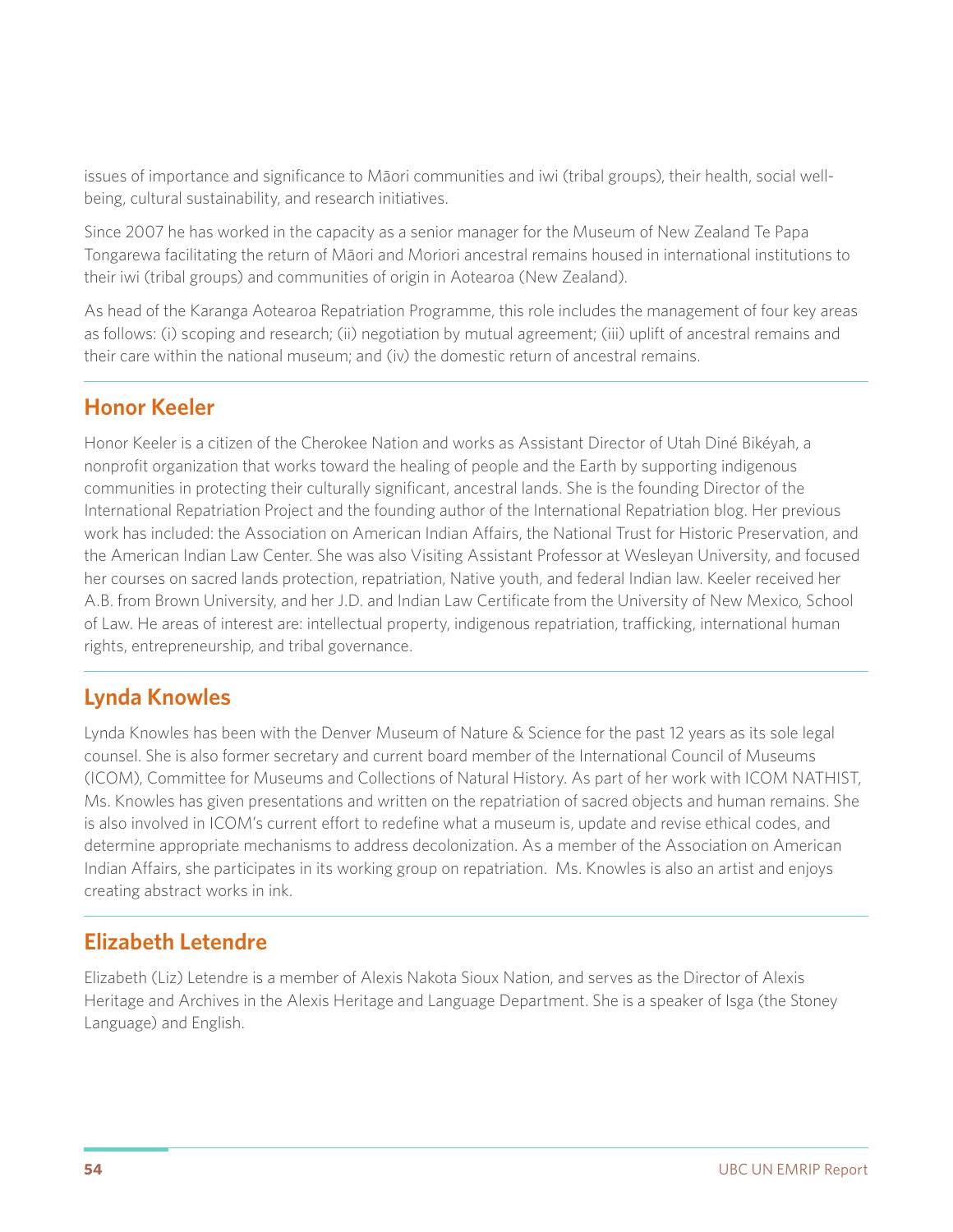# **Sheryl Lightfoot**

Dr. Sheryl Lightfoot is the University of British Columbia's Senior Advisor to the President on Indigenous Affairs and the Canada Research Chair of Global Indigenous Rights and Politics. Her academic work focuses on Indigenous rights implementation on the global, national, regional and local levels, Indigenous movements, Indigenous politics, and international relations. She holds faculty appointments in the School of Public Policy and Global Affairs, Political Science and Indigenous Studies.

## **Belkacem Lounes**

Belkacem Lounes is a member of the Expert Mechanism on the Rights of Indigenous Peoples (EMRIP) from Algeria. He is a former president of the World Amazigh Congress (also known as the CMA), the world organization of the Berber people.

## **Edtami P Mansayagan**

Edtami belongs to the Erumanen Ne Menuvu of Central Mindanao, Philippines. He was appointed by the President of the United Nation Human Rights Council for his second term (2017-2020) as Member of the Expert Mechanism on the Rights of Indigenous Peoples as a representative of Asia and the Pacific. Edtami served his first term between 2014 and 2017. He was also appointed to the National Commission of Indigenous Peoples, Philippines.

# **Les Malezer**

Les Malezer is a human rights activist from the Batjulla Peoples of Aboriginal Australia since 1972. He is currently a member of the UN Permanent Forum on Indigenous Issues and chairperson for the Foundation for Aboriginal and Islander Research Action (FAIRA) in Australia. He served as global coordinator for the Indigenous Peoples caucus during the adoption stages of the UN Declaration on the rights of Indigenous Peoples, and now works to have those rights implemented at the national and international levels.

# **Charles Menzies**

Charles Menzies is a member of Gitxaała Nation and a Professor in UBC Department of Anthropology. His research and teaching interests include the ethnography of Western Europe and Coastal British Columbia, natural resource dependent communities and resource management policies, the political economy of social struggle. Dr. Menzies is also the Director of the Ethnographic Film Unit at UBC.

# **Stacey Jessiman de Nanteuil**

Stacey Jessiman de Nanteuil is Senior Counsel at DGW Law Corporation based in Victoria, British Columbia. Stacey is an experienced bilingual corporate/commercial and dispute resolution lawyer who focuses on assisting Indigenous peoples and other individuals, organizations and governments across Canada and internationally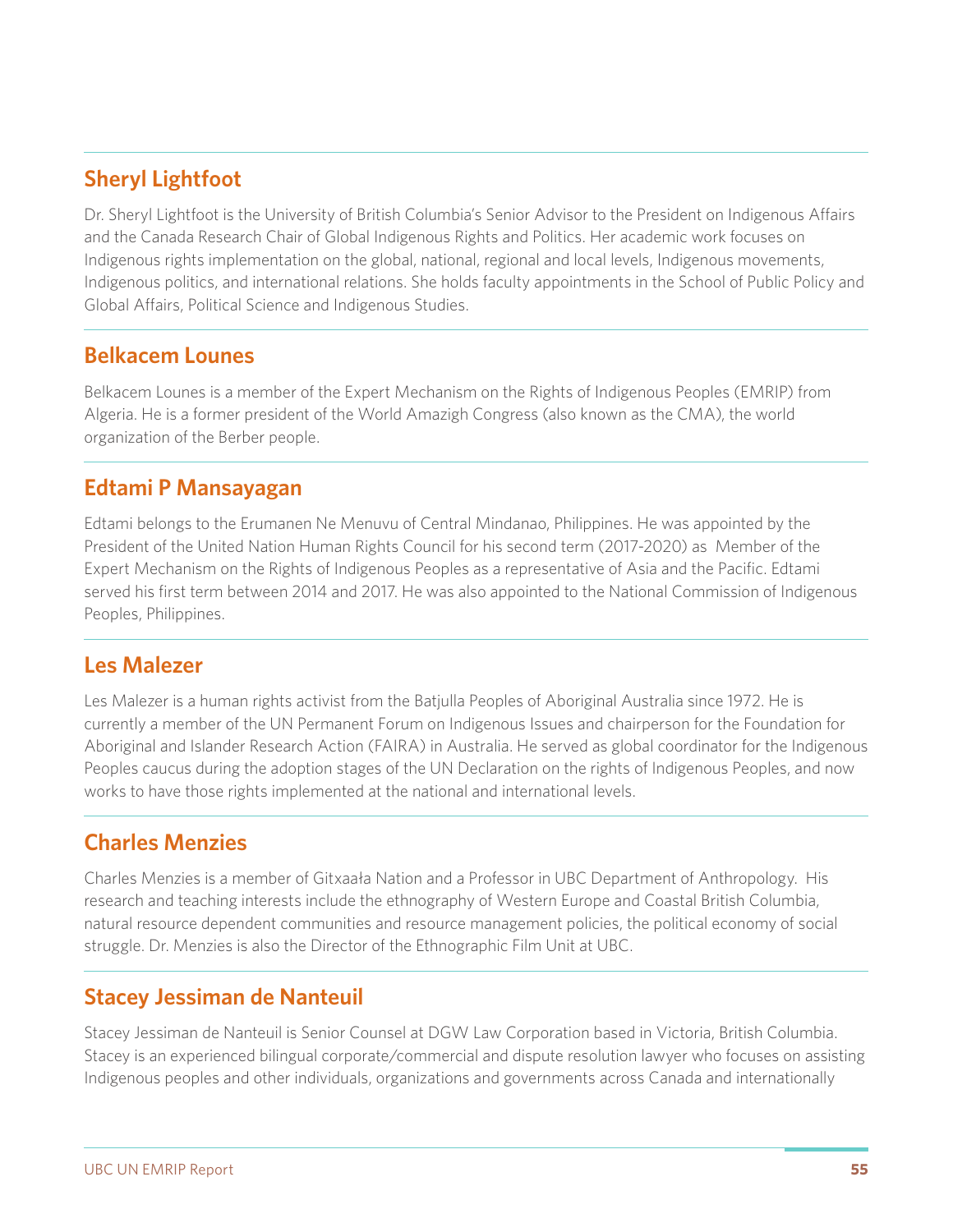seeking solutions for their business, economic development, intellectual property, and art and cultural heritage aspirations. Stacey has worked on business, dispute resolution and cultural heritage matters at firms in Canada, the United States and France.

## **Lou-ann Neel**

Lou-ann is from the Mamalilikulla and Kwagiulth people of the Kwakwaka'wakw (the Kwak'wala-speaking people). Lou-Ann is the repatriation specialist for the Royal BC Museum. She is a practising visual artist, working in textiles, jewelry, illustration, painting and digital design; more recently, she has been apprenticing in wood carving with her brother, Kevin Cranmer, a 'Namgis artist.

## **Lea Nicholas-MacKenzie**

Lea Nicholas-MacKenzie is a member of the Wəlastəkwey nation (Maliseet First Nation) and currently serves as the Special Advisor for Indigenous Issues at the Permanent Mission of Canada to the United Nations, New York. Ms. Nicholas-MacKenzie has served in a variety of senior roles in the public and private sectors, including as Chief of Staff to the Minister of Justice and Attorney General of Canada; Chief of Protocol and Director of Aboriginal Outreach and Participation for the Four Host First Nations during the Vancouver 2010 Olympic and Paralympic Winter Games; and as Chief of Staff to the National Chief and Senior Policy Advisor on International Policy and Relations at the Assembly of First Nations. Ms. Nicholas-MacKenzie has also consulted extensively on domestic and international Indigenous issues.

# **Jennifer Preston**

Jennifer Preston is the Indigenous Rights coordinator for Canadian Friends Service Committee (CFSC), the justice arm of Quakers in Canada. She received her Masters degree from the University of Guelph and was a lecturer at the University of Waterloo. Jennifer participated in the UN Working Groups that developed the *United Nations Declaration on the Rights of Indigenous Peoples* and was involved in the intensive lobbying efforts to ensure the adoption in both Geneva and New York. Her work now focuses on implementation. She is a co-editor of and contributor to *Realizing the UN Declaration on the Rights of Indigenous Peoples: Triumph, Hope and Action*. Jennifer coordinates the Coalition for the Human Rights of Indigenous Peoples.

# **Angela Riley**

Angela R. Riley is Professor of Law at UCLA School of Law and Director of UCLA's Native Nations Law and Policy Center. She directs the J.D./M.A. joint degree program in Law and American Indian Studies and is the UCLA campus representative on issues related to repatriation under the Native American Graves Protection and Repatriation Act (NAGPRA). In 2003 she became the first woman and youngest Justice of the Supreme Court of the Citizen Potawatomi Nation of Oklahoma. In 2010 and again in 2016 she was elected by her tribe's General Council to serve as Chief Justice. Riley served as the Oneida Indian Nation Visiting Professor of Law at Harvard Law School in Fall 2015. Professor Riley's research focuses on indigenous peoples' rights, with a particular emphasis on cultural property and Native governance.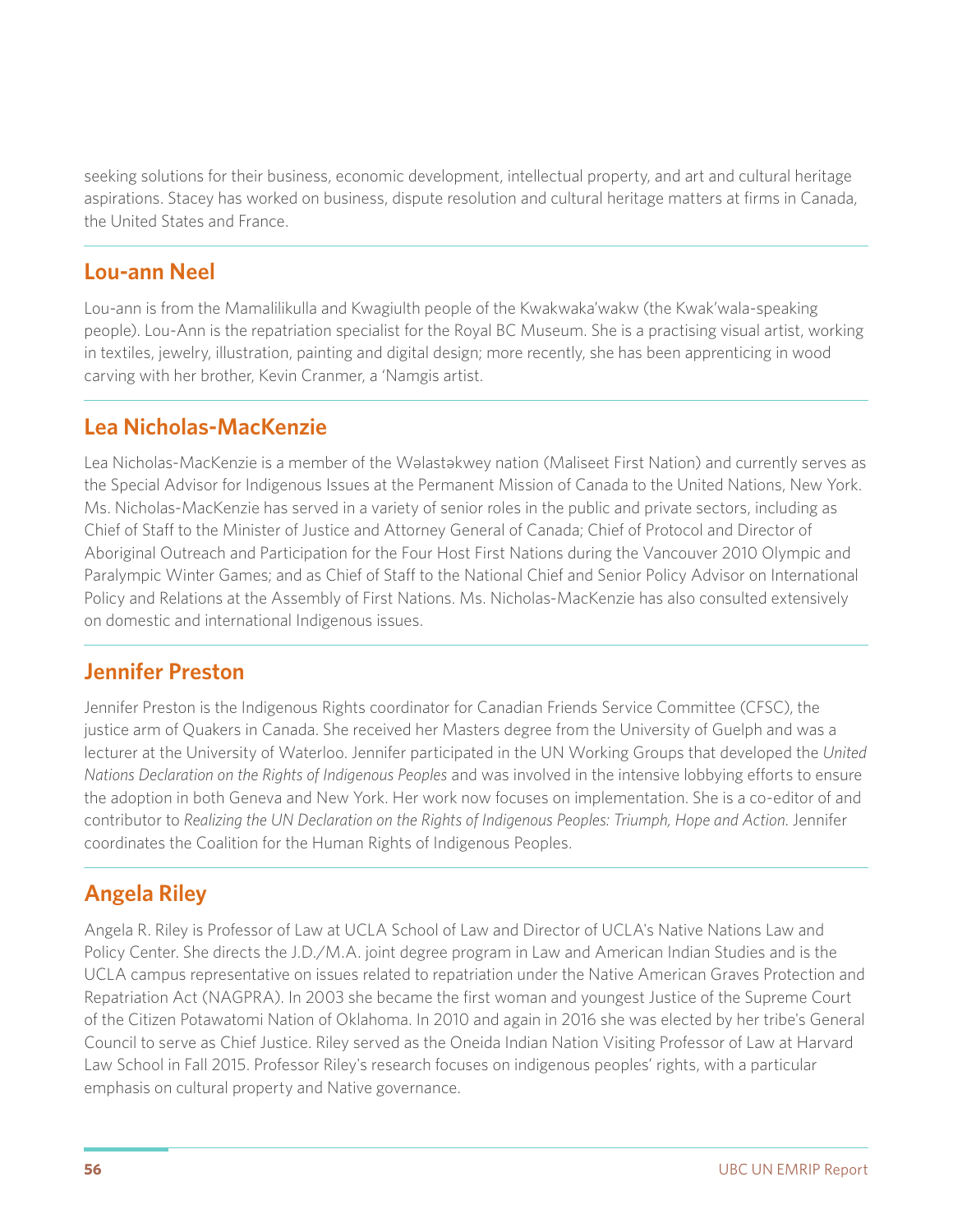# **Craig Ritchie**

Craig Ritchie is of the Dhunghutti and Biripi Aboriginal nations and is the Chief Executive Officer at the Australian Institute of Aboriginal and Torres Strait Islander Studies (AIATSIS). Craig is one of only two Indigenous Federal Government agency heads and a founding member of the APS Indigenous SES Network. He is Co-chair if the UNESCO steering Committee for the International Year of Indigenous Languages. He is an Adjunct Professor at the Jumbunna Institute for Indigenous Education and Research at the University of Technology Sydney where he also serves on the Vice-Chancellor's Industry Advisory Board.

# **Sue Rowley**

Sue Rowley works at UBC in the Department of Anthropology and the Museum of Anthropology (MOA) at the University of British Columbia. She is a member of the Laboratory of Archaeology at UBC where she is the lead for the Journey Home – a proactive repatriation project. She is also the chair of the repatriation committee at the Museum of Anthropology. Her research interests include public archaeology, material culture studies, representation, repatriation, intellectual property rights and access to cultural heritage.

## **Birgit Scheps-Bretschneider**

Dr. Birgit Scheps-Bretschneider is an Ethnologist who, since 1978, has worked as custodian of the Australian and South Pacific Collections of the State Ethnograpic Collections in the Freestate of Saxony, Germany. Since 2016 her main responsibility has been the Provenance Research for Human Remains in the Anthropological Collection and communication with the indigenous communities to bring them home. Up to this point, she has repatriated 96 ancestors to Hawai'i and Australia. Moving forward she will be working to repatriate Maori ancestors and toi moko, Nama and Herero as well as Rapa Nui ancestors. For that purpose, she has developed a re-humanisation and re-biographing method to revert the classification of remains from objects back into individuals. She also works to find ways to return sacred, secret, and/or ceremonial objects back to their people.

# **Anthony Shelton**

Anthony Alan Shelton is director of the Museum of Anthropology (MOA) and professor at the University of British Columbia. An anthropologist, administrator, curator and teacher, he is a leader in museology, cultural criticism and the anthropology of art and aesthetics. Dr. Shelton has held posts at the British Museum, Royal Pavilion Art Gallery and Museum, the Horniman Museum, London, and at the universities of Sussex, University College London and Coimbra, Portugal. He has curated or co-curated 13 innovative exhibitions, including Heaven, Hell and Somewhere In Between at MOA in 2015.

# **Alexey Tsykarev**

Aleksei Tsykarev is Chair of the Center for Support of Indigenous Peoples and Civic Diplomacy «Young Karelia», an NGO under special consultative status with the United Nations Economic and Social Council. A lifetime activist for the rights of indigenous peoples in Russia, Mr. Tsykarev previously led the International Youth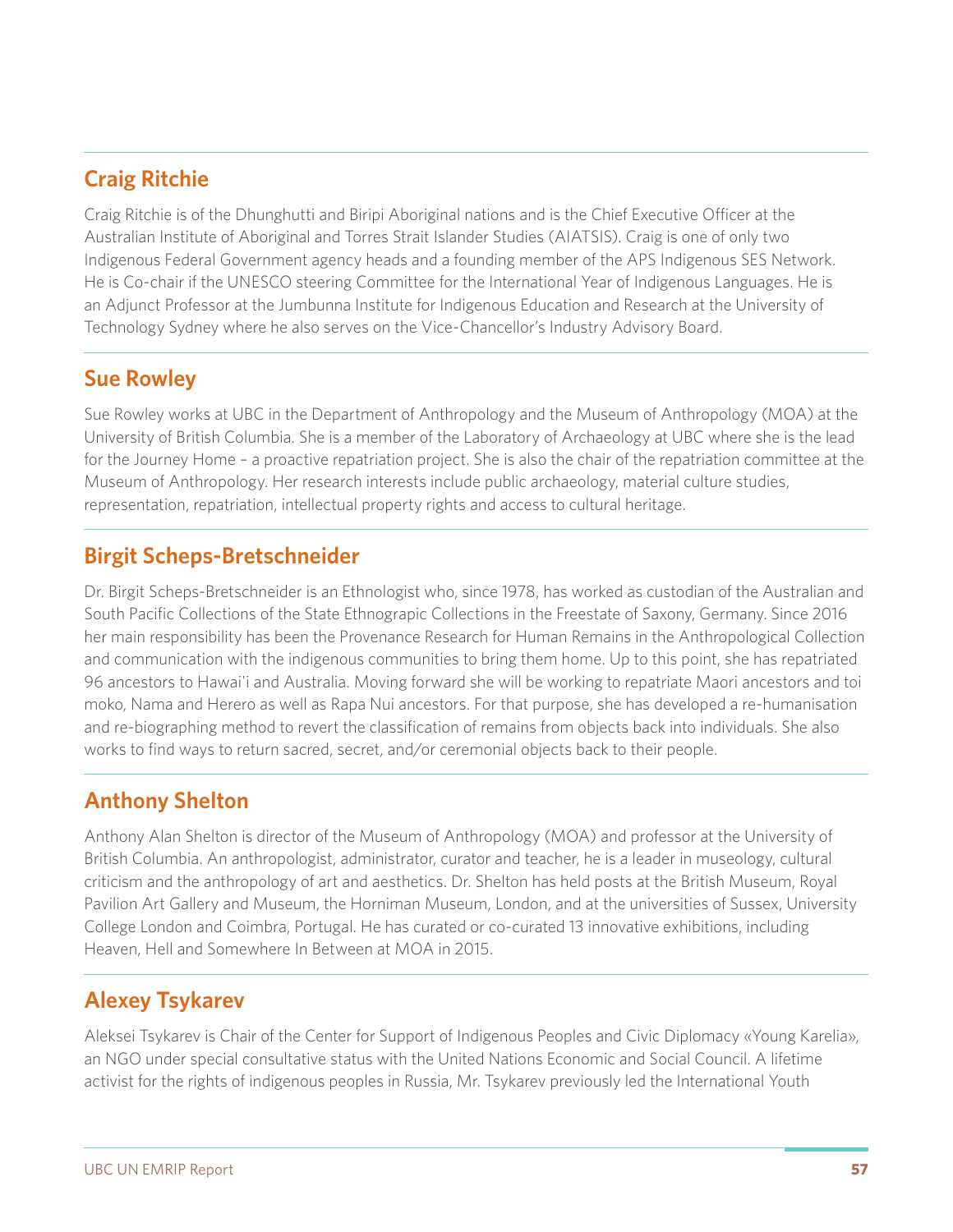Association of Finno-Ugric Peoples and has served as an independent expert in several United Nations capacities. He is a former Member and Chairperson-Rapporteur of the United Nations Expert Mechanism on the Rights of Indigenous Peoples, and current Expert of the UN Permanent Forum on Indigenous Issues. He has also served on the Steering Committee for the 2019 International Year of Indigenous Languages.

Mr. Tsykarev holds a Master of Linguistics, and his academic publications focus on indigenous peoples' rights, particularly in the areas of language and culture. He has provided expertise and consultancy for the World Bank, Food and Agriculture Organization (FAO), Office of the United Nations High Commissioner for Human Rights (OHCHR) and the United Nations Institute for Training and Research (UNITAR). He performs as a guest lecturer and speaker on international human rights standards in universities and institutions across Russia, Europe, North America and Asia. He is a leader of the Karelian people in Russia and has been entrusted to serve in its representative body – the Council of Commissioners of the Karelian Congress, and to represent his people in the World Congress of Finno-Ugric Peoples. Mr. Tsykarev is a member in advisory councils under ministries and ombudsman offices in Russia.

# **Kunihiko Yoshida**

Kunihiko Yoshida is a professor of law at Hokkaido University. He is an expert of reparations regarding the Ainu people, the indigenous people in Hokkaido, from civil law perspectives. His current research is focused on repatriation, environmental injustice, and traditional indigenous knowledge in support of pressing agenda of the Ainu reparations compared to UNDRIP (UN Declaration on the Rights of Indigenous Peoples in 2007) and other indigenous peoples' practices across the globe.

# **Peter Yucupicio**

Peter S. Yucupicio is currently the Vice Chairman of the Pascua Yaqui Tribe of Arizona, and served as Tribal Chairman from 2006 – 2016. He has also served as Tribal Treasurer and has been a member of the Pascua Yaqui Tribal Council since 2000. Peter is a lifetime participant in the Yaqui Chapayecca ceremonial society and is deeply involved in the Yaqui traditional culture. Peter was invited to present by the UN Permanent Forum on Indigenous Issues in 2016 and the UN Expert Mechanism on the Rights of Indigenous Peoples in 2018 on the efforts of the Yaqui Nation for the repatriation of the sacred Yaqui Maaso Kova (ceremonial deer head) being held in the National Swedish Museum of Ethnography in Stockholm Sweden. Peter presented testimony on violations of Yaqui cultural rights at the January 2019 Human Rights Hearing, hosted by the International Indian Treaty Council and the Tohono O'odham Nation in coordination with the UN Expert Mechanism on the Rights of Indigenous Peoples, for the EMRIP's Study on the impacts of Borders and Migration on the Rights of Indigenous Peoples. Peter is also an accomplished musician, and his family's band, the *Yucupicios*, is archived in the Smithsonian Museum and is well known throughout Arizona.